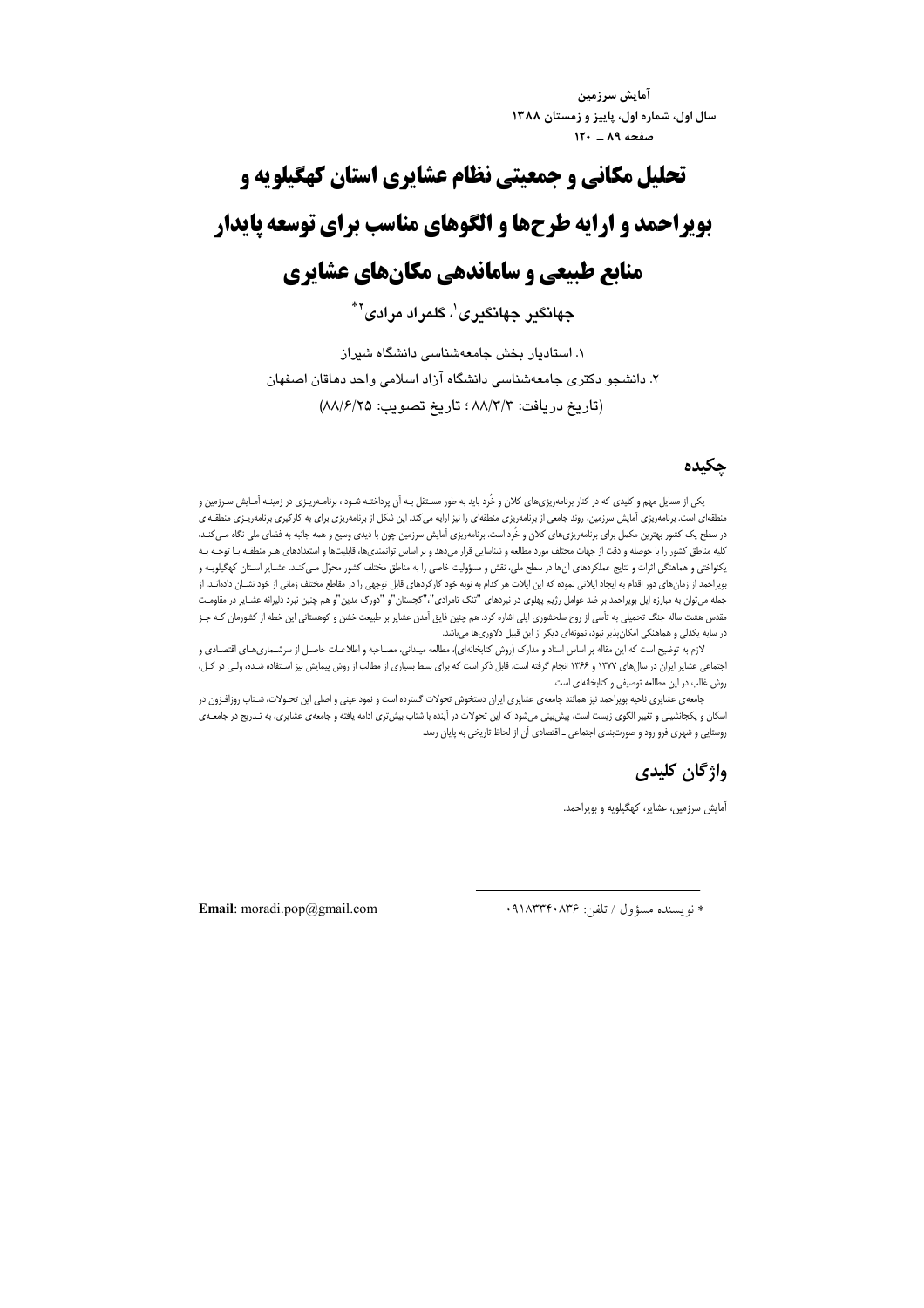مقدمه

آمایش سرزمین، طبق ضوابطی با نگرش بازده پایدار و درخـور، برحسـب تـوان و اسـتعداد کیفی و کمّی سرزمین برای استفادههای مختلف انسان از سـرزمین، بــه تعیــین نــوع کــاربردی از سرزمین می پردازد (احمدی، ۱۳۸۳، ص۴۲۱). سهم جمعیت عشایری ایران از جمعیت کشور، در آغاز قرن حاضر حدود ۲۰ تا ۲۵ درصد بوده است. امـا در چنـد دهـهى اخيـر، جامعـهى عشايري ايران دستخوش تغيير و دگر گوني بوده و تحولات وسيعي يافته است. ايـن تحـولات، یس از انقلاب اسلامی و به ویژه پس از جنگ تحمیلی و در دههی اخیر (۱۳۶۷ تا ۱۳۷۶) کــم و کیف گستردهای داشته است. نمودهای بارز این تحولات در جامعه عشایری به شرح زیر اسـت: فرویاشی سیستم متمرکز قدرت ایلی و ساختارهای آن، تحول در سازماندهی کوچ و کوتاه شدن مدت آن به علت کاربرد وسایل نقلیه موتـوری و اسـتفاده از جـادههــای اتومبیــل رو و افــزایش جدایی خانوارها از رمه، شـتاب روزافـزون در اسـکان و یکجانشـینی و تغییـر الگـوی زیسـت، مهاجرتهای پرشتاب عشایر به مراکز و کانونهـای شـهری، تشـکیل خـانوادههـای هسـتهای و مستقل و کاهش نفوذ گروههای خویشاوند بر ایـن خـانوادههـا و دگر گـونی عمیـق در فرهنـگ، بینش و طرز تلقی افراد عشایری از دنیای پیرامون.

اولین طرح سرشماری از عشایر کوچنده به نام سرشماری کشاورزی خانوارهای متحـرک در زمستان ۱۳۵۳ توسط مرکز اَمار ایران انجام شد. امــا سرشــماری مــذکور تمــام عشــایر کوچنــده کشور را در بر نمیگرفت. در سال ۱۳۶۳ بررسی جامعه عشایری کشور آغاز شد، این مطالعه بـه خصوص از این نظیر کـه بخـش عمـدهای از دامـداری کشـور توسـط جامعـه عشـایری مـورد بهرهبرداری قرار میگیرد، دارای اهمیت بسیار بالایی بود. نظر به اینکه جامعه عشایری کشور تـا اّن زمان به طور کامل ناشناخته بود و انجام مطالعـات همـه جانبـه ضـرورت داشـت، تـا اينکـه تصمیم گرفته شد، طرح جامعی برای سرشماری اجتماعی ـ اقتصادی عشایر کوچنده تهیـه شـود و ضمن أن تكميل يوشش أمارهاي كشاورزي نيز تحقق پايد (سرشماري اقتصادي و اجتمــاعي، ١٣٧٧، ص ٣١).

جامعه عشایری کشور دارای سابقهای طولانی در تـاریخ و فرهنـگ ایـران اسـت. از دیربـاز تاکنون تعداد زیادی از مردم کشور مــا بــه دلیــل بهـرهبـرداری از منــابع طبیعــی، شــیوه زنــدگی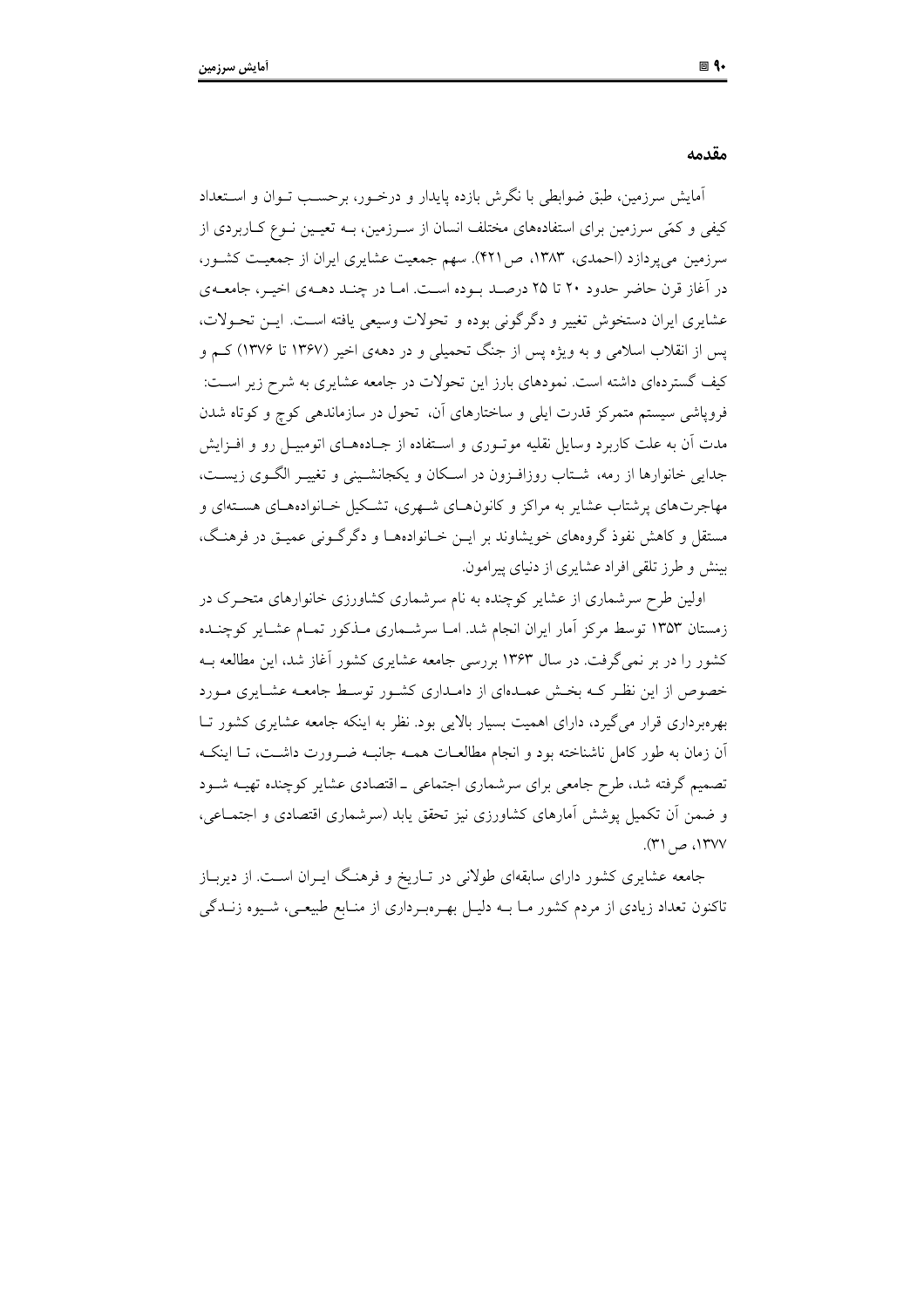کوچنشینی را برگزیدهاند که در آن دامداری سنتی فعالیت عمده آنان را تشکیل میدهد. شناخت جامعه عشایری به سبب اهمیت آن در فعالیتهای دامداری کشور و لزوم برنامهریـزی در مـورد آن ایجاب می کند که اطلاعات کافی در زمینه اجتماعی و اقتصادی این جامعه در اختیار باشد. از آنجا که هر برنامهریزی اقتصادی، اجتماعی و فرهنگی و…آمار کلیدی و زیربنـای کــار محســوب می شود، لذا انجام هر گونه اقدام در برنامهریزی عشایری نیز بدون وجـود اطلاعـات و آمـار در مورد این جامعه نمیتواند امکانپذیر باشد. گرچه در سال هـای قبـل و بعـد از انقـلاب اسـلامی بعضی از سازمانهای دولتی اقدام به جمع|وری و تهیه و انتشار اَمار و اطلاعــاتی در ایــن زمینــه كردهاند. ليكن چون اين اطلاعات از نظر پوشش زماني از هماهنگي لازم برخوردار نبوده است، لذا اطلاعات جمع آوری شده در مجموع نمی توانست گرهگشای کار باشـد. در سرشـماریهـای عمومی نفوس و مسکن سال های ۴۵ و ۵۵ تعدادی از افراد جامعه عشایری که در زمان قشلاق و پیلاق به طور موقت در روستاها ساکن بودند و یا در هنگام کــوچ بــا مــاموران آمــارگیر روبــرو شدند، مورد آمارگیری قرار گرفتند.

بر این اساس، عشایر استان کهگیلویه و بویراحمد از زمانهای دور اقلدام بـه ایجـاد ایلاتـی نموده که این ایلات هر کدام به نوبه خود کارکردهای قابل توجهی را در مقاطع مختلف زمـانی از خود نشان دادهاند. از جمله می توان به مبارزه ایل بو پراحمد بر ضد عوامـل رژیــم پهلــوی در نبردهای "تنگ تامرادی"،"گجستان"و "دورگ مدین"و همچنین نبرد دلیرانه عشایر در مقاومت مقدس جنگ تحمیلی به تأسی از روح سلحشوری ایلی اشاره کرد. همچنین فایق آمـدن عشــایر بر طبیعت خشن و کوهستانی ایــن خطـه از کشـورمان کــه جــز در ســایه یکــدلی و همــاهنگی امکان پذیر نبود، نیز نمونهای دیگر از این قبیل دلاوریها می باشد.

#### مطالعات انحام شده

تیر سحر در مطالعهای با عنوان راه کارهای توسعه فرهنگی در استان کهگیلویه و بویراحمـد به اهمیت مطالعات فرهنگی، توسعه همه جانبه با استفاده از همهی امکانات، استفاده از نیروهـای متخصص و بومی و همچنین لزوم توجه به زندگی جامعه عشـایری اسـتان تأکیـد کردنـد (تیـر سحر، ١٣٧٧، ص ٤٢).

اداره کل امور عشایری کهگیلویه و بویراحمد در بررسے اجمالی از عملک دیست سال تلاش و سازندگی، به وضعیت کلی عشایر استان و وظـایف و عملکردهـای امـور عشـایری در قبال این جامعه یرداخت و عملکرد آن را قبل و بعد از انقلاب مورد تجزیــه و تحلیــل قــرار داد.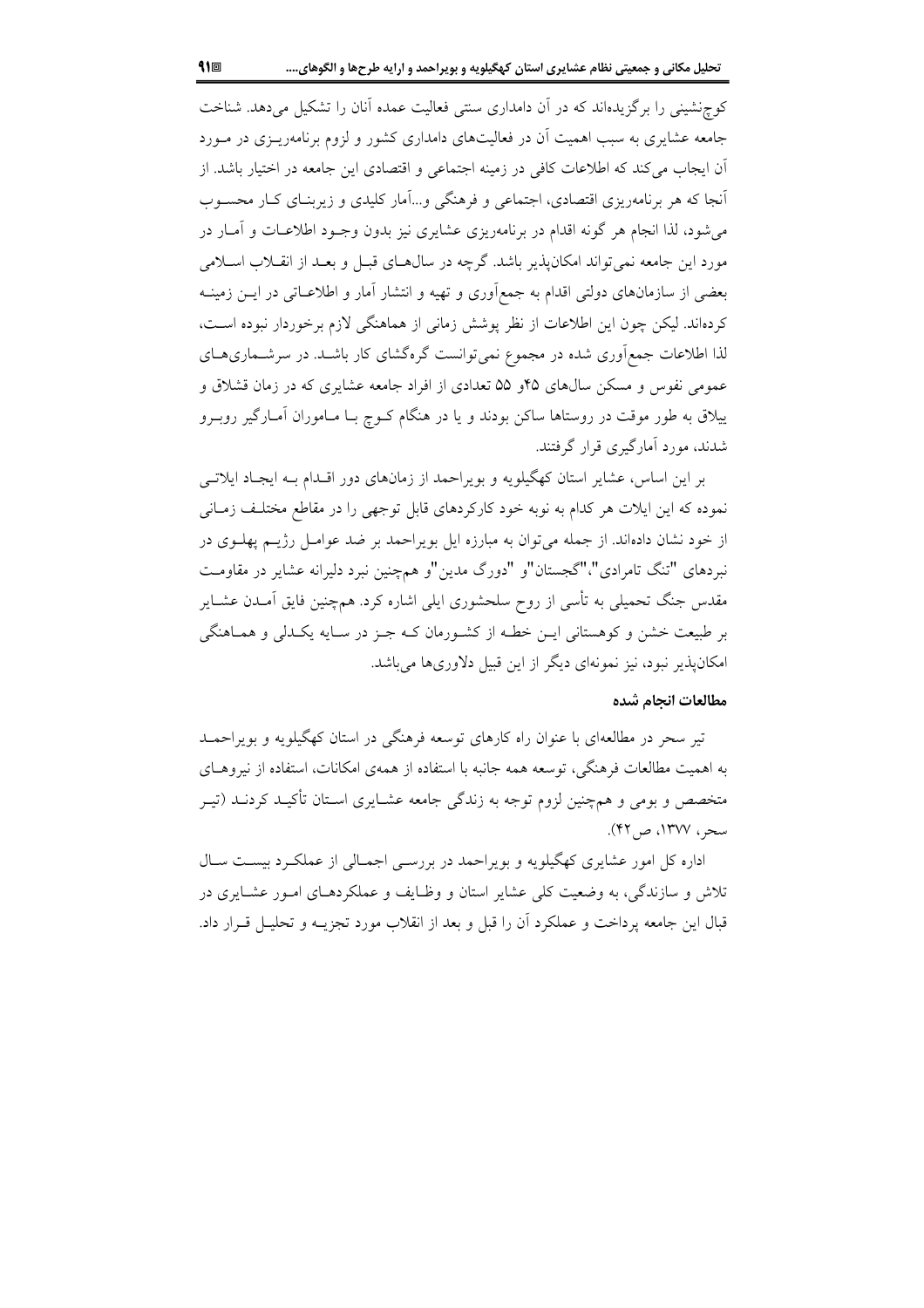در این مطالعه به برنامههای ساماندهی عشایر، سیمای اقتصادی عشـایر و اتحادیــه شــرکت۱عای تعاونی عشایر استان پرداخته شد (اداره کل امور عشایری، ۱۳۷۷، ص۱۴).

مطالعه دیگری توسط اولیایی با عنوان بررسی اقتصادی ــ اجتماعی عشایر، با هــدف تحلیــل جنبههای اقتصادی و اجتماعی عشایر و مشکلات آنان انجام شد. نتـایج حاصــل از ایــن مطالعــه نشان میدهد که ۳۱/۴ درصد از خانوارهای عشایری ادامه زندگی کوچ نشـینی را مطلـوبتـرین شکل زندگی دانسته و ۶۸/۶ درصد آنها به یکجانشینی تمایل داشتهاند (ازکیــا و غفــاری، ۱۳۸۳. ص ٢۵٨).

حیاتی در مطالعهای با عنوان تحلیلی بر پیامدها و راهکارهای برگزیده شده اسکان عشـایر در یران با نگرشی بر تجربه دشت بکان، به بررسی مشکلات ناشی از اجرای این طرح و پیامــدهای ان پرداخت و نتایجی را که پیشنهاد نمود، لزوم توجه به بُعد نرم|فزاری طرحهای اسکان عشــایر، اتخاذ سیاستهای تشویق و حمایـت از کـانونهـای اسـکان خودجــوش، لــزوم داشــتن بینشــی بلندمدت و ایندهنگر در اجرای طرحهـای توسـعهای را مـورد توجـه قـرار داد (حیـاتی، ۱۳۸۵، ص ۶۸).

موسوی نژاد نیز در مطالعهای با عنوان روند نابسامانی عشایر کوچنده و کارکرد سازمانهــای دولتی نشان داد که ساختار ایلی در جامعه عشایری ایران از هم فروپاشیده و به طــور روزافــزون از استقلال ان کاسته شده و به خدمات دولتی وابسته شدهاند. این فروپاشی و اضــمحلال بــدون برگشت ساختار ایلی زمینه بریدن از گذشته و روی اوردن به اینــدهای دیگــر را چنــان ســرعت بخشیده است که اگر برنامهای برای آن ریخته نشود، در نهایت به اضمحلال ایــن جامعــه منجــر می شود (موسوی نژاد، ۱۳۸۰، صص ۱۳۵–۱۶۰).

### مباحث نظرى تحقيق

اقتضای زندگی اجتماعی چنین است که انسان به منظور حفظ خود و ادامه حیات، ناگزیر از حضور در جمع بوده و أنگاه كه قصد بهرهگیری از طبیعت را داشته و خطـری از جانـب محـیط وی را تهدید کند، به اتفاق همین جمع به مبارزه بر میخیزد. از انجا که انسان بــه تنهــایی قــادر نیست تا به رفع مشکلات و بر اوردن نیازهایش مبادرت کند. به ناچار دیگران را نیز در این امـر به خدمت طلبیده و بدین سبب حیات خود را قوام میدهد. بنابراین انسان در تعــاریف مختلــف به عنوان موجودي مدني الطبع مطرح شده و برقراري ارتباط تعاملي بـا افـراد اجتمـاع بـراي وي اجتناب ناپذیر است. زندگی کوچ;شینی از انجا که بنابر طبیعت خاص خود صاحبان خــویش را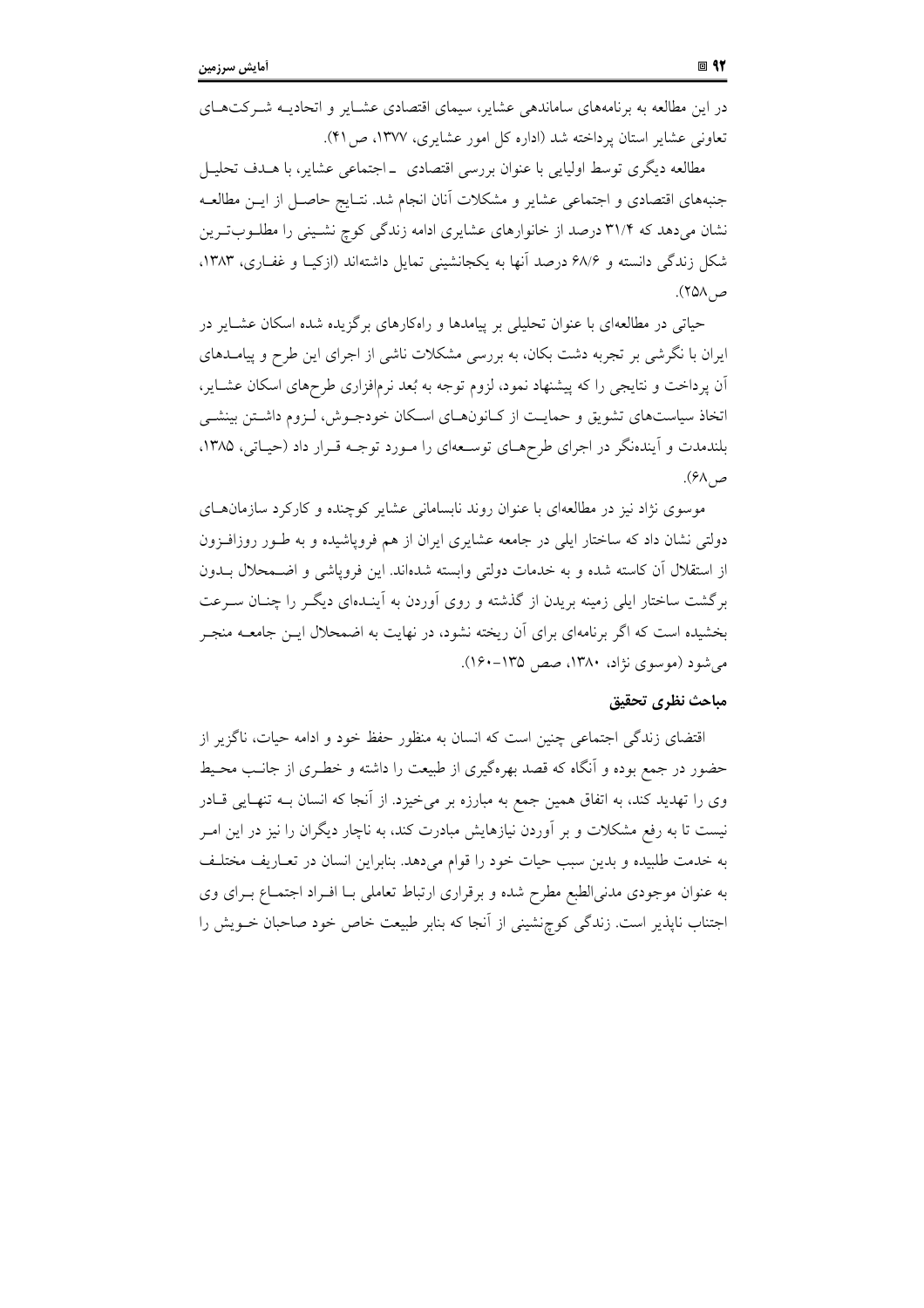ناگزیر به عبور مستمر از مناطق خطرناک و رویارویی با خطرات گوناگون محیطی مبی کنـد، لـذا وجود سازمان یا تشکیلاتی که بتواند موجبات بقا و استمرار این زندگی را در مقابله با خطرها و مشکلات فراهم کند، برای عشایر ضروری گردانید. از همین رو است که بعدها "ایل" به عنـوان یک سازمان با چنین کارکردی تشکیل و عشایر را انسجام بخشید. ایل که در تشکیل آن عوامـل متعددی از جمله عوامل سیاسی، اجتماعی، محیطی و… نقش داشـتهانـد، خـود در بـر گیرنـده ردههای دیگری موسوم به "تیره"، "طایفه"، "تش یا اولاد"و غیره بوده کـه کارکردهـای ایــل در این ردهها شکل آشکارتری بـه خـود مـی&یـرد. ادبیـات کـوچ، اسـکان و زنـدگی عشـایری از دیدگاههای متفاوتی مورد مطالعه قرار گرفته است. گروهی از اندیشمندان معتقدند کـه جماعـت عشایری در مرحله انتقال گذار از کوچنشینی بـه یکجانشـینی قـرار دارنـد(امـان اللهـی، ۱۳۷۹، ص ١٢١). ابن خلدون و توين بي، اين حركت را پيش بيني نموده بودند. از ديـدگاه آنــان عشــاير جامعهای بدون تاریخ و پیشینه مدوناند که در مقابل فشار و تحولات جوامـع یکجانشـین تـوان مقاومت و حفظ شیوه معیشتی خود را ندارند. اما این مسأله اسکان نیـز مســتلزم جامعــهیــذیری بوده و جامعه عشایری متقاضی اسکان از طریق جامعـهپــذیری، هنجارهــای مــرتبط بــا زنــدگی یکجانشینی را به تدریج درونی میکنند(غفاری، ۱۳۶۸، ص۱۳۲).

## روش پژوهش

روش پژوهش که در این مقاله به کار گرفته شده است، از نوع کیفی  $'$  است. به دلیــل برخــی کاستی های موجـود در روش هـای پیمایشــی و کمّــی، از طرفــی توجــه و علاقــه روزافــزون بــه مطالعات کیفی در پژوهشهای اجتماعی و همچنین اقتضای مطالعه زندگی عشایری به صـورت کاملا طبیعی استفاده از روش کیفی را توجیه می کند. بــه طــور کلــی، اطلاعــات حاصــل از ایــن مطالعه به صورت ذیل به دست آمده است:

مطالعه میدانی در منطقه: به منظور اجرای این بخش از پـژوهش، پژوهشـگر در طـی مـدت انجام پژوهش به طور مداوم به منطقه اجرای طرح عشایر استان کهگیلویه و بویراحمـد عزیمـت نموده و با حضور در منطقه و تماس مستقیم بـا عشـایر اسـکان یافتـه، اطلاعـات مـورد نیـاز را جمع آوری نموده. در این بخش به طور عمده از سه روش پژوهشی استفاده گردید، این روشها

1. Oualitative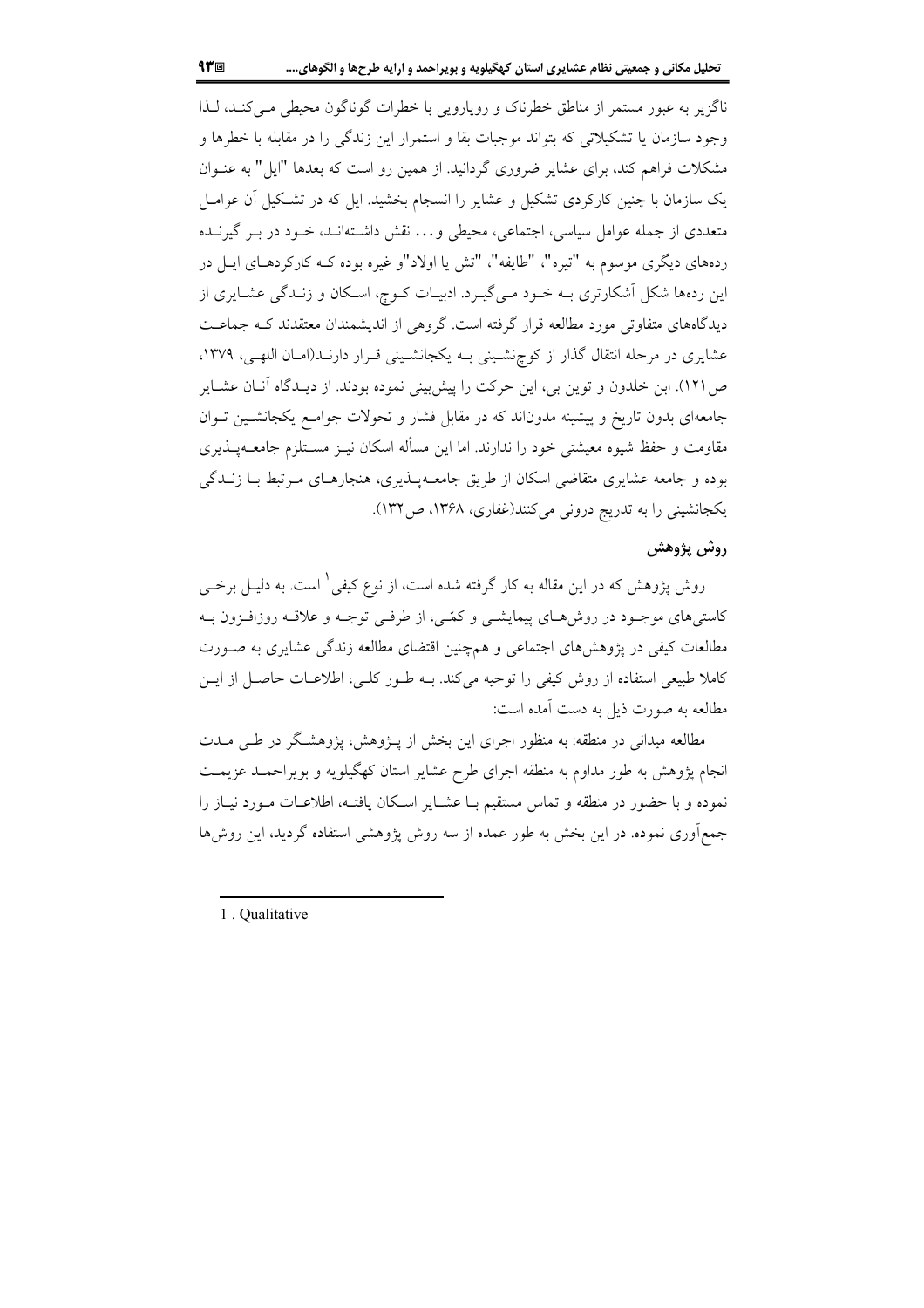عبارت بودند از: الف) مشاهدات میدان<sub>ی</sub> <sup>(</sup> ب) مصاحبه در قالب گروههای متمرکـز <sup>۲</sup> ج) مطالعــه ۳<br>موردی عمیق.

مطالعات اسنادی<sup>۴</sup>. در این بخــش بــا مراجعــه بــه گــزارشهــا و مطالعــات نیمــه تفصــیلی و زمینهٔیابی انجام شده است. مصاحبههای انفرادی با برنامهریزان، مـدیران و کارشناسـان در مـورد طرِح به منظور کسب اطلاعات دقیق از افرادی که خود از ابتدا و یا در مراحل مختلـف اجرایــی این طرح حضور داشته و قادر بودند که پیرامون نقاط قوت و اشکالات موجود در آن به خــوبی قضاوت نمايند.

### **وضعیت کلی عشایراستان کهگیلویه و بویراحمد**

استان کهگیلویه و بویراحمد هم اکنون قلمرو زیست شــش ایــل بویراحمــد، بهمیــی، طیبــی، دشمن زیاری، چرام و باشت و بابویی و همچنین تعدادی از خانوارهای عشایر ایلات قشقایی و ممســني بــوده اســت(اداره كــل امــور عشــايري، ١٣٧٧، ص۵). براســاس دادههــاي سرشــماري اجتماعی، اقتصادی عشایر کوچنده در سال ۱۳۷۷ ایل۱هـایی کــه محــل اســتقرار انهــا در دوره،ی ییلاق و قشلاق در ناحیهی بویراحمد است، عبارتاند از: باشــت و بــابویی، بویراحمــد ســفلی، بویراحمد گرمسیری، بویراحمد علیا، سردسیر، بهمیی، چـرام، دشــمن زیــاری، طیبــی، قشــقایی، ممسنی(اداره کل امور عشایری، ۱۳۷۷، ص۵). این عشایر تا استانه اصلاحات ارضی رژیــم شــاه در واحد اداری، سیاسی، خویشاوندی و اقتصادی به نام ایل، جای میگرفتند. علاوه بــر ســازمان خویشاوندی که از ویژگی های این جامعه بود، عوامل دیگری مثل قانون، عرف و سنن واحد یــا مشترک، اتحاد در زیر فرمان رییس واحد، زندگی در سرزمینی واحـد، بهـرهبـرداری مشــترک از زمین و مرتع و اب و مهم;تر از همه شیوه ًمعاش، عوامل همبستگی و تشکیل یک ایل یا عشــیره بوده است. سازمان ایلی در این دوره به این ترتیب بوده است:

ایل ← تیرہ ← طایفه <sup>۵</sup> ← اولاد ← تش ← حونه در زیر به طور مختصر تعریف هر یک از اجزای سازمان ایلی اورده میشود.

- 1. Field Observation
- 2. Focus Groups
- 3. Case study
- 4 . Documental Studies
- 5 .Phratery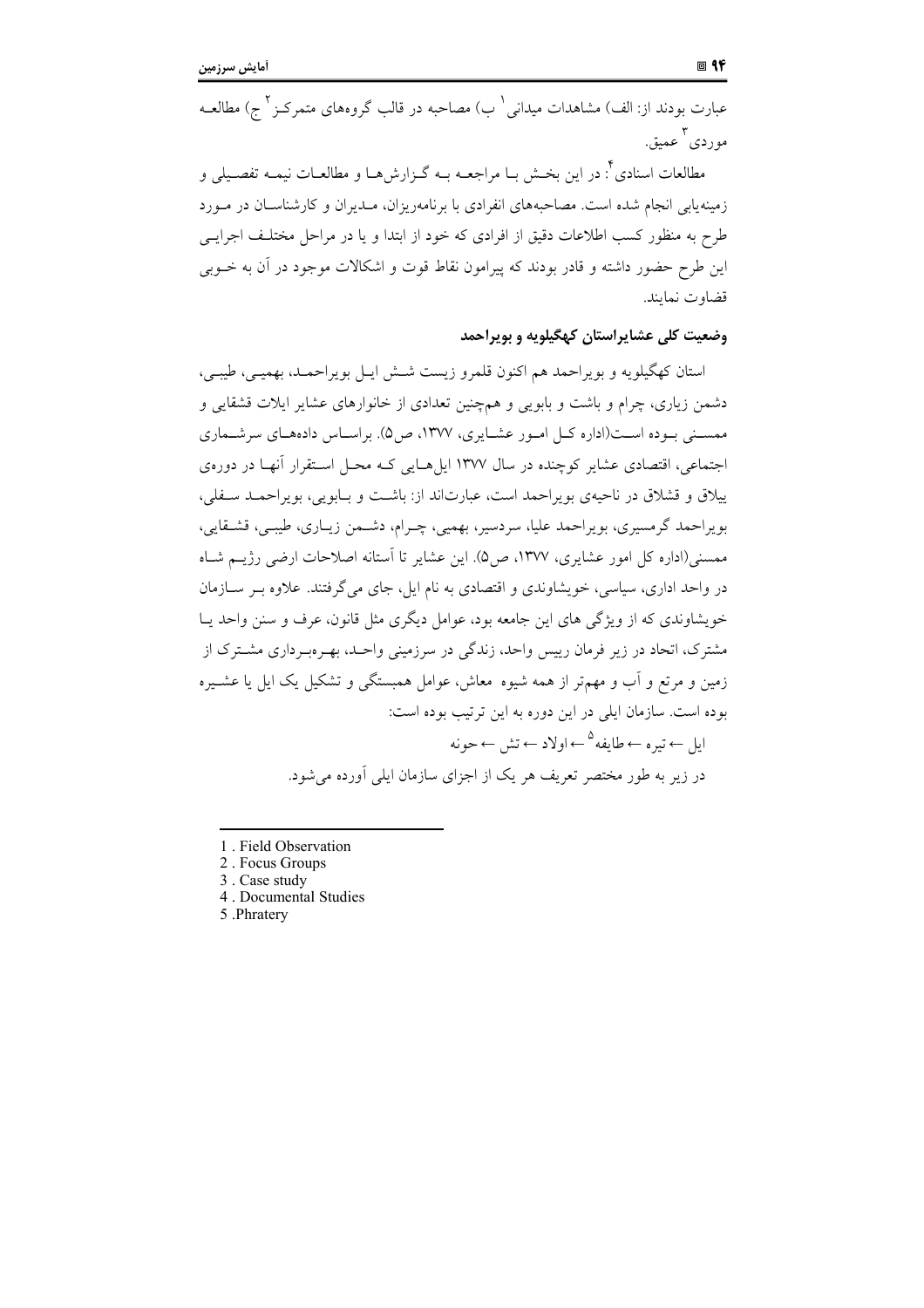ایل: مجموعه تیرههایی که همبستگی آنها ریشه تاریخی دارد و در صدر آن خان جــای دارد، ایل گفته می شود.

<mark>تیره:</mark> تیره واحد خویشاوندی اَرمان<sub>ی</sub> و رسمی در درون سازمان ایل است که همبستگی تاریخی، سیاسی، نظامی، اداری، منشأ مکانی و مراتع مشترک در تشکیل آن نقش دارد.

طايفه: مشخص ترين و مهم ترين چــارچوب اجتمــاعي عشــاير طايفــه اســت. طايفــه واحــد رسـمی کوچـکتـر از تیـره در درون ســازمان ایلــی اســت کــه منشــأ مکــانی، مراتــع مشــترک، خویشاوندی نسبی و سببی، ملاحظات اداری و سیاسی و بعضا اقتصادی و نظامی در شکل گیری أن مؤثر بوده است.

اولاد: اولاد، بزرگترین واحد غیررسمی و خویشاوندی سببی و نسبی حقیقی عشـایر اسـت که به صورت خانوادهی گستردهی به هم پیوسته، خانوارهایی با درآمد و ثـروت متفـاوت در آن جاي مي گيرند.

تش: هر اولاد به واحدهای پدرتبار حقیقی کوچکتری به نام تـش تقسـیم شـده اسـت کـه اعضای آن افراد خانواده برادرها و عموزادههای درجه یک تا سه هستند.

حونه: حونه کوچکترین واحد سازمان ایلی پدرتبار است که اعضای آن را خانوادههای پدر و پسران و برادرها و عموزادههای درجه یک و دو شکل میدهند. هر حونه به تعـدادی خـانواده و یا خانوار تقسیم می شود. حونه را مال نیز می گویند. در هر اولاد یا تش یا دهه در بسین عشبایر کهگیلویه و بویراحمد را مال یا حونـه گوینـد کـه کوچـکتـرین واحـد اقتصـادی و اجتمـاعی است(طبیبی، ۱۳۷۱، ص ۳۲۶).

در دورهی اخیر مفهوم عشایر تا حدود زیادی از ایل جدا شده و به دو گروه عشایر کوچنـده و عشاير اسكان يافته تقسيم شده است. در واقع بحث از عشاير اسكان يافته منتفى است، اگرچه آثار ضعیفی از باورها و فرهنگ عشایر یا ایلی در بین ایــن گــروه بــاقی مانــده اســت و بایــد از جامعهی روستایی سخن گفت. عشایر کوچنده نیز به مردمی گفته می شود که حداقل سه ویژگی زیر را داشته باشند: ساخت اجتماعی قبیلهای، اتکای معاش به دامداری و شیوهی زندگی شـبانی يا کوچ.

بعد از انقلاب اسلامی کوشش هایی با اتکا به چارچوب سازمان ایلی بـه همـت جوانــان بــه ویژه فرزندان دامداران متوسطی که پس از اصلاحات ارضی به مشــاغل دولتــی گرویــده بودنــد، صورت گرفت. اما به علت فرویاشی زمینههای ضروری همبستگی کوچندهها و اسکان یافتـههـا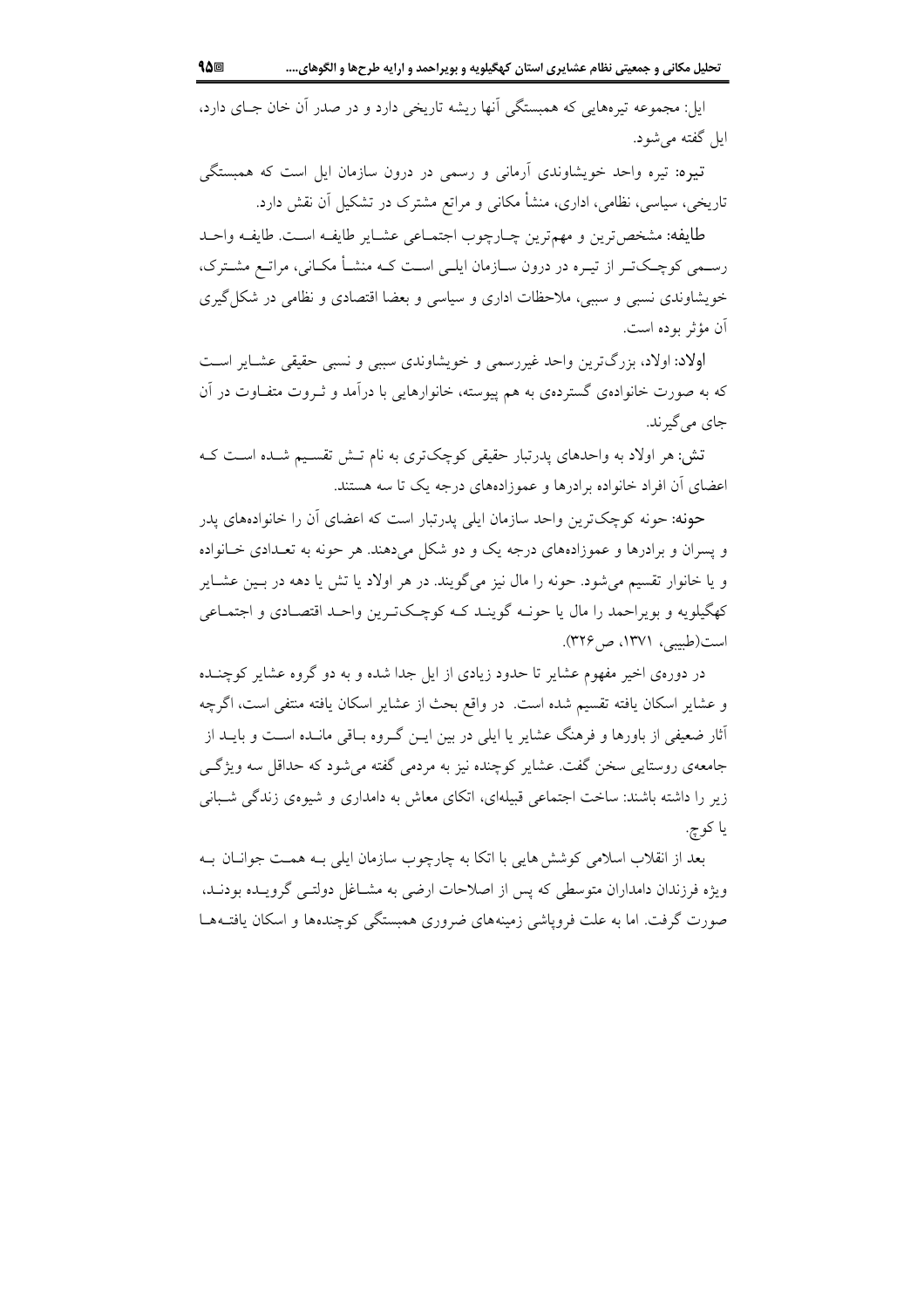در چارچوب این واحدها و نبود شرایط دیگری که نیروهای عشایری دارای منافع مشترک را بـه دور یکدیگر جمع کند، موفق نبود. جامعــهی عشــایری ایــران و هــم چنــین جامعــهی عشــایری ناحيهي بو پراحمد در چند دههي اخير، دستخوش تغيير و دگر گــوني بــوده و تحــولات وســيعي یافته است. این تحولات، پس از انقلاب اسلامی و به ویـــژه پــس از جنــگ تحمیلــی و در دهــه اخیر (۱۳۶۷-۷۶) کم و کیف گستردهای داشته است. نمونـه هـای بـارز تحـولات در جامعـه عشایری، فروپاشی ساختارهای ایلی، اسکان عشایر کوچنـده و چادرنشـین، یکجانشـین و تغییـر الگوی زیست و مهاجرتهای روزافزون عشایر به مراکز و کانون های شهری است (برنامه سـوم توسعه اقتصادي \_ اجتماعي، ١٣٧٩-١٣٨٣، ص ٤٩).

#### ايلات استان

۱) ایل بویراحمد: ایل بویراحمد با دارا بودن سه شاخه اصلی موسـوم بـه بویراحمـد علیـا، بویراحمدوسطی(گرمسیری) و بویراحمـد سـفلی عنـوان بـزرگتـرین ایـل اسـتان را بـه خـود اختصاص داده و در اغلب مناطق استان یر اکندهاند.

الف) بویراحمد علیا: این ایل دارای سه تیره نگین تاجی، قایدگیوی و اَقـایی بــوده کــه ایــن تیرهها، ۲۲ طایفه ۴۴۶ اولاد و ۲۹۷۰ خانوار را تحت پوشش قـرار دادهانـد. محـدوده یـیلاق و قشلاق این ایل، شهرستانهای بویراحمد و گچساران از این استان و منـاطقی از شهرســتانهــای ممسنی و سییدان از استان فارس میباشد.

ب) بویراحمد وسطی(گرمسیری): ایل بویراحمد گرمسیری که در دهههای اخیـر اغلـب بـه سکون و یکجانشینی روی اَورده است، هم اکنون مطابق با سرشماری اقتصادی– اجتماعی سـال ۶۶ عشایر، تنها ۲۲ خانوار عشایری را دارا میباشد. این خانوارها کـوچروی را در قلمـرو خـود واقع در شهرستان گچساران انجام می دهند.

ج) بویراحمد سفلی: این ایل را سه تیره تامرادی، دشت موری و آقایی تشکیل مـی دهـد کـه این تیرهها در مجموع ۳۳ طایفه،۵۸۳ دهه یا اولاد و ۶۲۳۰ خـانوار را زیـر پوشـش دارنـد. ایـل بویراحمد سفلی نسبت به ایلات بویراحمد علیا و وسطی دارای بیش تـرین قلمـرو و هــمچنـین بیشترین حجم جمعیت میباشد. پیلاق و قشلاق این ایل در حد فاصل شهرستانهای کهگیلویه و بویراحمد از این استان و قسمتهایی از شهرستان بهبهان از استان خوزستان واقع گردیـده

۲) ایل بهمَیی: ایل بهمَیی با داشتن ۳۰۴۱ خانوار عشایری که بـه چهـار تیـره، ۲۹ طایفـه و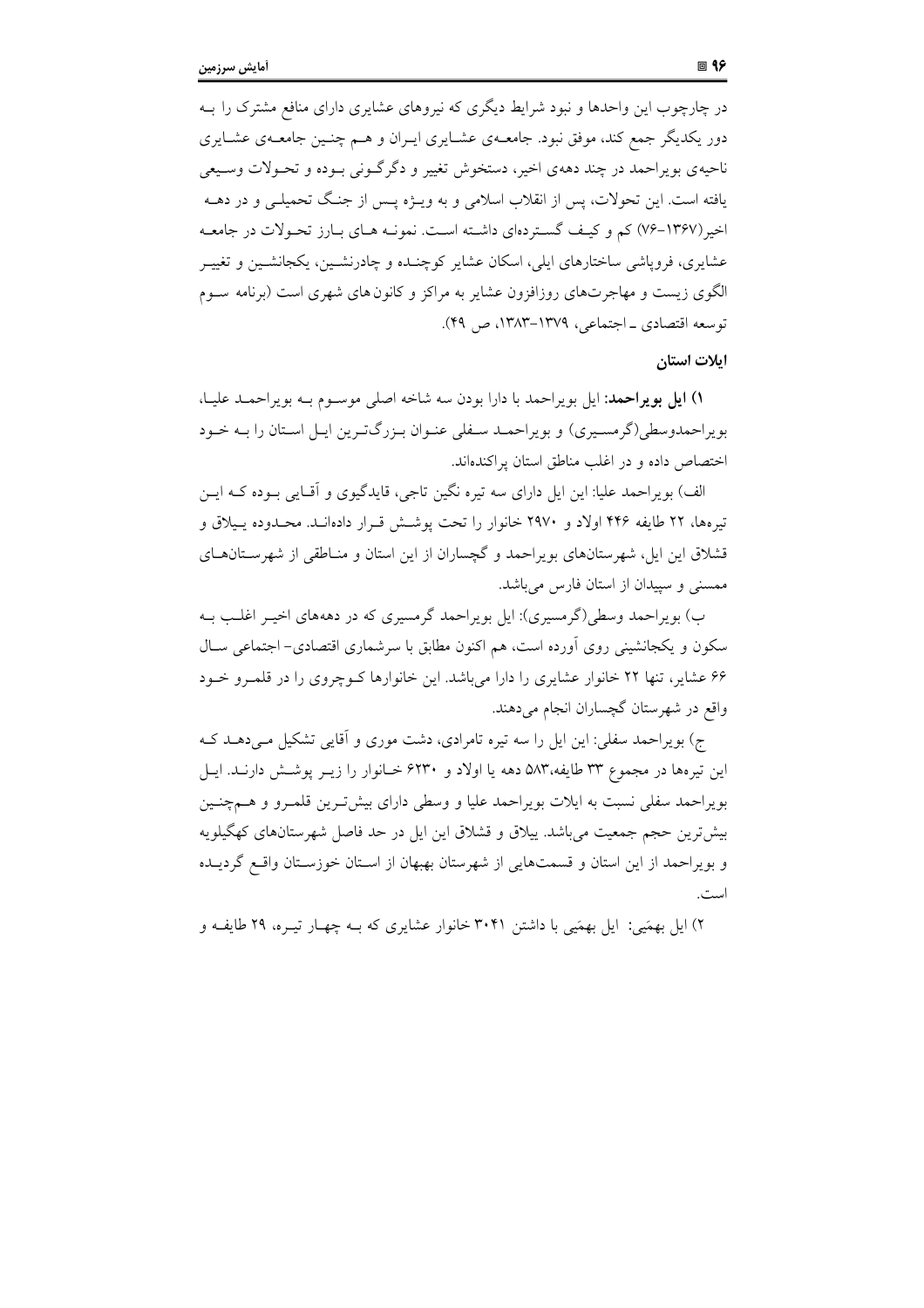۳۶۱ دهه تعلق دارند، دارای مرتبه دوم در بین ایلات استان میباشد. منـاطق پیلاقــی و قشــلاقی این ایل عمدتا در شهرستان کهگیلویه واقع گردیده و قسمت کمی از آن نیز در محـدوده اسـتان خوزستان قرار گرفته است.

۳) ایل طیبی: این ایل که در قالب دو تیره، ۱۸ طایف و۳۲۴ دهــه ســازمان یافتــه اســت، در مجموع ۲۶۹۳ خانوار عشایری را با جمعیتـی بـالغ بـر ۱۷۴۳۸ نفـر در خـود جـای داده اسـت. مناطقی از استان کهگیلویه و بویراحمد و قسمتهایی از استان خوزسـتان نیـز عرصـه یـیلاق و قشلاق این ایل به شمار میرود.

۴) ایل دشمن زیاری: ایل دشمن زیاری کوچروی خود را با ۱۵۷۵ خـانوار و جمعیتـی بـالغ بر ۹۷۴۵ نفر در قلمرو خود که در استان کهگیلویه و بویراحمد قرار گرفته است، سپری میکند. ایل دشمن زیاری از دو تیره و طوایف مسـتقل تشـکیل گردیـده کـه در شـمال دهدشـت، کنـار رودخانه مارون منطقه قشلاقی وییلاق را در شهرستان بویراحمـد زنـدگی مـی نماینـد و در کـل شامل ١٧ طايفه مي باشد.

۵) ایل چرام: ایل چرام را ۱۰۴۳ خانوار و۶۴۵۷ نفر جمعیت تشکیل میدهد. این جمعیت، برگرفته از سرشماری اقتصادی- اجتماعی سـال ۶۶ عشـایر کوچنـده کشـور، کـوچ خـود را در محدوده کهگیلویه از سر گرفته و در مناطق پیلاقی و قشلاقی روزگار خود را سیری می کنند.

۶) ایل باشت و بابویی: کوچ این ایل از قشلاق به پیلاق و بالعکس در شهرستان گچساران با ۵۱۳ خانوار و ۳۵۸۶ نفر جمعیت صورت میگیـرد. ایـل باشـت نیـز هماننـد ایـل بویراحمـد وسطی از روند رو به کاهش برخـوردار بـوده و عمـدتا یکجانشـینی و مهـاجرت بـه شـهرهای همجوار را پیشه خود کردهاند. همچنانکه پیش تر اشاره شد، علاوه بر ایلات سکنه استان تعدادی از خانوارهای ایلات قشقایی و ممسنی نیز در ایامی از سال بـه ایــن اسـتان وارد و بــرای مــدتی اقامت می کنند. شمار این خانوارها برای ایل قشقایی ۵۷۹ خانوار به فصل قشـلاق در شهرسـتان گچساران و برای ایل ممسنی در موقعیت پیلاقی در شهرستان بویر احمد ۲۵۱ خانوار می باشد.

جدول شماره ۱ تعداد ایــلات و طوایـف و تعــداد تیــرههــای عشــایری اســتان کهگیلویــه و بويراحمد را نشان مى دهد. همان طور كه از دادهها برمـى آيـد، ايـلات اسـتان بـه ٨ ايـل تقسـيم می شوند که اسامی آنها در جدول ذکر شده است. از بین آنها ایل بویراحمد سفلی با بـیش تـرین تعداد خانوار(۶۲۳۰) دارای ۳۸۶۶۷ نفر جمعیت بزرگترین ایـل اسـتان محسـوب مـی شـود. در حالي كه، ايل بويراحمد وسطى با ٢٢ خـانوار و ١٢٧ نفـر كوچـكتـرين ايـل اسـتان محسـوب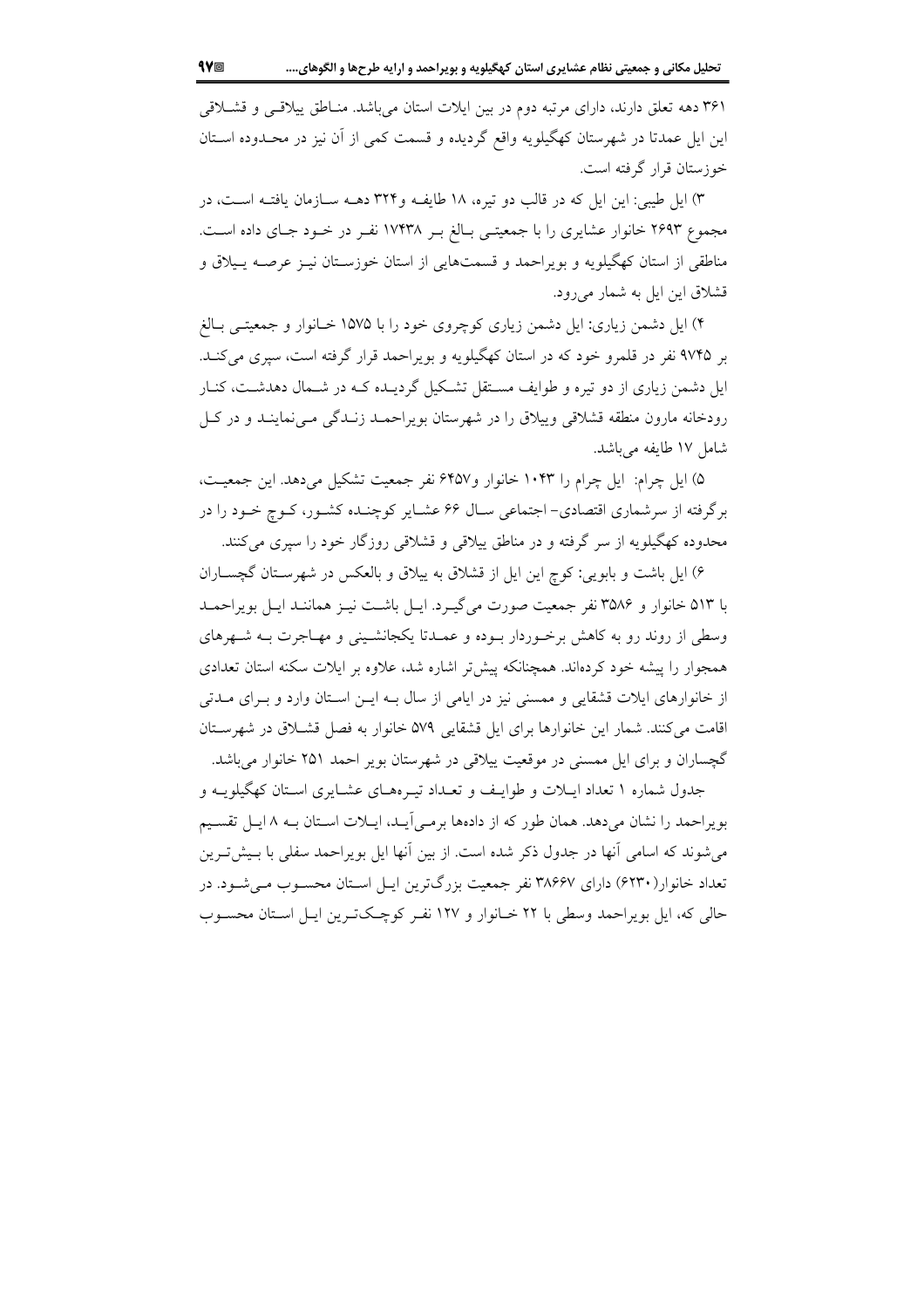| ۰ | u |
|---|---|
|   |   |

| تعداد                    | تعداد طايفه   | جمعيت            |                               | نام ایل یا طایفه | ۾<br>آف |
|--------------------------|---------------|------------------|-------------------------------|------------------|---------|
| تيره                     |               | تعداد جمعيت      | تعداد خانوار                  | مستقل            |         |
| ٣                        | ٢٢            | 7.799            | $Y^qY$                        | بويراحمد عليا    |         |
| $\overline{\phantom{a}}$ |               | 157              | ٢٢                            | بويراحمد وسطى    |         |
| ڛ                        | ٣٣            | <b>٣٨۶۶٧</b>     | 557.                          | بويراحمد سفلى    |         |
|                          | ١٨            | ۱۷۴۳۸            | <b>7595</b>                   | طيبي             |         |
| ۴                        | ٢٩            | $Y - Y \wedge F$ | $\mathbf{r} \cdot \mathbf{r}$ | بهمَیی           | ۵       |
| ۲                        | $\mathsf{N}'$ | <b>9YFD</b>      | ۱۵۷۵                          | دشمن زيارى       | ۶       |
|                          | ٩             | 550V             | $\cdot$ ۴۳                    | چرام             | ٧       |
|                          | ٣٢            | <b>TAAS</b>      | ۵۱۳                           | باشت و بابویی    | ۸       |

جدول ۱ : تعداد ایلات و طوایف عشایری استان کپگیلویه و بویراحمد

جدول شماره ۲ جمعیت طایفههای ایلات استان کهگیلویــه و بویراحمــد در دو سرشــماری رسمی سال ۱۳۶۶ و ۱۳۷۷ و هم چنین درصد تغییرات ایــن ایــلات در دو محــدوده قشــلاقی و ییلاقی را نشان میدهد. دادههای جدول نشان میدهد که جمعیت ایلات استان بـا ۲۴۹۱۴۴ نفـر در سال ۱۳۶۶ به ۲۱۶۴۴۲ نفر در سال ۱۳۷۷ کاهش یافته است. درصد تغییرات ایــن کــاهش در ییلاق به مراتب بیش تر از قشلاق بوده است. از میان ایلاتی که جمعیت انها در ییلاق و قشــلاق شبیه به هم متغیر شده است، ایل باشت و بابویی بوده است. در دو ایل بویراحمــد گرمســیری و یل چرام درصد تغییرات مثبت بوده، به این معنا که در طی این ده ساله جمعیت انها اضافه شده است.

| درصد تغييرات قشلاق             | درصد تغييرات ييلاق        | سال ١٣٧٧      | سال<br>۱۳۶۶      | ايل يا طايفه مستقل    | رو.<br>آف     |
|--------------------------------|---------------------------|---------------|------------------|-----------------------|---------------|
| $-\mathbf{Y}$ +/ $\mathbf{Y}$  | $-19/1$                   | 216442        | TFRTFF           |                       |               |
| $-\lambda/\lambda$             | $-\lambda/\lambda$        | $rrv$ .       | ۳۵۶۸             | باشت و بابویی         |               |
| $-\Gamma$ $/$ $\Delta$         | $-\mathbf{r}/\mathbf{r}$  | ٢۴۴٣٨         | <b>٣٨۶۶٧</b>     | بويراحمد سفلى         | ۲             |
| $\Gamma \Delta/\Upsilon$       | $-\tau\Delta/\tau$        | ١۵٩           | $\gamma \gamma$  | بویراحمد گرمسیری      | ۳             |
| $-\frac{1}{\sqrt{2}}$          | $-11/1$                   | 18881         | ۰۳۹۶۲            | بویراحمد علیا سردسیری | ۴             |
| $-\mathsf{r}\mathsf{\Delta}$   | $-\frac{1}{2}$            | <b>FAYT</b> ) | $Y - Y \wedge F$ | بهمّیی                | ۵             |
| 14/9                           | 14/9                      | <b>YFIA</b>   | 550Y             | چرام                  | ۶             |
| ۲۶                             | $-\tau$ ۶                 | $YY \cdot Y$  | ۹۷۴۵             | دشمن زيارى            | ٧             |
| $-\mathfrak{A}/\mathfrak{f}$   | $\lambda \cdot / \lambda$ | ١۵۵۵١         | <b>IVYYA</b>     | طيبى                  | Λ             |
| $-\mathsf{r}\Delta/\mathsf{r}$ | $5Yf + f$                 | $11 - 940$    | 11557.           | قشقايى                | ٩             |
| ۰                              | 55/9                      | ۱۴۹۱۹         | $Y \cdot 11Y$    | ممسنى                 | $\mathcal{L}$ |

**جدول ۲ : جمعیت ایلهای طایفهای مستقل استان**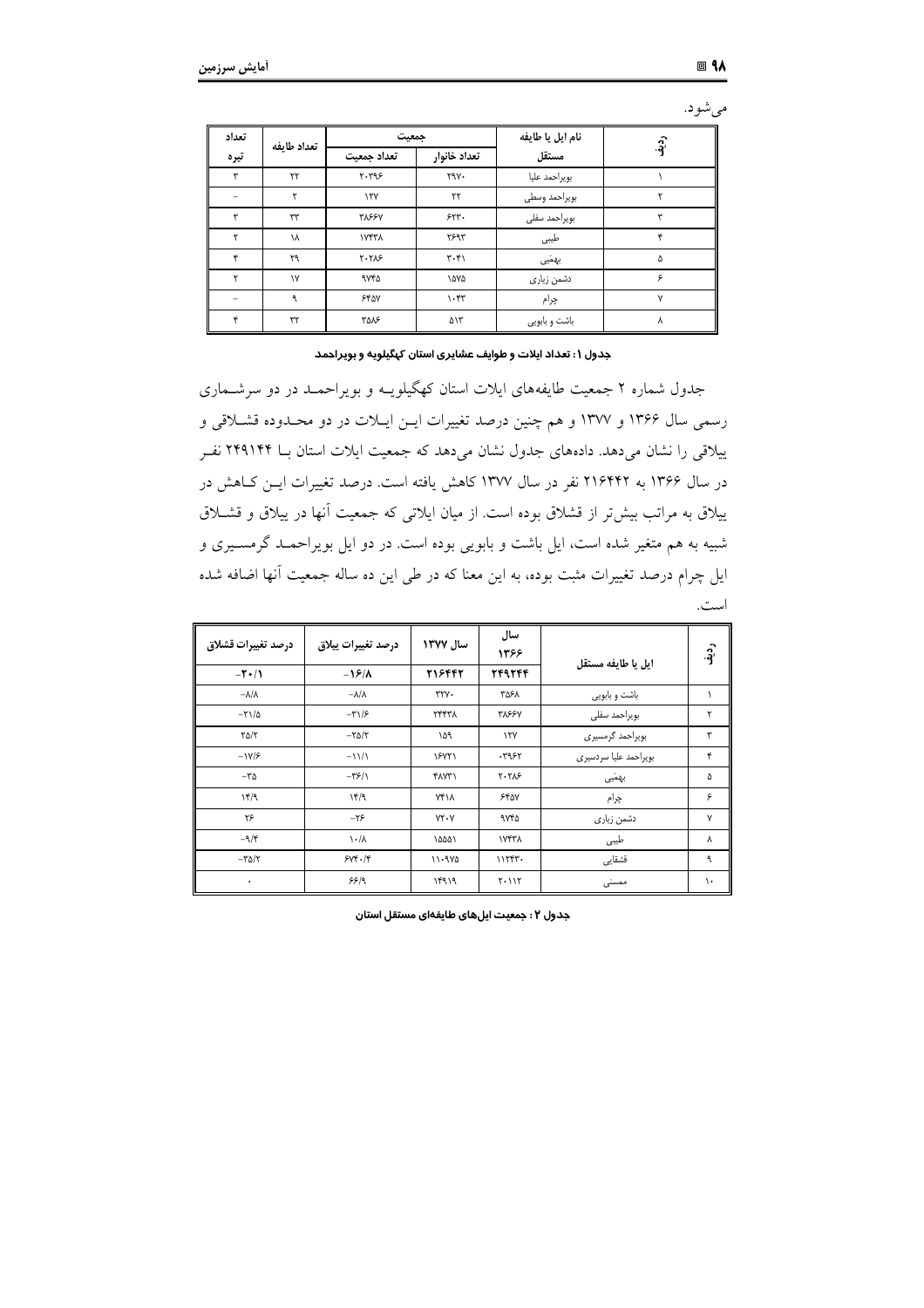## پراکنش و مسیرهای کوچ عشایر

براساس نتایج سرشماری سال ۱۳۷۷ حدود ۱۸/۷۱ درصد از کل خانوارهای عشایر در فصل ییلاق کم تر از ۳۰ کیلومتر را کوچ می نمایند که این رقم در دوره قشلاقی ۱۷/۲۹ درصد می باشد و فاصله کوچ بین ۳۰ تا ۵۰ کیلومتر ۱۸/۱۶ درصد و ۵۰ تا ۱۰۰ کیلومتر ۱۹/۸۵ درصد و ۱۰۰ تا ۲۰۰ کیلـومتر ۲۱/۰۷ درصـد و ۱۸/۹۷ درصـد از عشـایر اسـتان بـالاتر از ۲۰۰ کیلـومتر کـوچ می نماینـد. از خانوارهـای عشـایر دوره پیلاقـی اسـتان ۴/۲۰ درصـد در آخـرین کـوچ قبـل از سرشماری (از قشلاق به پیلاق) مشـارکت نداشـتهانــد و طــول مســیر کــوچ ۱۸/۷۱ درصــد از خانوارها کم تر از ۳۰ کیلومتر بوده است. هم چنین خانوارهای عشایر دوره قشلاقی استان ۴/۶۴ درصد در آخرین کوچ شرکت نکرده و طول مسیر کوچ ۱۷/۲۹ درصد از خانوارها کـمتـر از ۳۰ کیلومتر بوده است. از طرفی هم از کل خانوارهای عشایری استان ۸۰۰ خـانوار بـرون کـوچی و بقيه درون كوچ بودهاند.

## حرکت برون کوچی و درون کوچی عشایر کوچنده

۱- ایل چرام: عشایر ایل چرام دارای حرکت درون کوچی بـوده، یعنـی از منـاطق قشـلاقی اطراف چرام به مناطق ییلاقی چرام طسوج و کوههای اطراف کوچ میiمایند.

٢- ايل بهمَيي: الف) بهمَيي سرحدي: داراي حركت برون كوچي شــامل قشــلاق در اســتان خوزستان و در اطراف لهرهای رامهرمز و بهبهان و پیلاق در زیست بوم بهمَیی سـرحدی اطـراف دیشموک مورخانی، تنگ لوداب، چاروسا بوده است.

ب) بهمَنِي گرمسیري: داراي حرکت برون کوچي بودنـد بـه طـوري کـه قشـلاق در اسـتان خوزستان و پیلاق در استان کهگیلویه نواحی نتگسانه و سرآسیاب یوسفی میباشند.

۳- ایل طیبی: دارای حرکت درون کوچی بوده، ایل طیبی سـرحدی در محـدوده چاروسـا، اًجسم، زیلایی و ایل طیبی گرمسیری در محدوده لنده و تنگ لنده می<sub>.</sub>باشند.

۴- ایل دشمن زیاری: دارای حرکت بـرون کـوچی بـوده، در قشـلاق در قسـمتی از اسـتان خوزستان و اطراف بهبهان و در ییلاق در کهگیلویه، لوداب، چـین مـارگون، دهدشـت شــرق و سرفارياب مي باشند.

۵– ايل بو پر احمد: ۶- ایل باشت: دارای حرکت درون کوچی بوده، پیلاق و قشلاق هر دو در استان است. ۷– ایل قشقایی: دارای حرکت برون کوچی بوده، به طوری که طوایف در ردهبنـدی زیسـت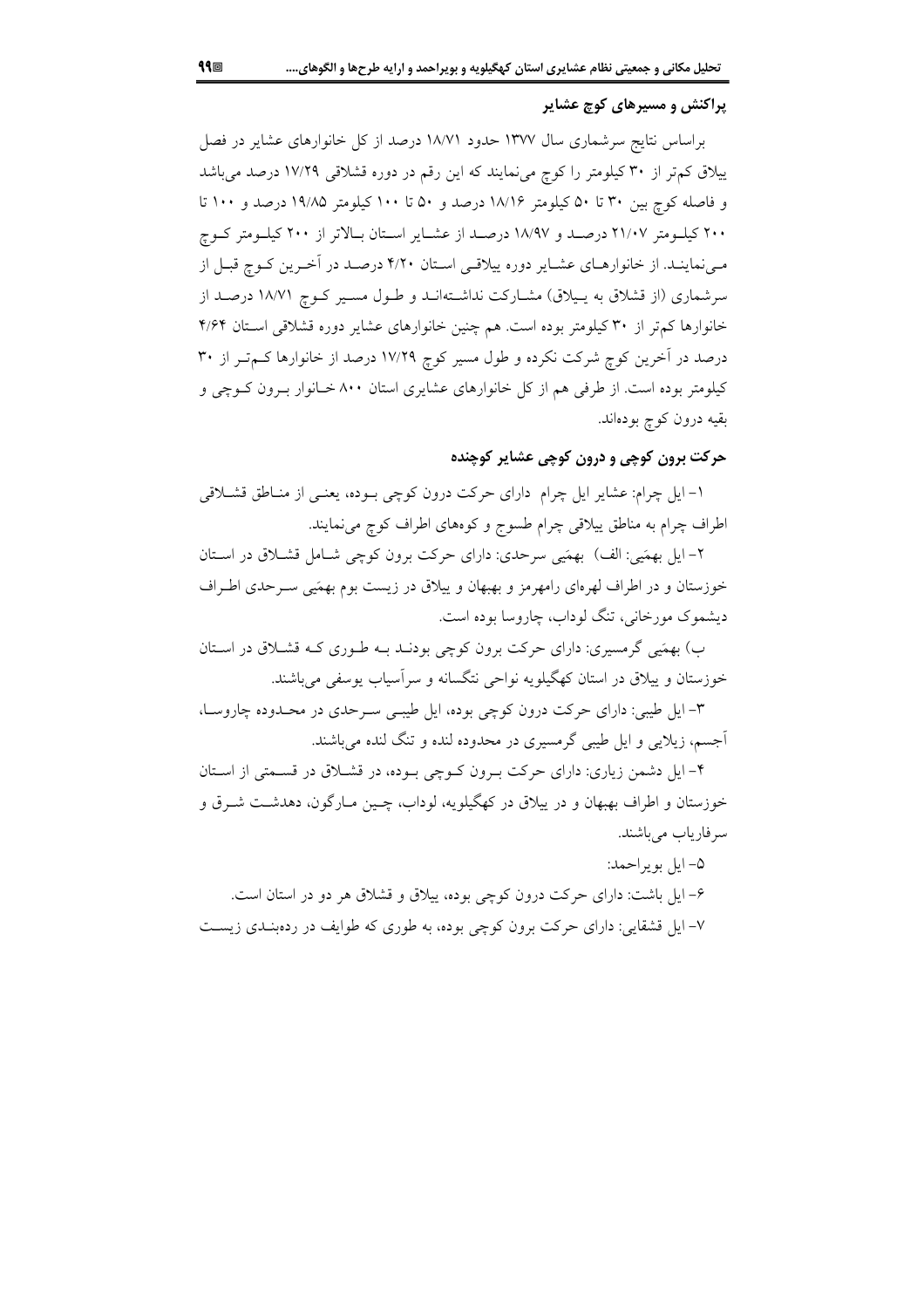بوم شماره ۱۲ قشلاق مستقر و پیلاق در استان اصفهان طایفه کشکولی بـزرگ در زیسـت بـوم شماره ۱۳ قشلاق که طی استقرار در استان فارس و اصفهان گروهی نیز در زیست بـوم شـماره ۱۲ قشلاق که محل استقرار قشلاق در استان میباشد.

۸– ایل ممسنی: دارای حرکت برون کـوچی در پـیلاق اسـتان کهگیلویـه و بویراحمـد و در قشلاق در فارس. ایل ممسنی به نسبت طوایف دیگر دارای حرکت درون کــوچی مــیباشــند. از کل خانوارهای عشایری استان ۸۰۰ خانوار برون کوچی و بقیه درون کوچ بودهاند.

# نوع کوچ (افقي، عمودي يا دوراني) و نحوه أن

جریان کوچ بارزترین ویژگی زندگی عشایری است. فراینـد کـوچ بـه صـورت جابـهجـایی متناوب اسباب و لوازم زندگی و افراد خانواده و دام(به عنوان اساس معیشت) به شکل نظاممنــد سالیانه حداقل دو بار بین مناطق پیلاق و قشلاق انجام میگیرد. علت اصـلی کـوچ را فقـدان یـا .<br>نارسایی تکنولوژی افراد و گروههای عشایری(به خصوص مسکن مناسب) برای مقابله با گرما و سرمای زیاد و تأمین منابع غذایی دام دانستهاند. امروزه از نظر شکل، شیوه و نــوع وســیله مــورد استفاده، امر کوچ به اشکال مختلف انجام می گیرد(میزبان، ۱۳۸۳، ص ۷۱).

اطلاعات سرشماری عشایر کوچنده سال ۱۳۷۷ بیانگر تمایل خانوارهای عشـایری بــه کــوچ به شیوه ماشینی(کوچ با وسیله نقلیه) بوده است. در سال ۱۳۷۷ در دوره مربوط به کوچ از پیلاق به قشلاق ۶۱/۴۸ درصد و در دوره کوچ از قشلاق به پیلاق ۵۸/۲۲ درصد از خانوارها با وسـیله نقلیه(کامیون، وانت بار، تراکتــور و …) کــوچ کــردهانــد. هــمچنــین در ایــن دوره ۳۳ درصــد از خانوارهای عشایری به همراه دامهایشان به روش سنتی کوچ نمودهانـد و در نهایـت، اینکـه بـه طور متوسط ۷ درصد از خانوارها به همراه دام بـا وسـايل نقليـه كـوچ كـردهانــد(سرشــمارى ۱۳۷۷، ص ۴۴).

رواج روزافزون کوچ ماشینی موجب تسریع موعد و تسهیل کــوچ، بــه هــم خــوردن تقــویـم کوچ، حضور زودهنگام در قلمروهای استقرار و چرای قبل از موعد مراتع، حذف دوره میان بنــد و... شده که این خود منشأ بروز مجموعهای از مســایل و رخــدادهای جدیــد در مناســبات بــین محیط زیست و نظام بهرهبرداری عشایری گشته است. با این حال، از نظر توزیع وضعیت کــوچ در مناطق و ایلات مختلف، تفاوتهای معنیدار وجود دارد. برای نمونه در سال ۱۳۷۷ بـه طـور متوسط بیش از ۹۰ درصد خانوارهای ایلات طیبی و بهمَیی به همراه دام به صورت سـنتی کــوچ کرده و تقریبا همین نسبت از خانوارهای ایل قشقایی و چرام برای کوچ افراد خـانواده از وسـیله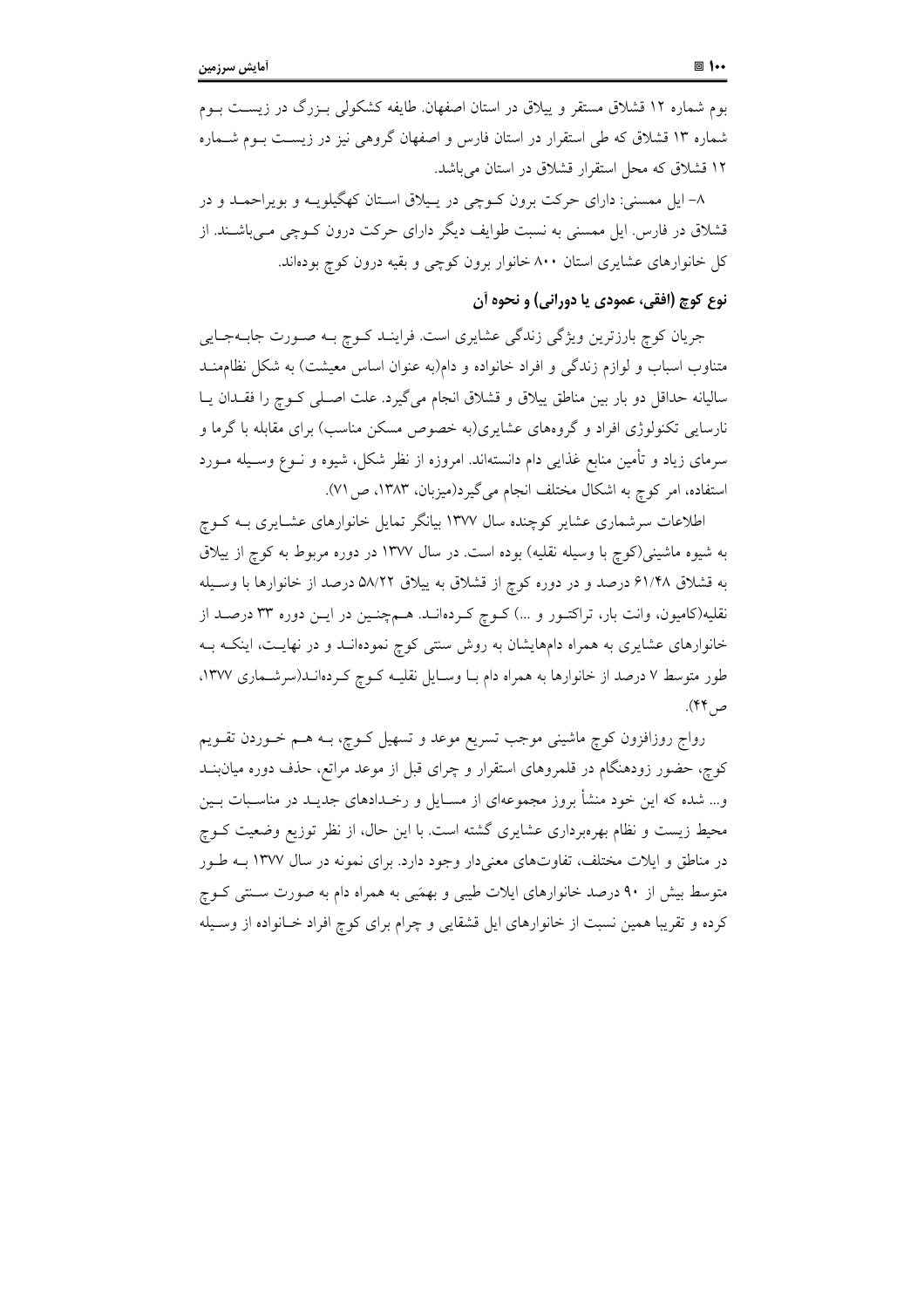نقليه استفاده كردهاند(ميزبان، ١٣٨٣، ص ٧١).

## پراکنش زیست بومهای عشایر استان کهگیلویه و بویراحمد

جدول شماره ۳ زیست بومها و مساحت قلمرو، تعداد خانوار، تعداد سامانه و تعداد سـامانه عرفی و وضعیت سامانهبندی هر کدام در ییلاق و قشلاق را نشان میدهد. در ستون اَخر جدول مشاهده می شود که وضعیت سامانهبندی ایل دشمن زیاری به اتمام رسیده و سایر ایـلات هنـوز در دست اجرا میباشد. جدول نشان میدهد که بیشترین تعداد خانوار، سامانه و سامانه عرفی متعلق به ایل بویراحمد سفلی میباشد، به طوری که این ایل دارای ۳۴۷۳ خـانوار بـا ۳۴ سـامانه دارای ۱۳۸ سامانه عرفی میباشد.

| وضعيت سامانه     | سامانه عرفي   | تعداد  | تعداد خانوار | مساحت قلمرو(به هكتار) |                |                                        | نام زیست بوم   |
|------------------|---------------|--------|--------------|-----------------------|----------------|----------------------------------------|----------------|
| بندى             |               | سامانه |              | قشلاق                 | ييلاق          | کل                                     |                |
| در دست انجام     | ۱۳۸           | ٣۴     | ٣۴٧٣         | 156                   | 91114          | 1911                                   | بويراحمد سفلى  |
| در دست انجام     | ۵۰            | ١۵     | ۲۶۵.         | 50555                 | $r - r90$      | $\lambda$                              | بويراحمد عليا١ |
| در دست انجام     | ۴۴            | λ      | ۴۰۵          | $YY$                  | 4705.40        | $f \setminus f \setminus \emptyset$ .  | بويراحمد عليا٢ |
| سامانه بندی کامل |               |        |              |                       |                |                                        | دشمن زیاری     |
| در دست انجام     | ٨             | ٣      | ۱۴۰۱         | ۱۵۹۰۰                 | ۱۵۹۰۰          | $\mathsf{r}\mathsf{v}\mathsf{r}\cdots$ | زیلایی         |
| در دست انجام     | $\mathcal{N}$ | ۴      | ۶۳۸          | <b>TYTTS</b>          | $1Y1YV/\Delta$ | $\cdot$                                | طیبی گرمسیری   |
| در دست انجام     |               |        | ١٠٨          | $\Lambda$ ۴           | 15.70          | ۲۲۴۲۵                                  | بهمَیی سرحدی   |
| در دست انجام     |               |        | ۵۰۹          | $\cdot \cdot \cdot$   | 15.70          | ٢۴١٢٥                                  | بھمَیے گرمسیری |
| در دست انجام     |               |        | ۵۱۳          |                       |                | $110Y -$                               | باشت و بابویی  |

جدول ۰.۳ زیست بومها و مساحت قلمروی هر کدام در ییلاق و قشلاق

ویژگیهای جمعیتی ایلات استان کهگیلویه و بویراحمد

**تعداد جمعیت و تغییرات آن**: جمعیت عشایر اسـتان کهگیلویــه و بویراحمــد کــه تقریبــا در تمامی سطح آن پراکنده شدهاند از کثرت نسبتا بالایی برخوردار است.

بر اساس اطلاعات به دست اَمده از سرشماری اجتماعی- اقتصادی عشـایر کوچنـده کشـور در تيرماه ١٣٧٧ محل استقرار ييلاقي ١٣۴٧٩ خانوار بــا ٩٢٩٥١ نفـر جمعيـت و محـل اسـتقرار قشلاقی ۱۱۷۴۰ خانوار با۸۰۴۰۴ نفر جمعیت در اسـتان کهگیلویـه و بویراحمـد قـرار دارد. در تیرماه ۱۳۶۶ تعداد خانوار و جمعیت عشایر کوچندهای که محـل اسـتقرار پیلاقـبی آنهـا در ایــن استان قرار داشته است، به ترتیب ۱۷۳۸۳ و ۱۱۱۷۶۸ بوده است. عشـایر قشـلاقی اسـتان نیـز در سال مذبور۱۵۶۱۶ خانوار با ۱۰۰۶۸۰ نفـر جمعیـت بـوده اسـت. میـزان رشـد سـالانه جمعیـت روستایی کشور در دوره ۶۵–۷۵ برابر ۰/۲۸ درصد و برای استان کهگیلویه و بویراحمد و ناحیـه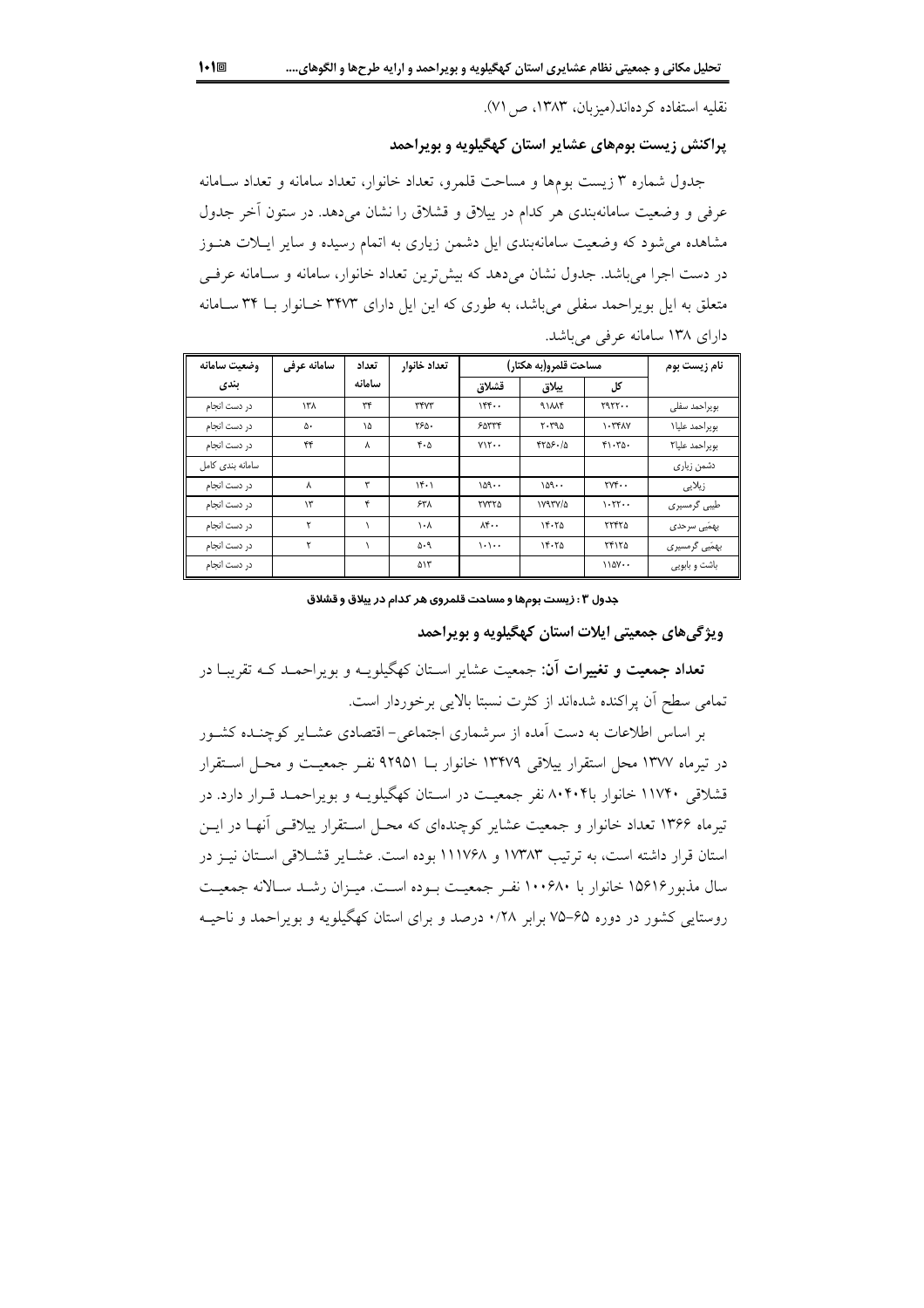بویراحمد در همین دوره به ترتیب برابر ۱/۲ درصد و ۲/۱ درصد است. اگر میزان رشـد سـالانه ۰/۲۸ درصد را برای جامعه عشایر در دوره ۱۳۶۶–۷۷ در نظر بگیـریم، در نتیجـه، حـداقل بایـد جمعیت ایل ها و طایفه های مستقلی که محل استقرار پیلاقی و قشلاقی تمـام یــا بخشــی از آنهــا استان کهگیلویه و بویراحمد می باشد، در سال ۱۳۷۷ این جمعیت برابـر ۲۵۷۰۴۰ نفـر باشـد. در صورتی که بر اساس داده های سرشماری سال ۱۳۷۷ این جمعیت برابر ۲۱۶۴۴۲ نفر بوده است. نتیجه اینکه حداقل ۴۱۰۰۰ نفر از جمعیت عشایری در دوره ۱۳۶۶–۱۳۷۷ اسکان یافتـه و یـا از جامعه عشایری خارج شدهاند و این نشان دهنده روند پر شتاب و فروپاشی از جامعــه عشــایری ايران است(عليپور، ١٣٨۴، ص٥).

|                               | تعداد جمعیت   |       | تعداد خانوار |    | تعداد طايفهها | تعداد ايلها |    | دوره    |
|-------------------------------|---------------|-------|--------------|----|---------------|-------------|----|---------|
| ٧٧                            | ۶۶            | ٧٧    | ۶۶           | ۷٧ | ۶۶            | ۷٧          | ۶۶ | استقرار |
| 95901                         | <b>111YSA</b> | ١٣۴٧٩ | ١٧٣٨٣        |    |               | ٠.          | ١٠ | يبلاقى  |
| $\lambda \cdot \xi \cdot \xi$ | ۱۰۰۶۸۰        | 11Yf. | 10818        |    |               |             |    | قشلاقى  |

### جدول ٤ : تعداد خانوار و جمعیت عشایر کوچنده استان کهگیلویه و بویراحمد ۱۳۶۶ و ۱۳۷۷ منبع: سرشماری اجتماعی- اقتصادی عشایر کوچنده کشور ۱۳۷۷

سرشماری اقتصادی- اجتماعی سال ۶۶ عشایر کوچنده جمعیت ایلات این استان را در دوره ییلاق ۱۱۱ هزار و ۷۶۸ نفر و در دوره قشلاق ۱۰۰ هزار و ۶۸۰ نفر اعلام کرده است. بـر اسـاس همین مرجع، این جمعیت متعلق به ۱۷ هـزارو۳۸۳ خـانوار در دوره پیلاقـبی و ۱۵ هـزار و ۶۱۶ خانوار در دوره قشلاقی می باشد. جدول شماره ۵ که منبعث از مرجع یاد شده می باشـد، ایـلات استان، خانوار و جمعیت هر کدام را به تفکیک نشان داده است.

|                                        | دوره قشلاقي                     |                          |               |                 |            |              |
|----------------------------------------|---------------------------------|--------------------------|---------------|-----------------|------------|--------------|
| جمعيت                                  | درصد                            | خانوار                   | جمعيت         | درصد            | خانوار     | نام ایل      |
| 45177                                  | 48/40                           | <b>YTAA</b>              | avrar         | <b>AI/۶۲</b>    | 199.       | بويراحمد     |
| ١۶۵۶۴                                  | 18/40                           | <b>TASY</b>              | <b>IVYYA</b>  | ۱۵/۵            | ٢۶٩٣       | طيبي         |
| $15 - 70$                              | 17/7                            | $Y \cdot \Lambda f$      | 10000         | 17/7            | 5717       | بهميى        |
| <b>AYFA</b>                            | $\backslash \cdot / \backslash$ | ۱۵۷۵                     | 9880          | 9/1             | ۱۵۷۵       | دشمن زیاری   |
| 550Y                                   | 5/8                             | $\cdot$ ۴۳               | 550           | ۶               | $\cdot$ ۴۳ | چرام         |
| $f_Y$                                  | $\mathbf{Y}/\mathbf{Y}$         | ۵۷۹                      | ۵٧            | $\cdot/\cdot$ ۳ | ۶          | قشقایی       |
| ۳۵۸۶                                   | $\tau/\tau$                     | ۵۱۳                      | <b>۳۵۸۶</b>   | ٣               | ۵۱۳        | باشت وبابوئى |
| $\blacksquare$                         | $\overline{\phantom{0}}$        | $\overline{\phantom{0}}$ | ۱۴۹۵          | $1/f_0$         | ۲۵۱        | ممسنى        |
| $\cdot \cdot \cdot \cdot \wedge \cdot$ | $\cdots$                        | ١۵۶١۶                    | <b>111YSA</b> | $\cdots$        | ١٧٣٨٣      | جمع          |

جدول ۵ : خانوار و جمعیت عشایر استان بر حسب دوره پیلاقی و قشلاقی در سرشماری عشایر کوچنده ۱۳۶۶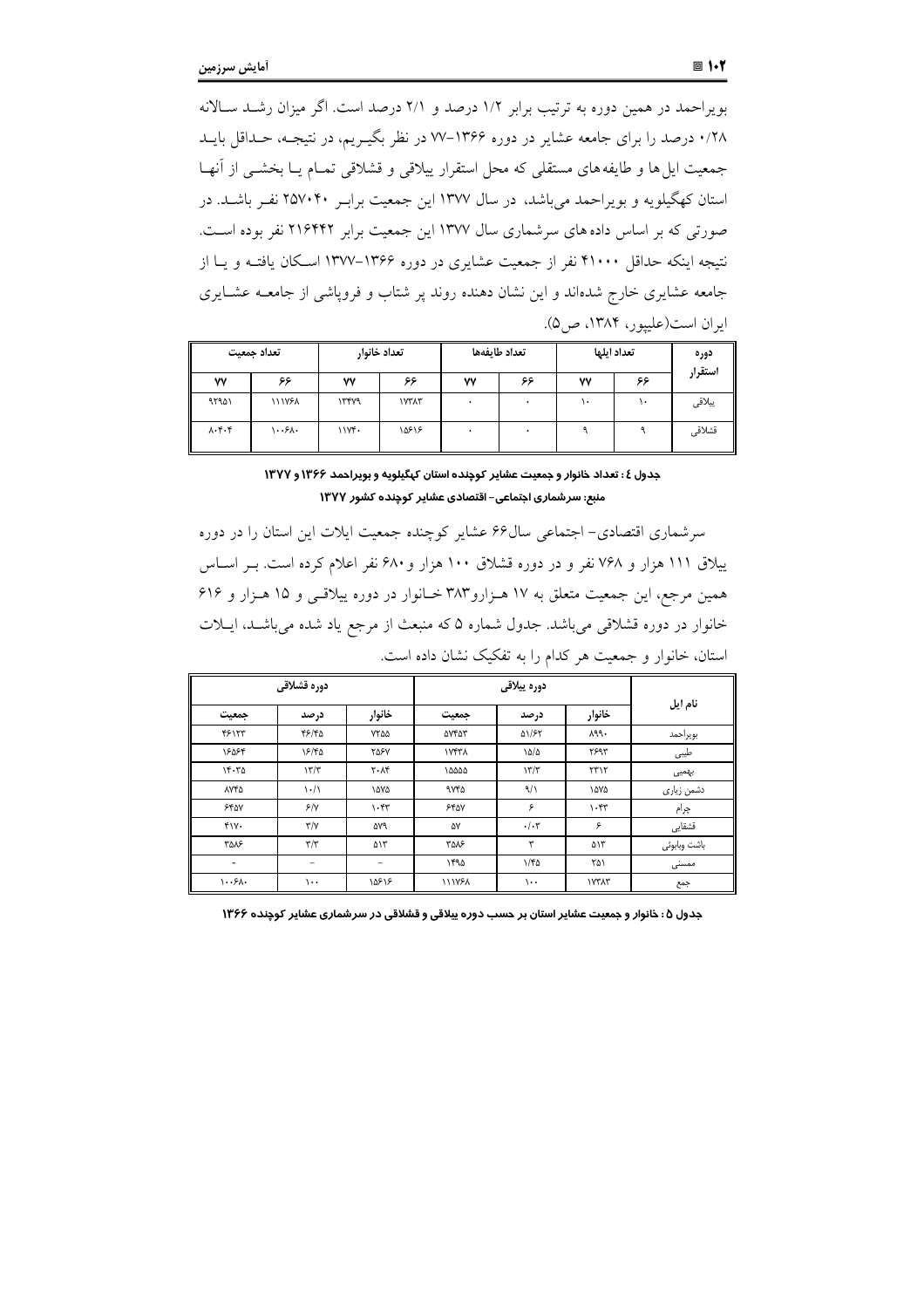منبع: سرشماری اجتماعی– اقتصادی عشایر کوچنده کشور ۱۳۷۷

## نوع خدمات عشایر و نحوه خدمات رسانی

قبل از انقلاب خدمات امور عشایر محدود به فعالیتهایی از قبیل بهسازی چشـمه، احــداث و تکمیل انبارهای علوفه و راه گشایی بوده و در حال حاضر، فعالیتها بـر پایــه طـرح اصـلی و محوری به صورت زیر می باشد. فعالیتهای اداره کل امور عشایری استان و ادارات تابعه عمدتا در قالب ۵ طرح به شرح ذیل میباشد.

الف) مطالعات توسعه جامع مناطق عشايري

این مطالعات از سال ۱۳۷۰ در استان آغاز شده کــه پــس از انجــام مطالعــات جــامع منــاطق عشایری به صورتهای نیمه تفصیلی و تفصیلی، کانونهای مستعد توسعه در قالب کـانون&ـای هدایتی و حمایتی معرفی می نماید. در راستای این طرح ۱۲ زیست بوم و ۴۸ کـانون شناسـایی شدند که ۳۴ مورد مطالعه نیز صورت گرفته است. دومین نوع خدمات عملیات اجرایـی اسـکان است که شامل ارایه خدمات ثابت در کانونهای توسعه اسکان میباشد که شامل لول کشم آب آشامیدنی، برق رسانی، فضای آموزشی، حفر و تجهیز چاه و غیره که مجموعه فعالیتهای ارایـه شده توسط امور عشایر استان بر اساس جدول زیر ارایه می گردد.

| حجم           | محل اجرا           | نام يروژه                    | , ديف |
|---------------|--------------------|------------------------------|-------|
| ۹۱/۹ کیلومتر  | در سطح استان       | لوله كشى أب أشاميدنى         |       |
| ۴۷/۸ کیلومتر  | در سطح استان       | برق رسانی و نصب ١٢ پست ترانس |       |
| ۱۴۵۰ متر مربع | بویراحمد و گچساران | احداث فضاى أموزشى            |       |
| ۷۸ هکتا,      | در سطح استان       | تسطيح–أماده سازى كانون توسعه |       |
| ۱۳ حلقه       | در سطح استان       | حفر و تجهیز چاه              |       |

جدول ۶ : مشخصات نام و محل اجرای پروژهای خدماتی انجام گرفته در سطح استان برای عشایر

شناخت عشاير و قلمروهاي زيستي أنها، شناسايي امكانــات و قابليــتهــا، شــناخت منــاطق مستعد و معرفی آنها به عنوان کانون، تعیین واحدهای قابل برنامـهریـزی و… همـه بـا کاربسـت مطالعات جامع ممکن میگردد. اداره کل امـور عشـایر اسـتان بـرای رسـیدن بـه ایـن شـناخت، قلمروهای عشایری استان را به ۱۲ زیست بوم تقسیم کردهاند که مطالعات جامع ۹ زیست بـوم از این تعداد را از سال ۷۲ آغاز و در حال حاضر تمامی این مطالعات به اتمام رسیدهاند. گفتنـی است که مطالعات دو زیست بوم دیگر نیز، یعنی زیست بومهای زیلایــی و قشــقایی بــه ترتیــب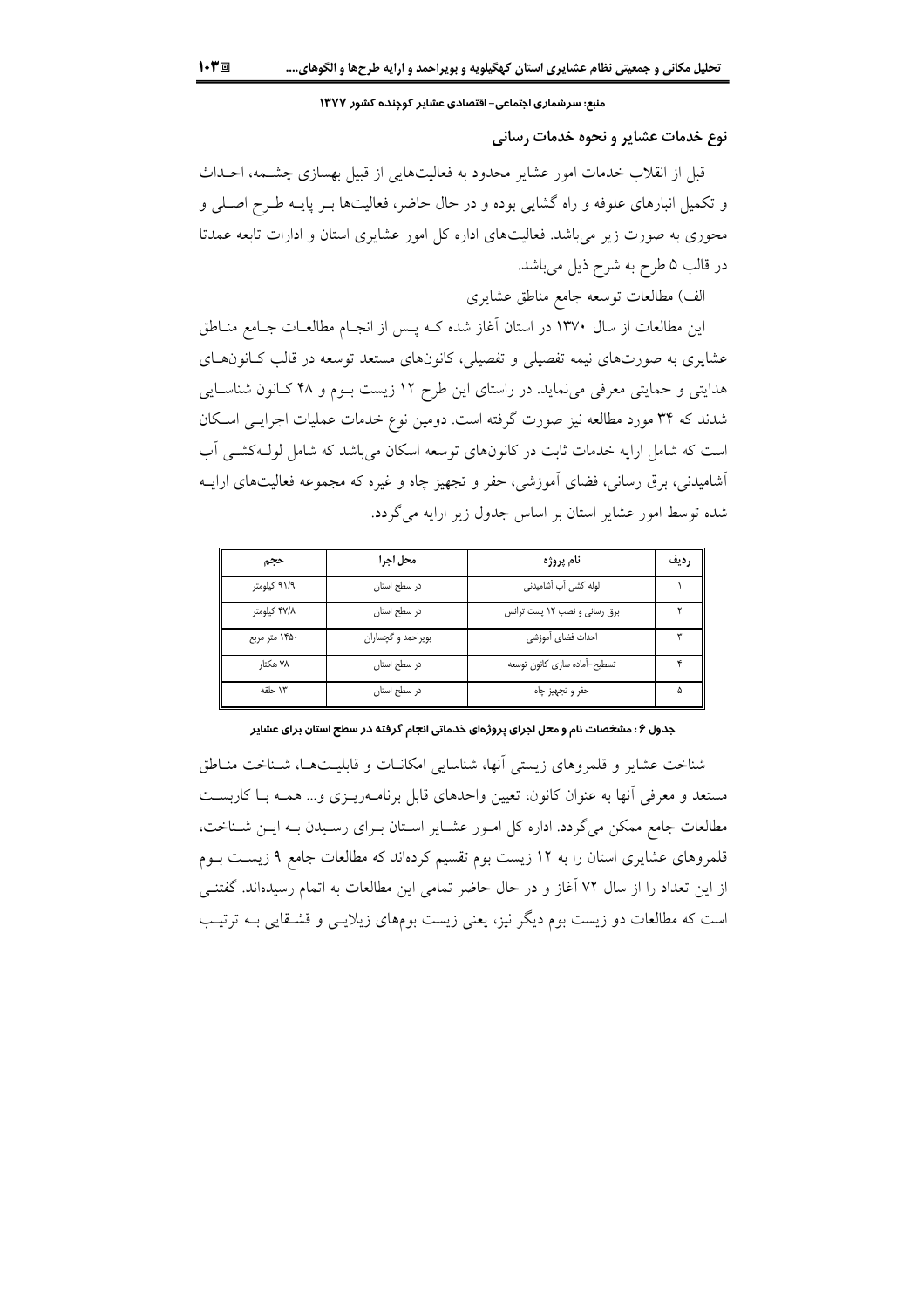توسط سازمان جهاد استان و اداره کل امور عشایر استان فارس صورت گرفته است.

ب) مطالعه نیمه تفصیلی کانون۱های توسـعه: کـانون۱مـای توسـعه شناسـایی شــده از طریــق مطالعات جامع به مدد مطالعات نیمه تفصیلی و از زوایای مختلف مورد ارزیابی دقیق قرار گرفته و راه کارهای لازم در جهت انجام فعالیتهای مختلف نیز ترسیم میگردد. در حال حاضر از ۴۸ كانون شناسايي شده، كار مطالعات نيمه تفصيلي ۱۵ كانون انجام و مطالعات سه كانون ديگـر در دست اقدام میباشد.

ج) مطالعات تفصیلی کانونهای توسعه: طراحی پروژهها و برنامههـای حاصـل از مطالعـات نیمه تفصیلی به وسیله مطالعات تفصیلی امکانپذیر میگـردد. بـر پایــه همــین مطالعــات، تــامین اعتبارات، تخصیص منابع و امکانات، برنامهریزیها و سایر فعالیتها نیز انجام مـیگیــرد. تعــداد کانونهایی که تاکنون در سطح استان مورد مطالعه تفصیلی قرار گرفتهاند ۸ کانون بــوده کــه کــار مطالعات ۶ کانون ان به اتمام رسیده و دو مورد دیگر نیز در دست اقدام میباشد.

|                                     |                         |                  | تعداد      |                            |           |                              |           |
|-------------------------------------|-------------------------|------------------|------------|----------------------------|-----------|------------------------------|-----------|
| اعتبار هزينه<br>شده(ميليون<br>ريال) | حجم<br>عمليات<br>خانوار | در دست<br>مطالعه | مطالعه شده | نسناسا <u>ہ</u> ی<br>رُدُه | محل اجرا  | عنوان پروژه                  | $\hat{a}$ |
| YY/Y                                | 191                     |                  | ٩          | ۱٢                         | سطح استان | مطالعات جامع زيست بومها      |           |
| $\Gamma\backslash\Gamma/\Delta$     | ۳۶۹۹                    | ٣                | ١۵         | ۴٨                         | سطح استان | مطالعات نيمه تفصيلى كانونها  |           |
| 88910                               | <b><i>MAY</i></b>       |                  | ۶          | ٨                          | سطح استان | مطالعات تفصيلى كانونها توسعه |           |

جدول Y : عملکرد مطالعات انجام شده در طی سالهای YY تا YY

## اسکان عشایر: مبانی تاریخی و مفهومی

یکی از راهبردهای مطرح در برنامه امایش سرزمین، ساماندهی و اسکان عشایر بــوده اســت که عمدتا با هدف عمران و توسعه جامعه عشایری و خدماترسانی بهتر به این جامعــه محـروم انجام پذیرفته است. در اواخر حکومت قاجار به دنبال استخراج نفت در قشلاق ایلات بختیاری، قشقائی و عرب و گسترش روابط ایران با دول اروپایی به ویژه بریتانیا و جوانــه زدن مناســبات نوین اقتصادی– اجتماعی در ایران، سران ایلات که در اواخر دوره افشار و زند از نفـوذ سیاســی چشمگیری برخوردار بودند، بویژه ایلات بختیاری و قشقایی به منظور گرفتن امتیــازاتی بــا ایــن جنبش همسو شدند. از بعد نظری مخالفان ایده تداوم و اسـتمرار کــوچ نشــینی، ایــن راهبــرد را وسیلهای جهت دستیابی به هدفهای توسعه جامعه عشایری، خدماترسانی بهتر به عشـایر و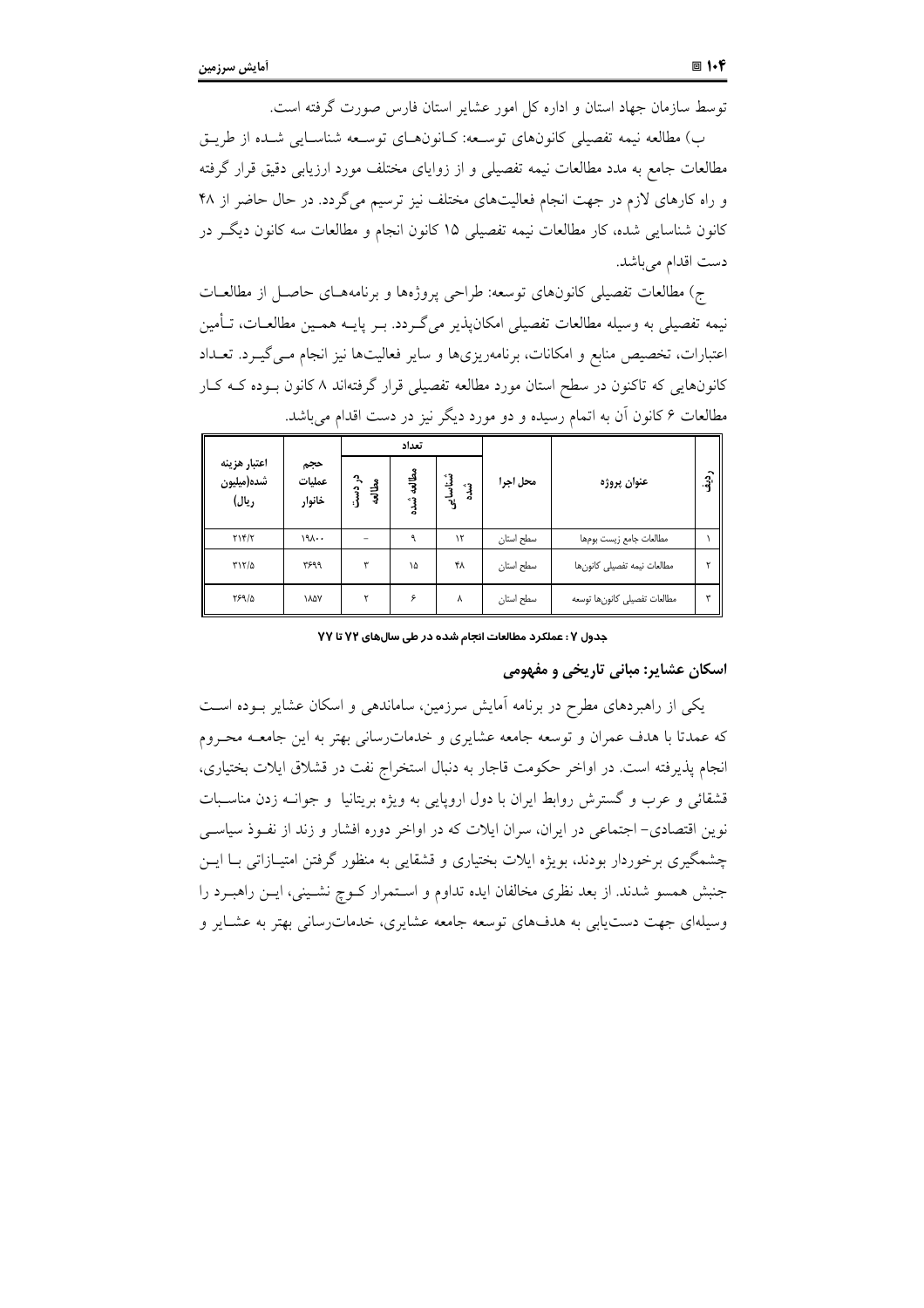راهی مناسب جهت نجات جامعه عشایری از مشکلات می دانند. موافقان نیز بر پیامـدهای منفـی از قبیل بروز ناهنجاریهای اجتماعی، فرهنگی، اقتصادی و امنیتی ناشی از تغییر شیوه زنــدگی و کافی نبودن زمان برای سازگاری با وضعیت جدید تأکید دارند(صالحی، ۱۳۸۳، ص ۱۲). هرچنـد مکاتب مختلف مستقیما به مسایل توسعه عشایر نیرداختهاند، اما مکتب نوسازی و نظریهپ دازان آن درجه شهرنشینی و میزان بالای سنتگریزی را از جمله شاخص هـای توسـعه مـی داننــد و از این رو اسکان عشایر را عین توسعه می پندارند. اتکای مکتب وابستگی برعوامل درونی توسعه و تأکید آنها بر بسیج توانمندیها و نیروهای داخلـی و پافشــاری بــر برونــی بــودن عوامــل عقــب ماندگی، از موضعی کاملا متفاوت بر اسکان عشایر تأکید می نمایند(توکلی، ۱۳۸۳، ص۴۳۸).

# سیاستهای کلان دولت در زمینه طرحهای اسکان عشایر

در اسکان دادن عشایر ایران دولتها نقش اساسی بازی کردنـد. سیاسـت اسـکان عشـایر در ایران در سه دوره متفاوت صورت گرفت که به شرح ذیل می باشند:

دوره اول: بین سالهای ۱۳۰۸ تا ۱۳۱۵ بود. در ایـن دوره دولـت کـه سـاختارهای ایلـی را مانعی در راه اجرای برنامههای خود در مقیاس ملی می دید، درصدد اسکان اجباری و تغییر شیوه معیشت عشایر برآمد. اما عشایر زیر بار نرفته و لذا به مقابله با نیروهای دولتی برخاستند. دولت با استقرار نیروهای نظامی و انتظامی اقدام به ملزم نمودن عشـایر بـه کشـت درختـان و نباتـات غیرهماهنگ با کوچ نمود. از دیگر شگردهای دولت در این دوره برای اسکان عشـایر سـوزاندن سیاه چادرهای عشایر بود. قابل ذکر است که در تاریخ ۱۳۱۵/۷/۱۴ گروهی از عشایر بویراحمـد متعهد شدهاند که در صورت کوچ هر یک، به یک هزار ضربه شلاق و دو سال حبس و دویست تومان جريمه محكوم شدند(ازكيا و غفاري، ١٣٨٣، ص ٢٥٠).

دوره دوم: بین سالههای ۱۳۲۰ تا ۱۳۴۰ بـود. در ایـن دوره سیاسـت اسـکان عشـایر بـا زور همراه نبود، بلكه با استفاده از خوانين و كدخدايان، دولت توانست زمينه خلـع سـلاح و اسـكان عشایر را فراهم ساخته و امنیت نسبی را در مناطق عشایری تأمین کند.

دوره سوم: این دوره از سال@ای ۱۳۴۱ به بعد با تقسیمبندی جدید زمین و سازماندهی نوین تولید و توزیع زراعی همراه بوده است. در این راستا ملی شدن مراتع، به رسمیت شـناختن حـق استفاده از مراتع گرمسیری در چارچوب صدور پروانه چرای دام برای گروهی از کوچندگان ک با محرومیت عده دیگری همراه بود و عوامل دیگر از فشارهای موجود در جهت اسکان عشـایر بو د.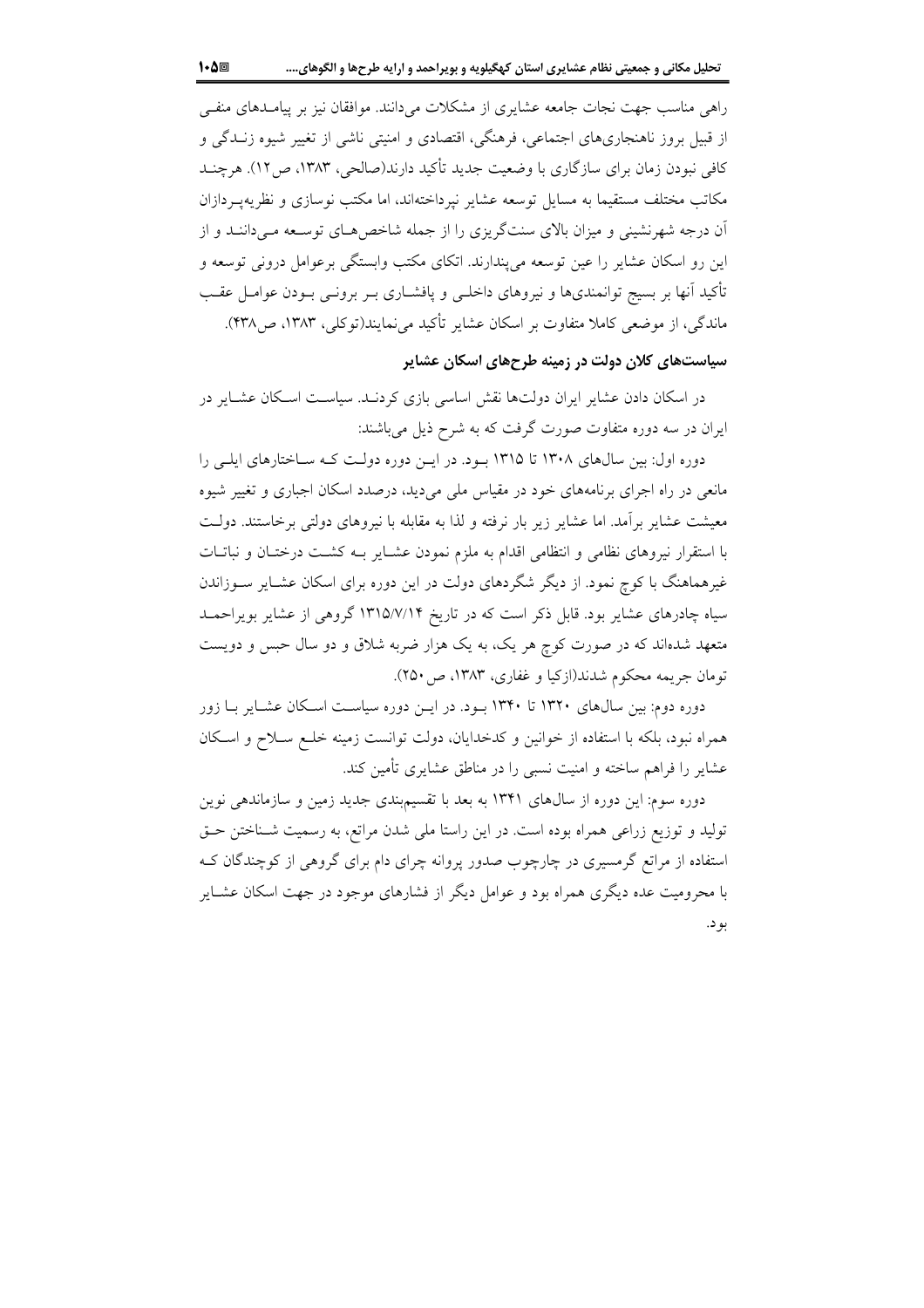فشارهای اقتصادی پس از انقلاب که بر عشایر وارد شد، همراه با کاهش اراضـی مراتعـی و بهرهدهی مراتع، خشکسالی، شهرنشینی فزاینده و ورود نسل جدیــد عشــایر بــه دنبـال شــغل بــه شهرها و در یی زندگی شهری از جمله عوامل رکود زندگی عشایری بود.

# کانونهای اسکان عشایر در استان کهگیلویه و بویراحمد

طرح مطالعات توسعه جامع مناطق عشایری از حدود سال ۱۳۷۰ در اسـتان أغــاز گردیــد و ۴۸ کانون شناسایی، ۳۴ کانون مورد مطالعه قرار گرفت در ۶ کانون اسکان آغاز گردید که تحت عنوان نام کانونهای اسکان عشایر استان، کانونهای هدایتی و حمایتی می باشند. این طـرح بعــد از مطالعه کانونهای توسعه جهت اسکان و ساماندهی به وضعیت زندگی عشایر می پردازد.

هدف کلی طرح ساماندهی عشایر با تأکید بر تجهیز و تقویت کانونهای مسـتعد توسـعه بـه منظور ارتقای سطح کیفیت زندگی و برخورداری آنها از خدمات تولیدی، زیربنایی، اجتمـاعی و ايجاد تعادلهاي محيطي در زيست بومهـا اسـت(سـازمان امـور عشـاير ايـران، ١٣٧٢، ص١٧). اهداف اجتماعی و اقتصادی طرحهای ساماندهی در پنج مقوله ذیل خلاصه می شوند:

۱- افزایش مشارکت اجتماعی عشایر، ۲- ارتقای سطح برخورداری از رف)ه اجتماعی، ۳-ایجاد تعادل بین دام و مرتـع، ۴- افـزایش سـطح درآمـد و بهبـود ، ۵- افـزایش سـطح اشـتغال (صالحي، ١٣٨٣، ص١٣).

از کانونهایی که به صورت هدایتی عملیات اجرایی در آنها انجام گرفته است عبارتند از:

۱–کانون توسعه دشت روم، ۲–کانون توسعه دلی بجک سـییدار، ۳–کـانون توسـعه حکـیم قشقايي گچساران(پاكوه)، ۴–كـانون توسـعه علـي|بـاد گچسـاران، ۵–كـانون توسـعه كلاچـوي کهگیلو په، ۶–کانون توسعه گرهای چرام، ۷–کانون توسعه تنگ تامرادی.

تاكنون ۶۲۰۳ خانوار در اين كانونها اسكان گزيدهاند. لازم به ذكر است، تا قبل از سـال ۷۰ عشایر به صورت خود جوش در بعضی از کانونها اسکان گزیدهاند که وجهه روستایی به خــود گرفته و جزء کانونهای عشایر محسوب میگردد. با توجه به اینکه ۶ کانون توسـعه دشـت روم، دلی بجک سیپدار، حکیم قشقایی گچساران، علی اَباد گچســاران، کلاچــوی کهگیلویــه و گــرهای چرام در استان کهگیلویه و بویراحمد فعال و تعداد ۶۲۳ خانوار تاکنون در این کـانونهـا سـاکن شدهاند و روند اسکان نیز ادامه دارد.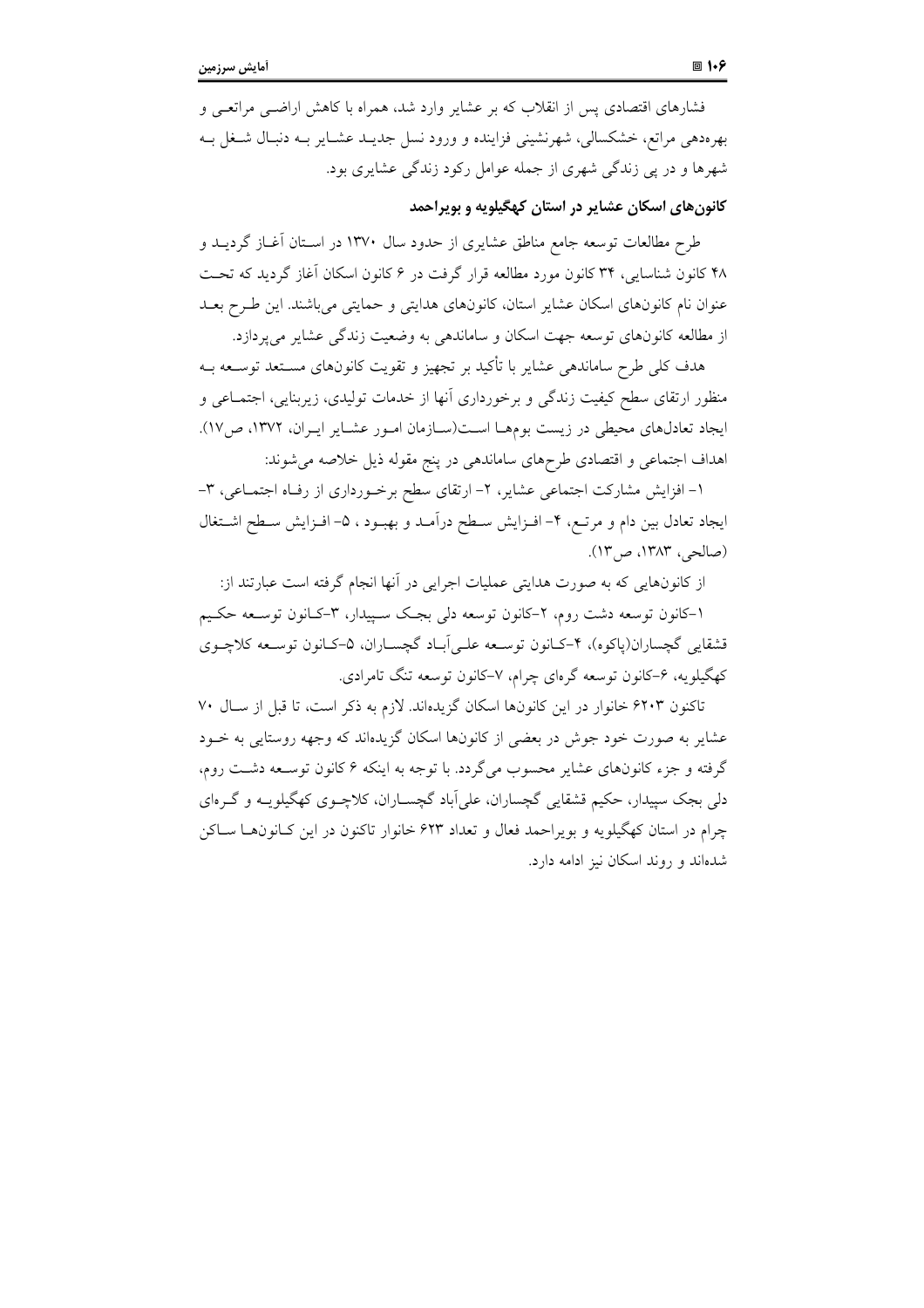| خانوار                 |                |                               |                          | وضعيت مطالعه                      | نوع كانون                      |                          |                            |               |
|------------------------|----------------|-------------------------------|--------------------------|-----------------------------------|--------------------------------|--------------------------|----------------------------|---------------|
| اسكان<br>يافته         | خانوار<br>خالى | ظرفيت<br>كانون                | تفصيلى                   | نيمه<br>تفصيلى                    | حمايتى                         | هدايتى                   | نام كانون                  | رديف          |
| ۵٨                     | ۹١             | ۱۴۹                           | 豪                        | $\frac{d\mu}{d\mu}$               |                                | ÷                        | تلخدان دشت روم             | $\lambda$     |
| $\mathsf{r}\mathsf{v}$ | ١٨             | $\mathcal{N}$                 | 楽                        | $\frac{d\mathbf{x}}{d\mathbf{y}}$ | $\qquad \qquad -$              | ÷                        | منصورأباد                  | ٢             |
| ٣                      |                | ۵١                            | $\mathcal{L}$            | $\frac{d\mathbf{x}}{d\mathbf{y}}$ | $\overline{\phantom{0}}$       | ÷                        | حسين آباد                  | ٣             |
| ٣٩                     | ٣٩             | $\mathbf{y} \cdot \mathbf{y}$ | 崇                        | $\frac{d\mathbf{x}}{d\mathbf{y}}$ | $\mathcal{L}$                  | -                        | تنگاری                     | ۴             |
| ١۵                     | ٩              | $\cdot$ 9                     | 崇                        | $\frac{d\mathbf{x}}{d\mathbf{y}}$ | $\qquad \qquad -$              | ÷                        | دلی بجک سپیدار             | ۵             |
| ۶.                     | ۱۴۳            | $\mathbf{y} \cdot \mathbf{y}$ | $\qquad \qquad -$        | $\mathcal{R}$                     | 崇                              | -                        | تنگ تامرادی                | ۶             |
| ٣٨                     | $\equiv$       | ۳۶                            | $\frac{d\mu}{d\mu}$      | 拳                                 | -                              | ÷                        | على أباد گچساران           | Y             |
| ۱۵                     |                | ٧٩                            | 鈭                        | $\frac{d\mu}{d\mu}$               |                                | ÷                        | حكيم<br>قشقايي(پاكوه)      | ۷             |
| ۲۵                     | ۴.             | ۱۶۶                           | $\overline{\phantom{0}}$ | $\frac{d\mathbf{x}}{d\mathbf{y}}$ | 崇                              | $\overline{\phantom{0}}$ | پشتكوه باشت                | ٩             |
| ۳۶                     | ۵۴             | ٩.                            | 崇                        | $\frac{d\mathbf{x}}{d\mathbf{y}}$ | $\qquad \qquad \longleftarrow$ | $\mathcal{L}$            | كلاچوى اكبر أباد<br>هدایتی | ١.            |
| $\gamma \gamma$        | ٣٢۴            | ۴۵۱                           | $\mathcal{L}$            | $\frac{d\mathbf{x}}{d\mathbf{x}}$ | 盎                              | $\overline{\phantom{0}}$ | كلاچوى حمايتى              | $\setminus$   |
| ٩                      | $\gamma$       | ١λ٢                           | 崇                        | $\mathcal{L}$                     | -                              | ÷                        | گره ای چرام                | $\mathcal{N}$ |

#### جدول λ : کانونها و نوع اسکان عشایر در سطح استان

الف)کانون توسعه دشت روم: موقعیت این کانون در شهرستان بویراحمد بوده و در بـر گیرنــده سه جایگاه اسکان منصور آباد، تلخدان، و حسین آباد و هم چنین نقطه خود جوش تنگاری میباشـد. مجموعا متقاضیان اسکان این چهار نقطه نزدیک به ۴۷۰ خانوار بوده که بعضا استقرار یافته یا در حال استقرار می باشند. اداره کل امور عشایر استان با هدف حمایت و کمک به متقاضیان تعداد ۳۰۳ خـانوار از آنان را جهت استفاده از تسهیلات بانکی به بانکهای عامل معرفی کرده کـه تعـداد ۲۲۸ خــانوار از آنها موفق به اخذ تسهیلات گردیدهاند. تسطیح، تفکیک و واگذاری اراضی در سطح ۳۵ هکتـار، حفـر و تجهیز دو حلقه چاه اَب شرب، لوله کشی و تأمین اَب اَشامیدنی به طول ۲۵ کیلو متر، احـداث ســه منبع ذخيره أب به ظرفيت مجموعًا ٧٥٠ متر مكعب، ايجاد خط انتقال برق به طول ١۶ كيلومتر، نصـب ۵ دستگاه ترانسفورماتور بـه قـدرت هـر كـدام ۱۲۵ كيلـو وات، احـداث دو بـاب مدرسـه ابتـدايي و راهنمایی مجموعا با زیر بنای ۷۷۰ متر مربع، احداث یک باب فروشگاه عشایری با ۱۴۰ متر مربع زیر بنا، نصب سه مخزن ذخیره نفت با ظرفیت مجموعا۶۰ هزار لیتر و زیرسازی و آسفالت جاده به طـول ۹ کیلومتر از دیگر فعالیتهای این اداره کل در این کانون میباشد.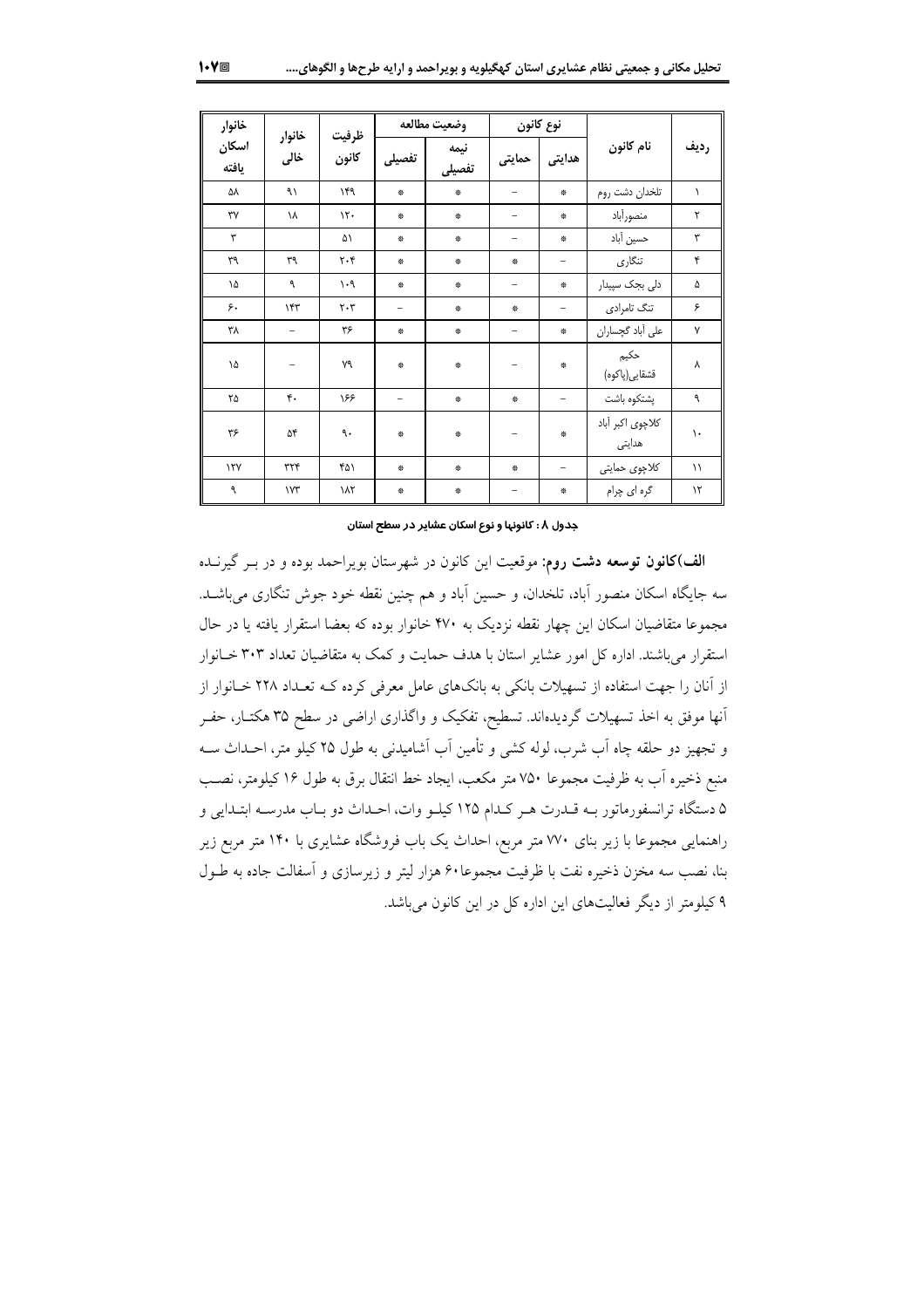ب)**کانون توسعه دلی بجک سپیدار**: کانون توسعه دل<sub>ی</sub> بجک با ۱۰۹ خانوار متقاضی، دیگر کانون شهرستان بویراحمد بوده که از سال ۷۵ عملیات اجرایی اَن توسط اداره کل امـور عشـایر استان آغاز گردیده است. برخورداری ۲۱ خانوار از تسهیلات بانکی، حفـر یـک حلقـه چـاه آب شرب، آب رسانی به طول ۲/۲ کیلومتر، احداث یک منبع ذخیـره آب ۲۵۰ متـر مکعبـی، ایجـاد سیل بند خاکی به طول ۶۰۰ متر و تسطیح و واگذاری ۱۰ هکتار زمین از فعالیتهایی است ک تاکنون در این کانون صورت گرفته است.

ج) کانون توسعه کلاچوی کهگیلویه: کانون توسعه کلاچـوی را شـهرک اسـکان اکبرآبـاد (دره گلالی) و نقاط خود جوش سرتنگ هیگون، سرتنگ سپو و ده حاجی مـوری در شهرسـتان کهگیلویه تشکیل داده است. جایگاه اکبرآباد که با هدف سکونت ۹۰ خـانوار طراحـی گردیــده است، هم اکنون تقریبا شکل گرفته و خانوارهای عشایر ذینفع در آن مقیم گردیدهاند. هــمچنــین .<br>مکانهای خود جوش پیش گفته با حمایتهـا و مسـاعدتهـای اداره امـور عشـایر شهرسـتان کهگیلویه هم اکنون سکونتگاه ۴۵۱ خانوار عشـایری بـوده کـه در مجمـوع شـمار خانوارهـای بهرهبردار این کانون با احتساب سکنه مجتمع اکبراًبـاد بــه ۵۴۱ خـانوار بـالغ مــی گــردد. اهــم فعالیتهای اداره امور عشایر کهگیلویه در این کانون ازسال ۷۲ تـاکنون عبارتنـد از: تسـطیح و واگذاری اراضی به مساحت هشت هکتار، حفر سه حلقه چـاه نیمـه عمیـق کشـاورزی، حفـر و تجهیز دو حلقه چاه اَب شرب، لوله کشی و تأمین اَب اَشــامیدنی روسـتاهای ســرتنگ هیگــون، سرتنگ سیو، ده حاجی موری و جایگاه اسکان اکبرآباد مجموعا بــه طــول۲۱ کیلــومتر، احــداث هفت باب مخزن ذخيره أب مجموعا با ظرفيت ۶۳۰ متر مكعـب، نسـب خـط فشـار متوسـط و ضعیف انتقال برق به طول ۱۰/۴ کیلومتر، نصب چهار دستگاه ترانسفورماتور برق(یک دستگاه ۱۰۰ کیلو واتی و سه دستگاه دیگر هرکدام ۵۰ کیلـو وات)، نصـب دو مخـزن ذخیـره سـوخت هرکدام به ظرفیت ۲۰ هزار لیتر و احداث جاده تنگ هیگون به تنگ سپو به طول ۱۰ کیلومتر.

د) کانون توسعه اتحاد بایاری(گرهای)کهگیلویه: این کانون در حوال<sub>ی</sub> سهر چـرام از توابـع شهرستان کهگیلویه واقع گردیده و از سـال ۷۵ بـه عنـوان مرکـز اسـکان ۱۸۲ خـانوار در حـال شکل گیری است. فعالیتهایی را که اداره امور عشایر کهگیلویه تا کنون در این کانون انجام داده است، شامل أب رساني به طول ۹ كيلو متر، احداث دو باب منبع ذخيره أب مجموعا به ظرفيت ۲۷۰ متر مکعب، بهسازی جاده به طـول ۱۶ کیلــومتر، تســطیح و واگــذاری ۱۶ هکتــار رمــین و برخوردار ساختن ۵۰ خانوار بهرهبردار عشایری از تسهیلات بانکی می باشد.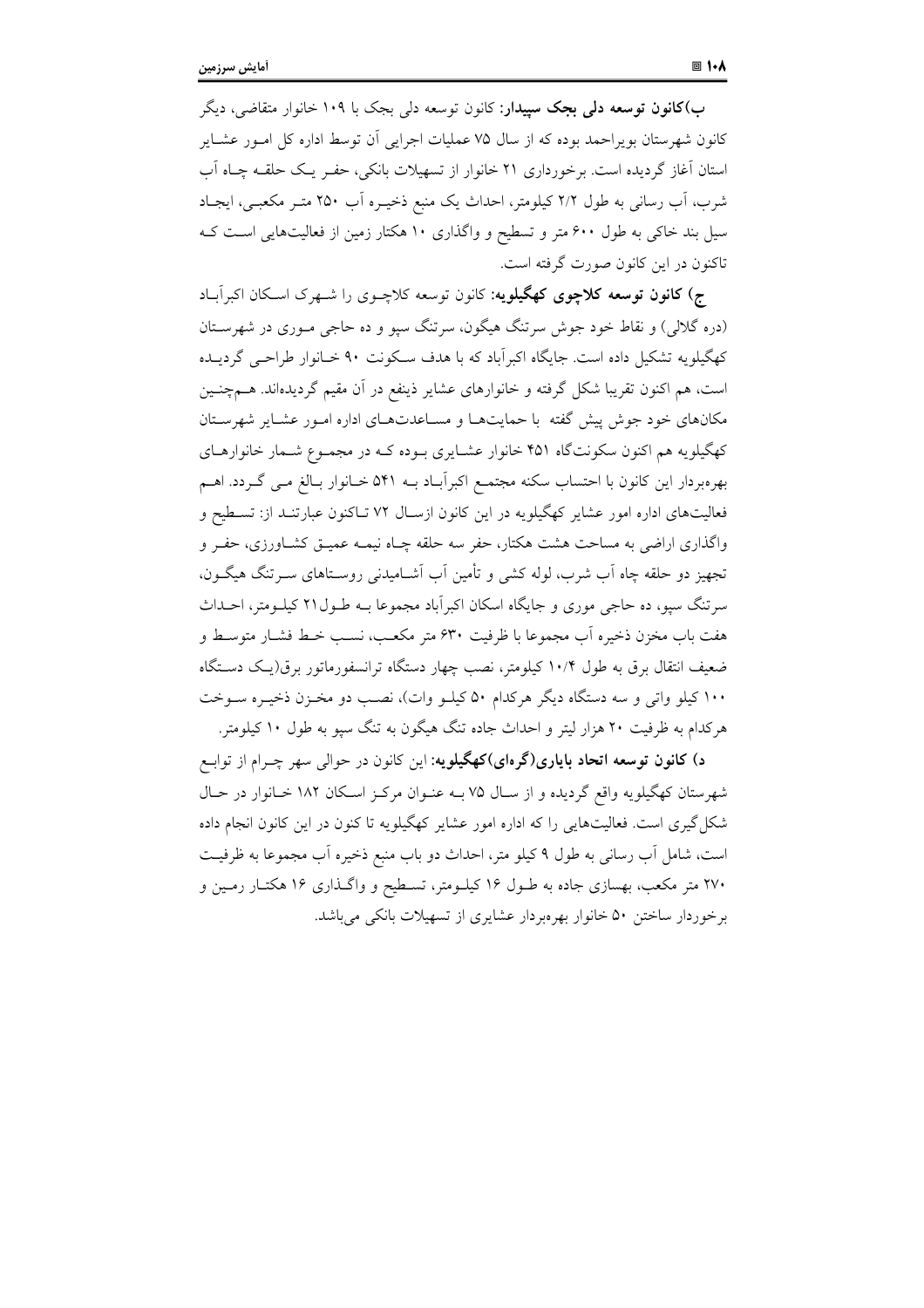ح) کانون توسعه علی آباد (کلاغ نشین)گچساران: کانون توسعه علی آباد با یک جایگاه اسکان و ۳۵ خانوار متقاضی، محل اسکان خانوارهای عشایر ترک قشقایی بـوده کـه در حـوالی شهر دو گنبدان قرار گرفته است. عملیات اجرایی این کانون توسط اداره امور عشـایر شهرسـتان گچساران از سال ۷۲ آغاز و طی این مدت ضـمن برخـوردار سـاختن ۲۹ خـانوار از تســهیلات بانکی، فعالیتهایی از قبیل تسطیح و واگذاری اراضی به مساحت چهـار هکتـار، احـداث خـط انتقال آب با سه کیلومتر طول، نصب خط انتقال برق فشار متوسط و فشار ضعیف به طول چهار کیلو متر، نصب سه دستگاه ترانسفورماتور ۵۰،۰۰، ۱۲۵ کیلو واتبی، احداث کانـال آبیـاری بـه طول چهار کیلومتر، حفر و تجهیز دو حلقه چاه آب شرب و کشاورزی با قابلیت آبیاری بیش از ۷۰ هکتار زمین زراعی، احداث دو باب مخزن ذخیره آب مجموعا به ظرفیت ۳۳۰ متـر مکعـب، احداث یک باب مدرسه ابتدایی با ۲۷۰ متر مربع زیر بنا و نصب دو مخزن سوخت بــه ظرفیــت هر كدام ۲۰ هزار ليتر در اين كانون تحقق يافته است.

و)کانون توسعه پاکوه و پشت کوه باشت گچساران: این کانون نیز در شهرستان گچساران و متشکل از مجتمع مسکونی پاکوه و محل خود جوش پشت کـوه باشـت مـیباشـد. مجتمـع مسکونی پاکوه که از طریق اداره امور عشایر گچساران در حال شکل گیری است با هدف اسکان ۷۹ خانوار طراحی گردیده است. منطقه پشت کوه باشت خود محل اطراق ۱۹۸ خانوار عشایری بوده که این خانوارها به مدد حمایتها و مساعدتهای اداره امور گچساران در ۱۲ پاره آبادی که سه آبادی آن از سال ۷۶ زیر پوشش قرار گرفته است، به طور خودجـوش اقـدام بـه اسـکان نمودهاند. اَمایش و واگذاری اراضی در سطح پنج هکتار، حفـر چهـار حلقـه چـاه اَب شــرب و کشاورزی و تجهیز دو حلقه آن، ایجاد خط انتقال آب به طول ۱۵/۶ کیلومتر، احداث چهار بــاب منبع ذخیره اّب با ظرفیت ۱۰۰۰ متر مکعب، نصب خط انتقال برق به طول ۸/۵ کیلومتر، احداث یک باب مدرسه ابتدایی با زیر بنای ۲۷۰ متر مربع و نصب چهار مخزن ذخیـره نفـت سـفید بـا ظرفیت هر کدام ۲۰ هزار لیتر مجموع فعالیتهای سال ۷۲ تا به حال اداره امور عشایر گچساران در این کانون میباشد.

## طرح ارایه خدمات پشتیبانی به کوچندگان

این یکی از طرحهای مهم و حیاتی برای جامعه عشایری بوده که هدف آن خدمات رسـانی به عشایر کوچنده می باشد. از جمله فعالیتهای مهم این طرح بازگشـایی جـادههـای عشـایری استان می باشد که تقریبا ۱۸۰۰ کیلومتر جاده عشایری سالیانه نیاز به بازگشایی داردکـه ایــن اداره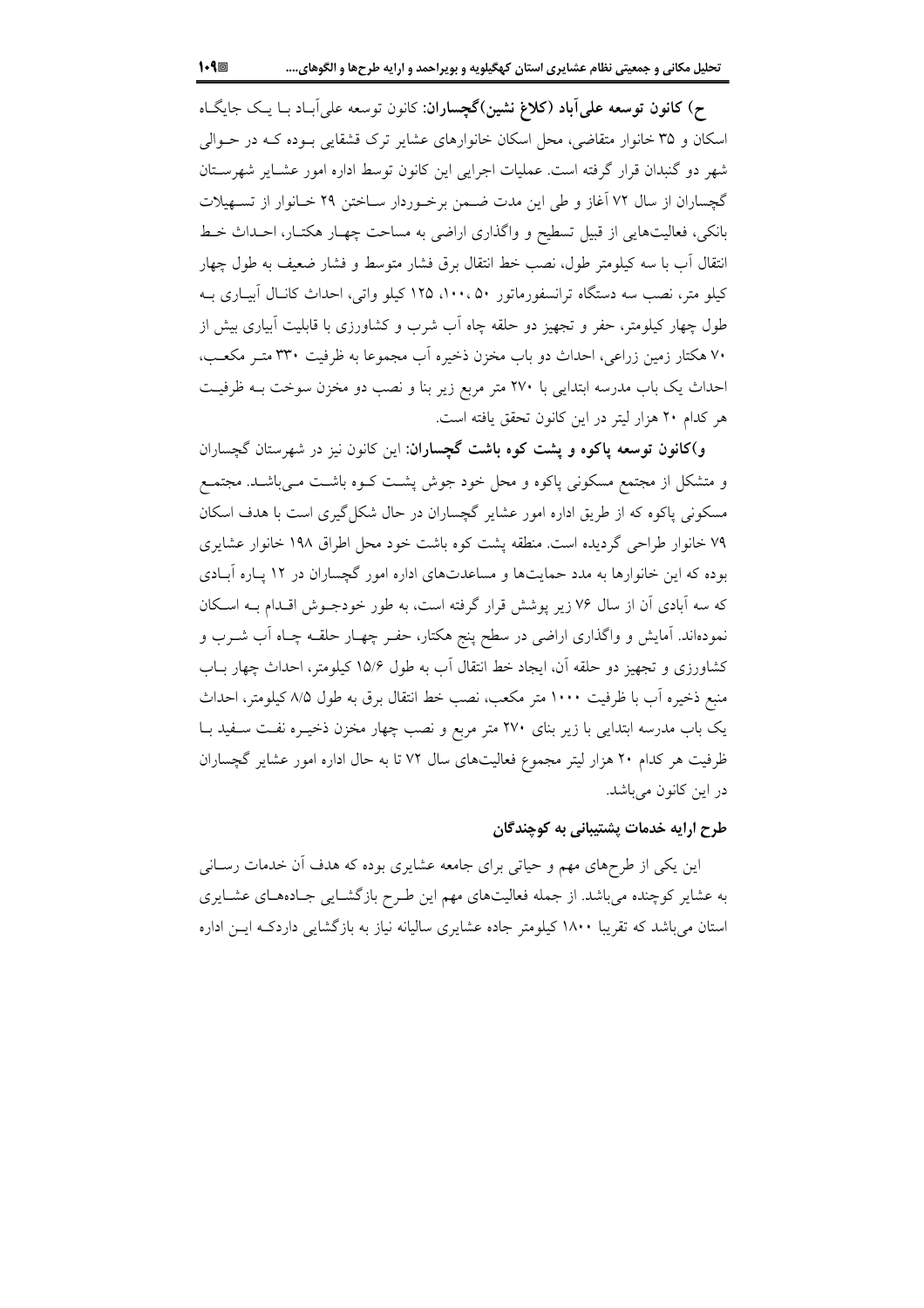كل با امكانات و اعتبارات محدود كارهايي چون آبرساني بــا تــانكر، آمــوزش و تــرويج عشــاير، احداث منابع ذخیره آب، احداث حمام ضد کنه، بهسازی چشمه، احداث فروشگاههای عشایری و … از دیگر اقدامات این طرح میباشد. طرح ارایه خدمات پشتیبانی به کوچندگان نتیجه تلفیـق سه طرح ذیل میباشد: تأمین آب عشایر– عمران و زیربنایی– دام و مرتع: در سال ۷۳ بوده که با هدف انجام اموری چون: راهگشایی و بازگشایی جادههای عشـایری، حفـر و تجهیـز چـاههـای عمیق و نیمه عمیق، احداث منابع ذخیره آب، بهسازی چشمه، تأمین آب شـرب انســان و دام بــا استفاده از تانکرهای سیار، تشکیل شرکتهای تعاونی عشایری، توزیع علوفه در مواقع ضروری، تأمین، توزیع و نظارت بر تسهیلات بانکی، همکـاری و نظـارت بــر کنتــرل کــوچ و تــلاش در جهت برطرف نمودن مشکلات ناشی از حوادث غیر مترقبه در مناطق عشایری و... شکل گرفتـه و هم اکنون نیز فعال می باشد. پراکندگی عشایر در مناطق سخت و پراکنده، ضرورت شکل گیری تشکیلاتی منسجم که وظیفه ارتزاق و کالارسانی مستمر به عشایر را انجام دهد آشکار شـد. بـر مبنای پیدایش چنین ضرورتی، اتحادیه شرکتهای تعاونی عشایر استان بـا تحـت پوشـش قـرار دادن هفت شرکت و ۱۰۳ فروشگاه ثابت و سیار عشایری موجودیت یافته و ایفای نقش می کند. در این راستا انجام کارهایی از قبیل تهیه و توزیع کالاهـای اساسـی، مـواد خـوراکی، آرد، انـواع یوشاک، سوخت، اعطای وام از محل تبصرههای ۳ و ۴ و سایر منابع به منظور پشتیبانی از تولیـد دامی عشایر، تهیه و توزیع دارو و علوفه مورد نیاز دامها و... از جملـه فعالیــتهـایی اســت کــه اتحادیه شرکتهای تعاونی عشایری استان در رابطه با وظایفی کـه عهـدهدار مـیباشـد از خــود نشان داده است.

طـرح جـايگزيني سـوخت فسـيلي: طـرح جـايگزيني سـوخت فسـيلي در راسـتاي حفـظ عرصههای جنگل و مرتع از اواخر برنامه اول(سالهای ۱۳۷۲ و ۷۳) طراحی و بـه مرحلـه اجـرا درآمد و تاکنون ادامه دارد. این طرح شامل:

۱. آموزش خانوارهای عشایری برای استفاده از سوخت فسیلی به ویژه گاز طبیعی؛ ۲. احداث جایگاههای سیلندر گاز و منابع ذخیره نفت سفید؛ ۳. حمل سوختهای فسیلی (نفت و گاز) به مناطق عشایری می باشد؛ ۴. استاندارد کردن مخازن احداث شده سالهای قبل. بر اساس سرشماری سال ۶۶ فقـط ۶۴٪ خانوارهـای عشـایر از گــاز و ۱۱/۷٪ آنهـا از نفـت

استفاده می کردهاند و بیش از ۸۵٪ از سوختهای نباتی استفاده می نمودهاند. بر اساس سرشماری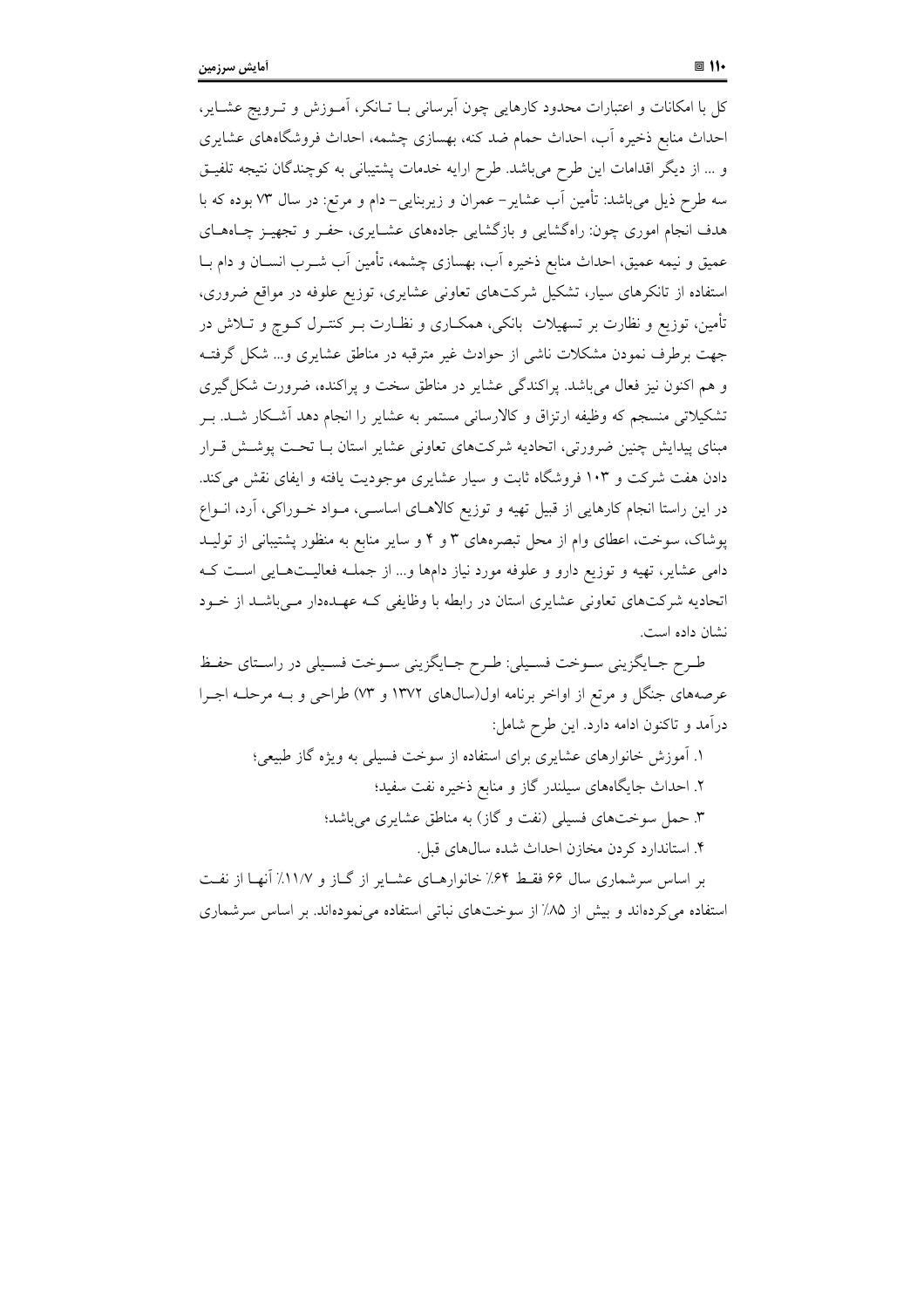۱۳۷۷ خانوارهای استفادهکننده از نفت سفید و گازوئیل (۳۱٪ و استفادهکننـدگان از گـاز مـایع ٣/١٪ بودهاند که تا پایان برنامه ٧٨ بــه حــدود ۴۵٪ افــزایش یافتــه و در حــال حاضــر رونــد بــه صورت تصاعدي رشد داشته است.

اداره کل امور عشایر استان به تبعیت از سیاست سازمان مرکزی مطالعـات طـرح جـایگزینی سوخت فسیلی را به منظور حفظ درختان جنگلی و استمرار فواید متعـدد حاصـل از جنگــل، از سال ۷۳ شروع که اتخاذ نتایجی همچون رواج اسـتفاده از گـاز مـایع و نفـت سـفید در منــاطق عشایری نتیجه این مطالعات بوده است. بر این مبنا فعالیتهایی که تاکنون توسط اداره کل امـور عشایر استان انجام گرفته است، شامل مواردی از قبیل احداث ۱۰ جایگاه توزیـع سـیلندر گـاز، احداث و نصب ۵۳ مخزن ذخیره نفت، خرید ۳ هزار و ۵۰۰ سیلندر گـاز و خریـد خودروهـای توزيع سوخت اعم از نفت و گاز و... مي باشد. هم سچنين آغاز احداث ترمينال كپسول پركني در شهر چرام اقدام مهمتر اداره کل بوده که در همین راستا و از سال ۷۶ بـا هـدف سـرویسدهـی مستمر به عشایر از طریق شبکهای منظم متشکل از هفت شرکت و ۱۰۳ فروشگاه ثابت و سـیار عشایری که تمامی استان را پوشش داده است، صورت گرفتـه و اکنـون از پیشـرفتی معـادل ۵۰ درصد برخوردار بوده است. باید خاطر نشان کرد تا قبـل از اجـرای طـرح جـایگزینی سـوخت فسیلی ،کار توزیع نفت در بین عشایر با استفاده از ۴۱ مخزن صورت میگرفته و اینک با اجرای این طرح عملیات سوخت٫سانی که برخوردار از تنوع گردیده و گاز نیز به آن اضافه شده است، در سطحی فراگیر و مطلوب توسط شرکتهای تعاونی عشایری انجام می گیرد.

تسهیلات در اختیار خانوار: از نظر تمایـل بـه بهـرهبـرداری از تسـهیلات رفـاهی و وسـایل زندگی، جامعه عشایری گرایش به برخورداری و استفاده از امکانـات، اسـباب و اثـاث وسـایل زندگی به سبک یکجانشینان را نشان میدهند، به طوری که بین سال های ۱۳۶۶ تا ۱۳۷۷ نسبت برخورداری خانوادهها از رادیو و ضبط صوت، از ۱۱/۷ به ۴۲/۶۷ درصد، چراغ تـوری از ۱۳ بـه ۶۲ درصد، چرخ خیاطی از ۲/۱ به ۲۵/۹۸ درصد، اجـاق گـاز و گـاز پيـک نيکـی از ۱۰/۸۷ بـه ۵۴/۹۸ درصد و تلویزیون به ۱۹ درصد رسیده است. طی مـدت مـورد اشـاره اسـتفاده از انـواع سوختهای فسیلی(نفت و گاز و گازوییل) از ۱۲/۲ درصد خانوارها بـه ۳۵ درصـد ارتقـا یافتـه است و در مقابل، مصرف سوختهای نباتی مثل هیزم و زغال چوب از ۸۰ درصد به ۶۳ درصد کاهش یافته است. هم چنین نسبت خانوارهای عشایری فاقد وسیله نقلیه موتوری از ۸۷ درصـد به ۸۳/۵ درصد كاهش يافته است. در كنار احداث ساختمان ثابت، بهرهمنـدي از بـرق از جملـه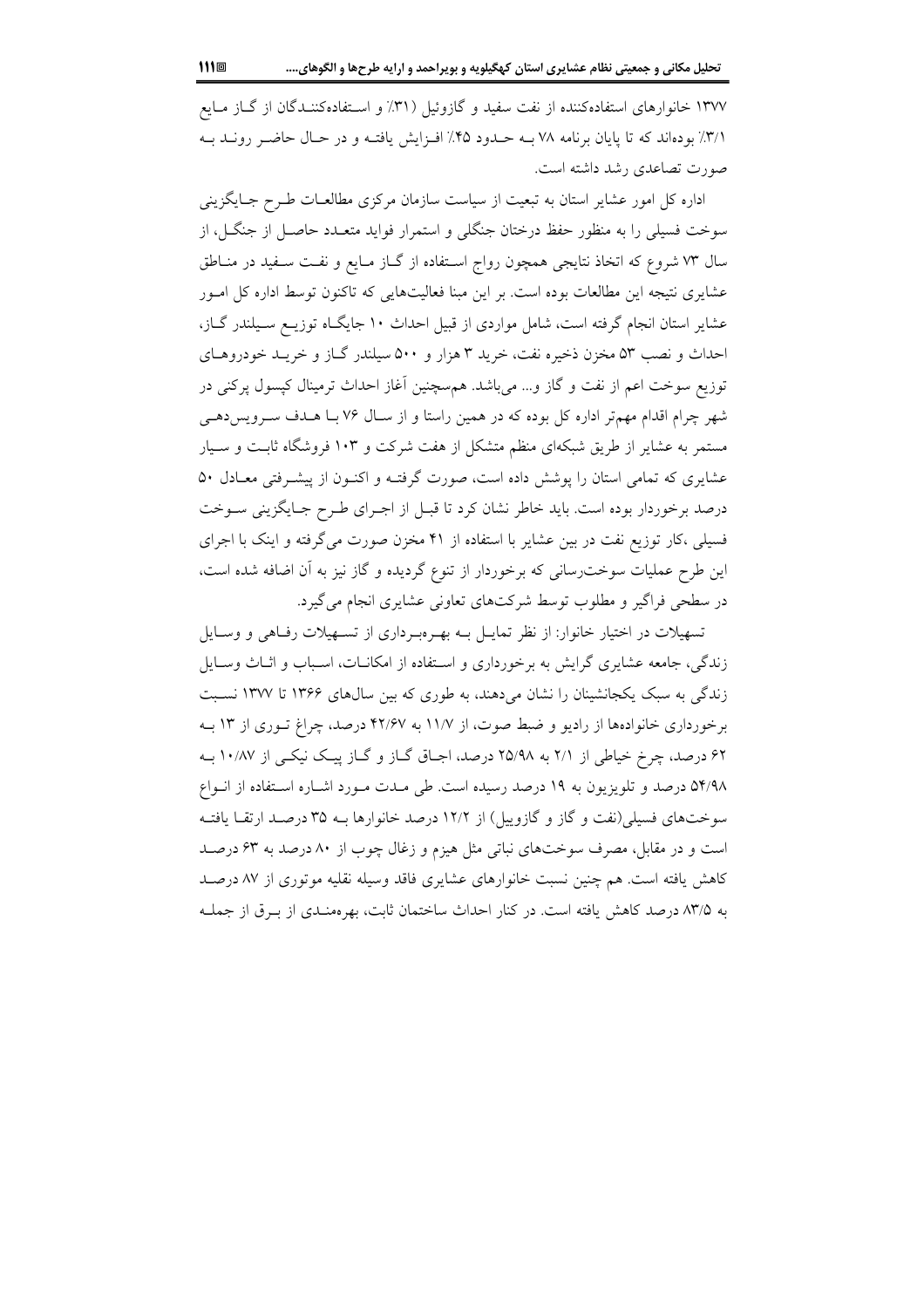مهمترین عوامل گسیل داشتن زندگی کوچ نشینی و نیمـه کوچنــدگی بــه ســمت رمــهگردانــی و اسکان(یکجانشینی) است. طی سالهای بعد از انقلاب اسلامی برخورداری خانوارهای عشـایری از مجموعه خدمات به خصوص برق و اسباب و لوازم مربوطه بر ابعـاد انباشـت و تعـداد اقــلام زندگی عشایر افزوده است و زندگی شان را سنگین و جابهجایی همه اسباب و اثاث طی کوچ را مشکل و به تبع آن زمینهساز ماندگاری دایم برخـی از اعضـای خــانوار در یکــی از قطـبهـای استقرار را به ارمغان آورده است(میزبان، ۱۳۸۳، ص۷۴).

طرح عملیات اجرایی اشتغالزایی: از جمله اقدامات آن میتوان به پیگیری واگذاری بـیش از ۴۰۰ هکتار اراضی منابع طبیعی به عشایر جهت احداث باغات و تأمین آب کشاورزی و احداث منابع ذخیره اَب کشاورزی، احداث کانالهای اَبیاری و .. اشاره نمود.

تعاونی ها و اتحادیه تعاونی عشایری استان: این طرح بـه منظـور ایجـاد اشـتغال در جهـت عشایر اسکان یافته در کانونهای توسعه هدایتی و حمایتی انجام میگیرد. اتحادیـه تعـاونی هـای عشایر استان با هدف حفظ و تقویت توان اقتصادی عشایر در قالب ۷ شـرکت و ۱۲۸ فروشگاه ثابت و سیار فعالیت می نمایند. محورهای عمـده فعالیـت اتحادیـه تعـاونی هـای عشـایر اسـتان عبارتند از: تهیه و توزیع کالاهـای اساسـی، تهیـه و توزیـع علوفـه دامـی بـین عشـایر، اعطـای تسهیلات تبصرهای، تهیه و توزیع سوخت، راهاندازی طرحهای اشتغال(ایی با مشــارکت عشــایر از قبیل پرورش مرغ بومی بوقلمون، پرورش قارِچ، کشت و جمع|َوری گیاهان دارویی، پــرورش دام و زنبور عسل و پرورش گیاهان گلخانهای.

# نحوه و میزان بهره برداری از اراضی و تحولات در این زمینه

بهرهبرداری به صورت کشاورزی دارای دام در قالب اختصاصی شریکی، عشایر شریکی بـا غیر عشایر بوده، معمولاً به دو صورت بهرهبرداری کشاورزی شامل اراضی آبی و دیم که شـامل زراعت باغ میباشد. بهرهبرداری غیرکشاورزی شامل مراتع کــل، مراتــع اســتان ۷۲۴۰۰۰ هکتــار میباشد که ۸۱٪ از مساحت مراتع کشور را شامل میشود و از نظر پوشش گیـاهی بـر حسـب ارتفاع از سطح دریا به صورت مراتع درجه ۱ تا ۳ وجود دارند. معمولا بهرهبرداری از اراضی بـه صورت چرای دام از مراتع بوده و بقیه به صورت کشاورزی در اراضی مستعد و قابل کشت ک میزان اراضی کشاورزی بر اساس سرشماری ۷۷ به صورت زیر بوده است. جـدول شـماره ۴۲ میزان اراضی کشاورزی برحسب هکتار و درصد برای سـال ۱۳۷۷ را نشـان مـی(هـد. دادههـای جدول نشان میدهد که تعداد ٢٧١١٩ هکتار از اراضی این استان قابـل کشـت اسـت. از طرفـی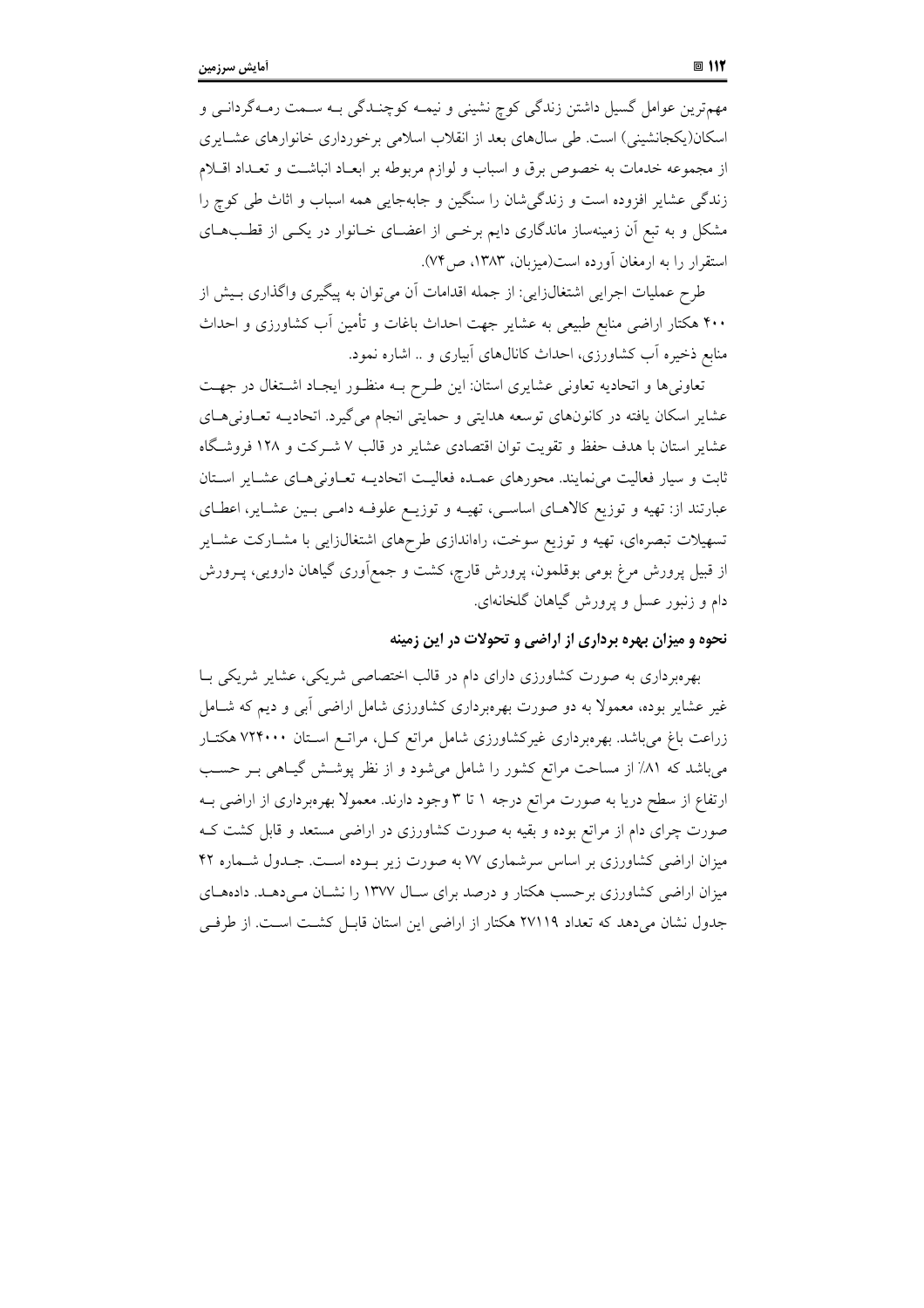می توان عنوان کرد که ۲۰۶۷۳ هکتار از کل اراضی زیر کشت دیم و ۶۴۴۶ هکتار هم زیر کشت آبے ٖ مے باشد.

## تحولات مربوط به دام متعلق به عشاير و صنايع دستي

بر اساس نتایج سرشماری تیرماه ۱۳۷۷، به طور متوسط هر خانوار عشـایر دوره پیلاقـی، ۶۸ رأس دام کوچک(گوسفند، بره، بز و بزغاله) و هـر خــانوار عشــاير دوره قشــلاقي، ۷۱ رأس دام کوچک داشته است. در نتیجـه عشـایر دوره پیلاقـی ناحیـه بویراحمـد حـدود ۵۳۰۰۰۰ رأس گوسفند، بره، بز و بزغاله نگهداری میکردهاند. هم چنین تعداد گوسفند، بره، بز و بزغاله عشـایر دوره قشلاقی استان حدود ۱۷۰۰۰۰ رأس بوده است. طبق تحقیقات صورت گرفته، به طور کلی نژاد غالب گوسفند در استان بهمیی است که ۲۷ درصد از گوسفندان و گوسفند لک قشـقایی بـه میزان ۴۸ درصد از کل گوسفندان را تشکیل میدهد و بقیه متعلق به انواع دیگـر از نژادهـای دام است که سبب اختلاط نژادی شده است. نژاد بختیاری که از قوچ به نژادی صورت گرفته است، باعث اَمیخته شدن ۱۶ درصد از نژادهای دورگه ً و سایر نژادها چون اَواسی، قـرهگـل و کبـوده شیراز است که حدود ۹ درصد از کل نژادها را بـه خـود اختصـاص داده اسـت(علیپـور، ۱۳۸۴، ص ۷).

| الاغ و<br>كره الاغ | قاطر و<br>استر | اسب و کره اسب | شتر و بچه<br>شتر | گاومیش | گاو و<br>گوساله | بز و بزغاله            | گوسفند و<br>بره | دوره<br>استقرار | سال         |
|--------------------|----------------|---------------|------------------|--------|-----------------|------------------------|-----------------|-----------------|-------------|
| ١٨۴۶۵              | ۱۱۲۵           | ۱۹۶           | ۱۸۲              | ۲۵۵    | ١۴٨٩٢           | $\Delta V \cdot V V T$ | ٣۵٢٠٧۶          | يبلاق           | <b>ITYY</b> |
| ١۵٧٠٨              | ۱۰۶۰           | ۱۶۶           | ۱۰۴              | ۲۰۹    | ۱۲۴۵۴           | $\Delta$ - $4.4$       | <b>TYF9TT</b>   | قشلاق           |             |
| ۲۲۹۹۶              | 4517           | ۸۴۳           | ۶۹               | ۹۹     | ۱۵۵۴۱           | <b>AFTTAT</b>          | 3377.4          | ييلاق           | ۱۳۶۶        |
| ۲۲.۶۹              | ۴۴٨٣           | ٨٩٨           | ۱۰۰              | ٨٩     | ۱۳۴۴۵           | ۵۸۴۱۴۸                 | ٣٣.۴۶.          | قشلاق           |             |

جدول ۹ : تعداد و انواع دامهای دوره ییلاقی و قشلاقی استان در سال ۱۳۶۶ و ۱۳۷۷ به تفکیک دام

#### صنایع دستی

در تیرماه ۱۳۶۶در بین خانوارهای عشایر دوره پیلاقی استان، بافت قـالی و قالیچـه در ۲۸۸۵ خانوار، بافت گلیم و زیلو و مشـابه در ۲۴۱۲ خـانوار، بافـت پـلاس(چـادر) در ۱۹۱۹ خـانوار، بافت(چوقا یا برک و مشابه) در ۲۶ خانوار، بافت(کلاه، دستکش و مشابه) در ۷۲ خانوار و بافت حصیر در ۴۵ خانوار وجود داشته است. برهمین اساس در بین خانوارهـای عشـایری در پـیلاق بافت قالي و قاليچـه در ۲۷۵۱ خـانوار، بافـت گلـيم و زيلـو و مشـابه در ۲۴۶۰ خـانوار، بافـت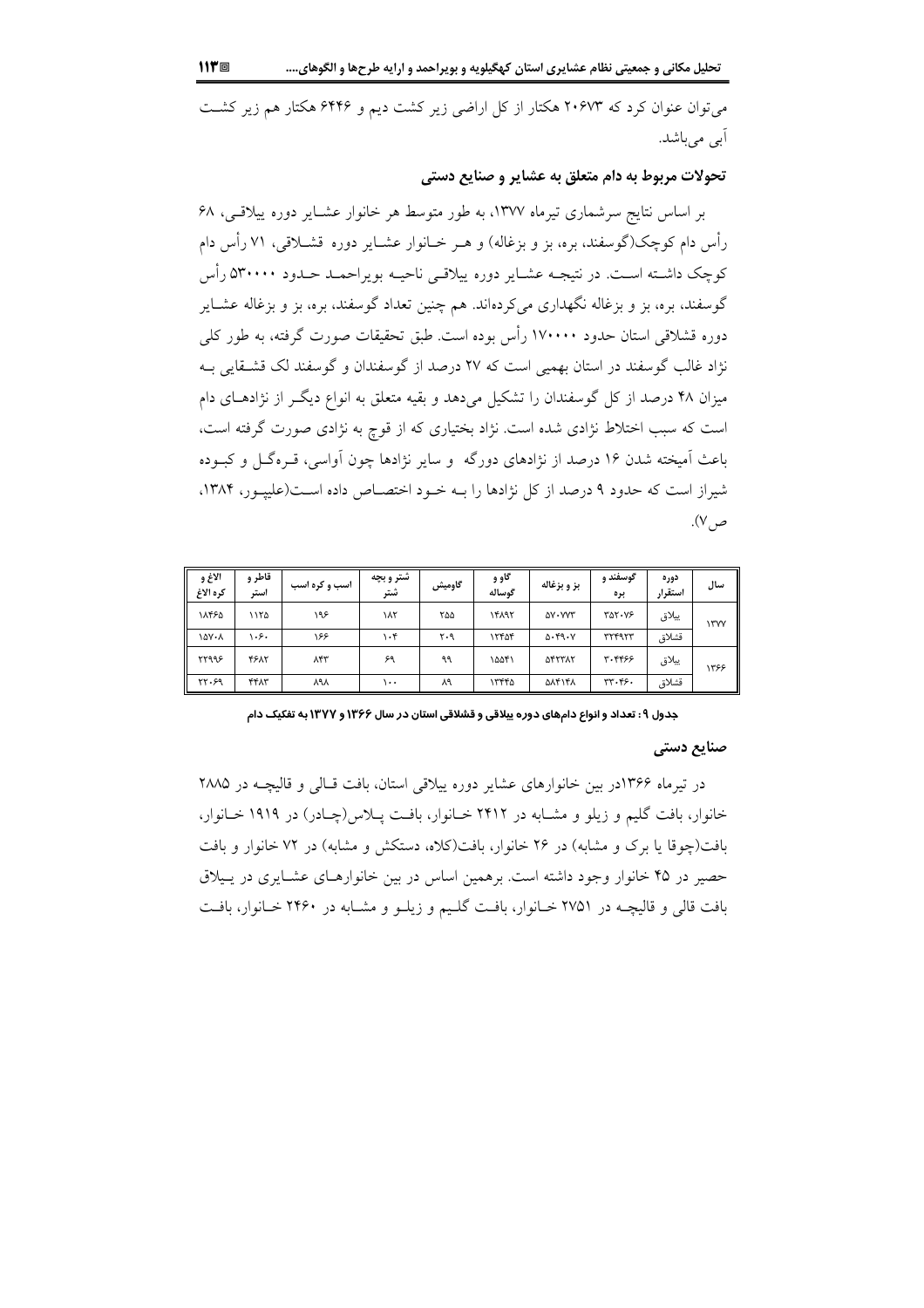|               |               | سال ۱۳۷۷     |                                       |            |                            | سال ۱۳۶۶                      |                               | انواع صنايع دستي          |
|---------------|---------------|--------------|---------------------------------------|------------|----------------------------|-------------------------------|-------------------------------|---------------------------|
| هردو          | برای          | برای         | جمع                                   | هردو       | برای                       | برای                          | جمع                           |                           |
|               | مصرف          | فروش         |                                       |            | مصرف                       | فروش                          |                               | عشاير دوره ييلاق <i>ي</i> |
| ۱۹۵           | ۵۱۹           | ٣۶٨          | $\lambda - \lambda \tau$              | <b>AYY</b> | $\mathcal{N}(\mathcal{K})$ | ۵٧٧                           | <b>TAA0</b>                   | قالي و قاليچه             |
| 115           | ١١۶٢          | 157          | ۱۳۹۸                                  | ۲۵۱        | ۱۹۴۴                       | $Y \setminus Y$               | YfY                           | زیلو، گلیم و مشابه        |
| ۱۶            | 1775          | ۴٢           | ۱۳۹۴                                  | ٢٣         | ١٨۵۵                       | ۴١                            | 1919                          | پلاس(چادر)                |
| $\bullet$     | $\setminus$   | $\bullet$    | $\setminus$                           | $\lambda$  | ٢٢                         | ٣                             | ۲۶                            | چوقا يا برک               |
| $\mathbf{r}'$ | ۵٨            | ٣            | ۹۲                                    | ٩          | ۵٨                         | ۵                             | $Y\Upsilon$                   | کلاه، دستکش و مشابه       |
| ٢             | ٣۵            | ۶            | ۴٣                                    | $\lambda$  | ۴۳                         | $\lambda$                     | ۴۵                            | حصير                      |
| ۸۵۴           | 1175          | 54V          | <b>٢۶٢٧</b>                           | ۶۴         | $101 -$                    | ۶۳                            | 1837                          | ساير                      |
|               |               |              |                                       |            |                            |                               |                               | عشايردوره قشلاقى          |
| ٢۴٣           | <b>YFY</b>    | ۱۵۱          | 11f1                                  | ٧۵۶        | 15.5                       | ۳۸۹                           | <b>٢٧٥١</b>                   | قالي و قاليچه             |
| ۱۳۵           | ۱۳۶۱          | ٧٢           | ۱۵۶۸                                  | ۲۶۱        | ۱۹۹۰                       | $\mathbf{y} \cdot \mathbf{q}$ | ٢۴۶.                          | زیلو، گلیم و مشابه        |
| $\mathcal{N}$ | ١٢٢٥          | ۳۶           | 1570                                  | ٢٠         | ۱۹۵۱                       | ٣۵                            | $\mathbf{y} \cdot \mathbf{z}$ | پلاس(چادر)                |
| $\bullet$     | $\mathcal{N}$ | ۰            | $\mathcal{N}$                         | $\lambda$  | ۲۱                         | ٣                             | ٢۵                            | چوقا يا برک               |
| ٣١            | ۵۴            | ۴            | ٨٩                                    | ٩          | ۵۶                         | ۵                             | ٧٠                            | كلاه، دستكش و مشابه       |
| ٢             | ۳۵            | $\mathsf{v}$ | ۴۴                                    | $\lambda$  | ٩٨                         | $\lambda$                     | $\mathcal{L}$ .               | حصير                      |
| ۸۴۳           | $\cdot$ ۴۲    | ۶۱۵          | $\mathbf{Y}\mathbf{0}\cdot\mathbf{0}$ | ۶۴         | $150 -$                    | ۵٧                            | YY                            | ساير                      |

یلاس(چادر) در ۲۰۰۶ خانوار، بافت(چوقا یا برک و مشابه) در ۲۵ خانوار، بافت(کلاه، دستکش و مشابه) در ۷۰ خانوار و بافت حصیر در ۶۰ خانوار وجود داشته است.

جدول ۱۰: انواع صنایع دستی برحسب هدف از تولید در دو سرشماری سالهای ۱۳۶۶ و ۱۳۷۷

## باغ و زراعت

هنوز هم اساس معیشت و الگوی زندگی عشایر بر بهرهبرداری از دام و تولید فـراوردههــای دامی استوار است. در سال ۱۳۷۷ حدود ۹۸/۵ درصد از خانوارهای عشایری دارای دام بودهانــد. با این حال، جمعیت و جوامع عشایری از دیرباز با زراعت و به خصـوص کشـت غـلات آشـنا بوده است و هر كجا كه شرايط طبيعي و اقليمي اجازه داده فعاليت در زمينـه توليـدات زراعـي رواج داشته است. از نظر اقتصادی فعالیت در این بخش به عنوان دومـین منبـع تولیـد درآمـد و معیشت عشایر درخور توجه بوده است.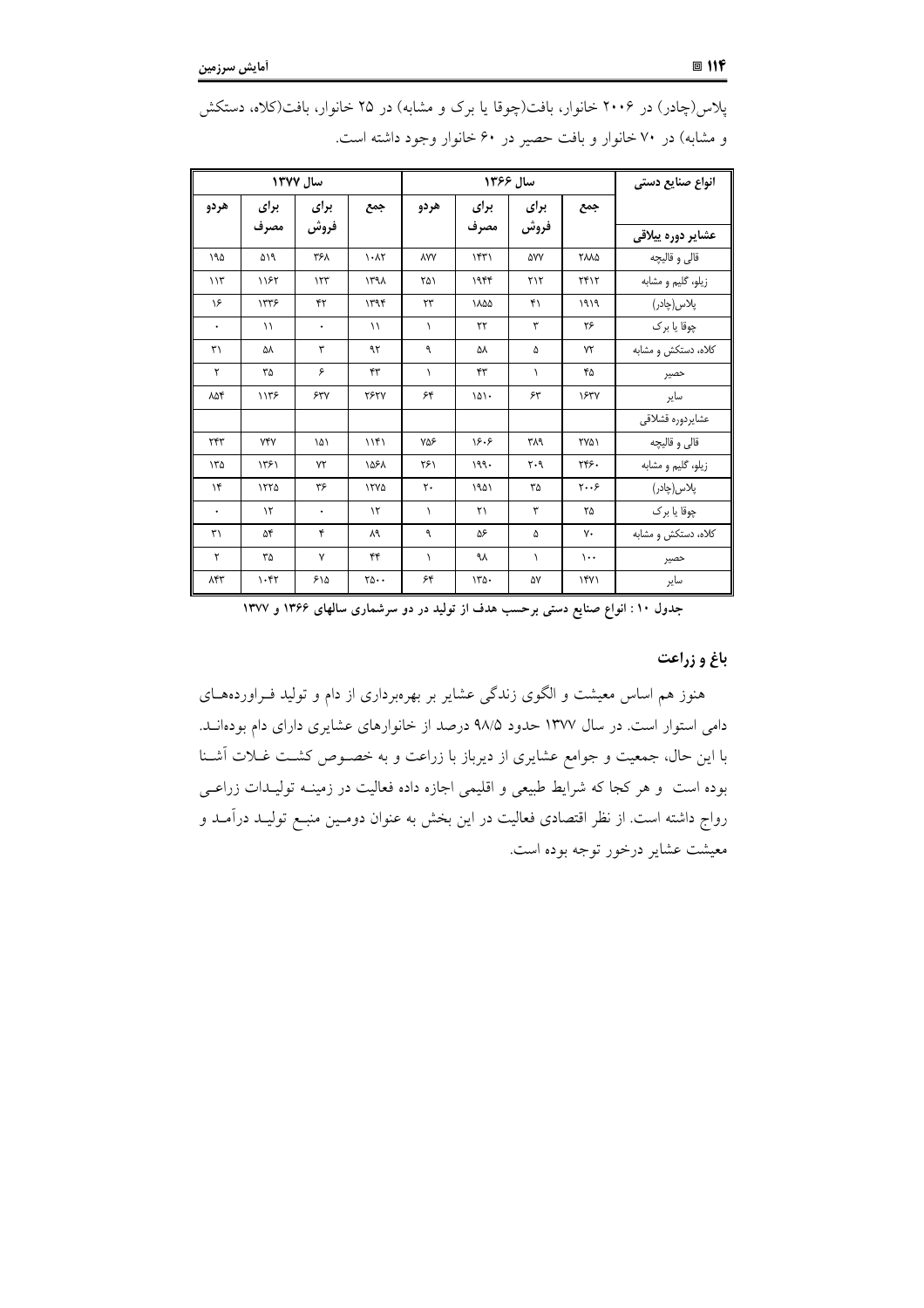|     | باغ و قلمستان | زيركشت محصولات سالانه<br>ايش |      |        |      |          |
|-----|---------------|------------------------------|------|--------|------|----------|
| ديم | ابى           | ديم                          | ا پی | ديم    | ا پی | شرح      |
| ٢٣٣ | ۱۹۳۸          | ۱۶۹۶۶                        | ۳۹۴۱ | ۲۶۶۳۱  | 8006 | سال ۱۳۶۶ |
| ۲۰۸ | ۱۷V۰          | ΔΛΥΛ                         | ۱۱۱۴ | Y.5Y'' | 8889 | سال ۱۳۷۷ |

جدول ۱۱ : مساحت اراضی بهرهبرداریهای عشایر برحسب نوع استفاده از زمین در سال ۱۳۶۶ و ۱۳۷۷

# چگونگي فروش فرآوردههاي دامي و تأمين مايحتاج زندگي

به اساس اطلاعیات سرشیماری عشیایر کوچنیدهٔ سیال (۱۳۷۶ - ۱۳۷۷) ۳۶ درصید از خانوارهای عشایر پیلاقی و ۳۴/۳ درصد از خانوارهـای عشـایر دوره قشـلاقی اسـتان، مایحتـاج خود را از شرکت های تعاونی عشایری خریداری کرده و ۱/۵ درصد از خانوارهای عشبایر دوره ییلاقی و ۱/۷ درصد از عشایر دوره قشلاقی استان فرآوردههای دامـی خـود را بـه شـرکتهـای مزبور فروختهاند.

#### نوع اقامتگاه

تا گذشتهای نه چندان دور شکل غالب سکونتگاههای عشایری در هر دو قلمـرو پیلاقـی و قشلاقی را انواع سکونتگاههای متحرک شامل انــواع چــادر (ســياه چــادر، آلاچيــق، کپــر و …) تشکیل میداد هر کدام از مسکنهای مورد اشاره از گذشتههای دور تاکنون از نظر نوع مصـالح، نحوه بافت، ترکیب اجزا و طراحی کالبدی کمتر اجازه بروز تغییـرات و نــواّوری در تکنولــوژی ساخت و یافت را بـه خـود دادهانــد(میزبــان، ۱۳۸۳، ص ۷۲). بـر اسـاس اطلاعــات سرشــماری اجتماعی ـ اقتصادی عشایر کوچنده کشور در سال ۷۷ تعداد ۹۲/۵ درصد از خانوارهـای عشـایر دوره ييلاقبي فقبط از سبريناه (چيادر) و ۶/۹ درصيد فقبط از سياختمان (سياختمان معمبولي و عشایری) استفاده میکردهاند. از خانوارهای عشایر دوره قشلاقی ۱۲/۱ درصد فقط از سـریناه و ٨٢ درصد فقط از ساختمان استفاده مي كردهاند. شرايط حاضر حاكم بير رونيد زنيدگي عشياير، نشان از روند فزاینده ساخت و استقرار در سکونتگاههای ثابت را دارد.

#### نتيجه

با توجه به بررسی های انجام شده می توان چنین اسـتنتاج کـرد کـه جامعـه عشـایری ناحیـه بویراحمد نیز همانند جامعه عشایری ایران دستخوش تحولات گسترده است و نمـود عینـی و اصلي اين تحولات، شتاب روزافزون در اسكان و يكجانشـيني و تغييـر الگـوي زيسـت اسـت،

118回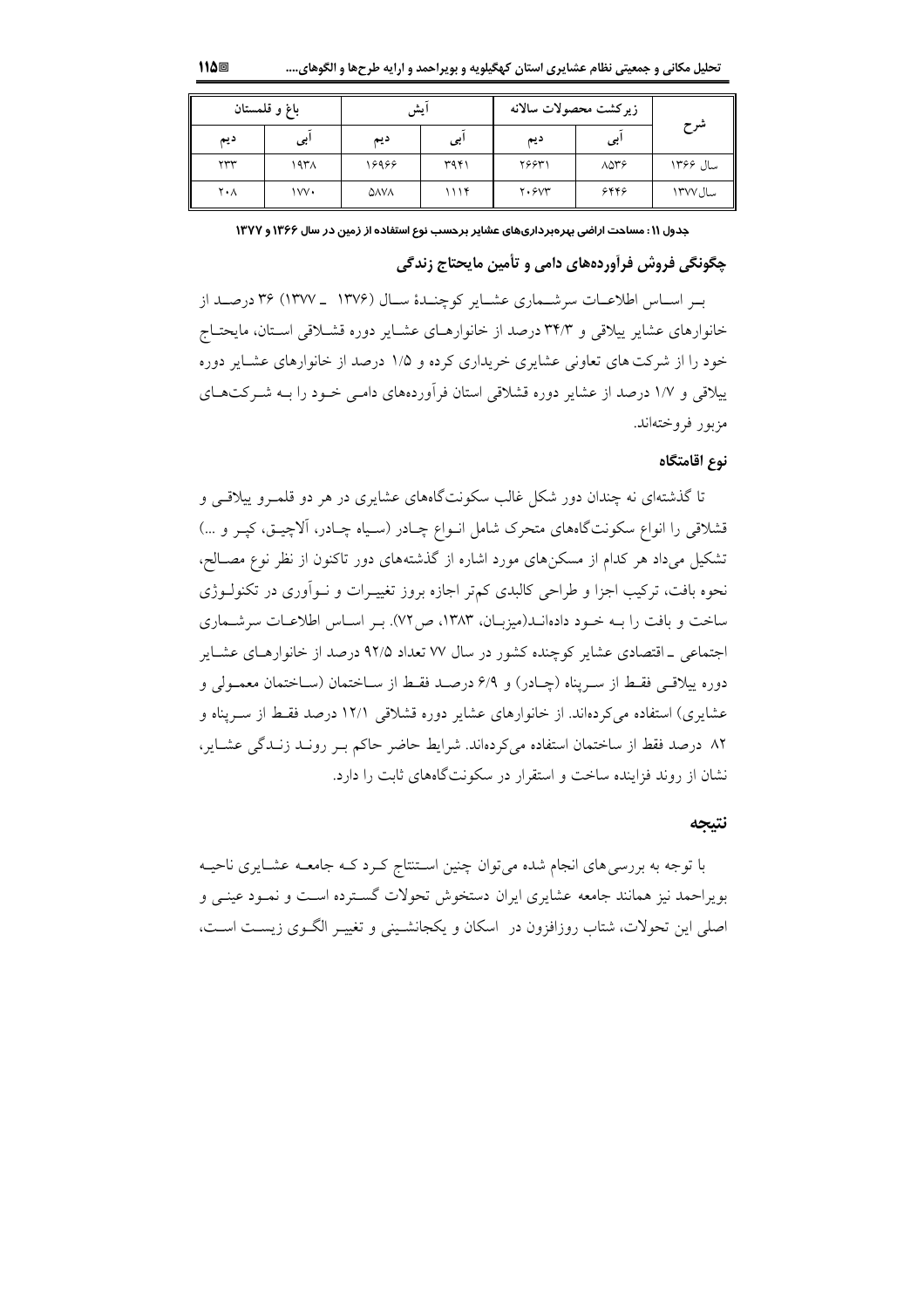۱. بخش قابـل تـوجهي از جمعيـت عشـايري در قلمروهـاي پيلاقـي و بـه طـور عمـده در قلمروهای قشلاقی به طور دایم مستقر میشوند و همانند جامعه روستایی به زراعت و دامـداری اشتغال مىورزند.

۲. بخشی از این جامعه، به خصوص جمعیت جوان و تحصیل کرده آن به مراکز و کانون های شهری مهاجرت میکنند و کم و بیش ارتباطهای عاطفی و فرهنگی خود را با این جامعه حفظ می نمایند. گرایش عمده اسکان در این بخش به ویژه در خانوادههای هستهای و زوجهای جـوان است که می خواهند از زیر نفوذ گروههای خویشاوندی و قبیلهای خارج شوند و دارای تشخص و استقلال اقتصادي \_ اجتماعي هستند.

۳. بخشی دیگری از ایــن جامعــه بــا اســتفاده از فــن اَوری و راهکارهــای جدیــد و ترکیــب شیوههای سنتی و جدید دامداری و با تحول در سازماندهی کوچ و جدا کردن خـانوار از رمــه و دام، به جمعیت رمهگردان در مراتع پیرامون کانونهای استقرار در قلمروهای ییلاقی یـا قشــلاقی تبديل مي گر دند.

با توجه به نکات و تحلیل فوق هر نهادی که به امور جامعه عشایری میپردازد، لازم است به این روند پرشتاب توجه کند، زیرا همان طور که سند برنامه سوم توسعه اقتصـادی، اجتمـاعی و فرهنگی جمهوری اسلامی به درستی به آن توجه کرده، به دلیل سرعت روند تغییرات، اسکان جمعیت سرریز از امکانات اجرایی و برنامه های فعلی سبقت خواهد گرفت، بنـابراین نابسـامانی در روند اسکان این جامعه ادامه خواهد یافت.

## مسایل و مشکلات: برخی چالش ها و محدودیتهای جامعه عشایری

زندگی کوچنشینی همواره با مشکلات و معضـلات متعـلدی مواجـه بـوده و از همـین رو، عشایر ناگزیر از تحمل سختیهای زیاد در طول حیات خود میباشند. مهمترین چالشهایی ک متأثر از تغییرات در زندگی جامعه عشایری وجود دارد، را می توان به صورت ذیل بررسی کرد:

۱. ساختار سازمان اجتماعی و نظام ایلی از هـم گسـیخته و کارکردهـای رسـمی خـود را از دست داده است. تعارضهای ناشی از ثابت بودن دستگاههای اداری و خــدمات٫ســانی آنهــا در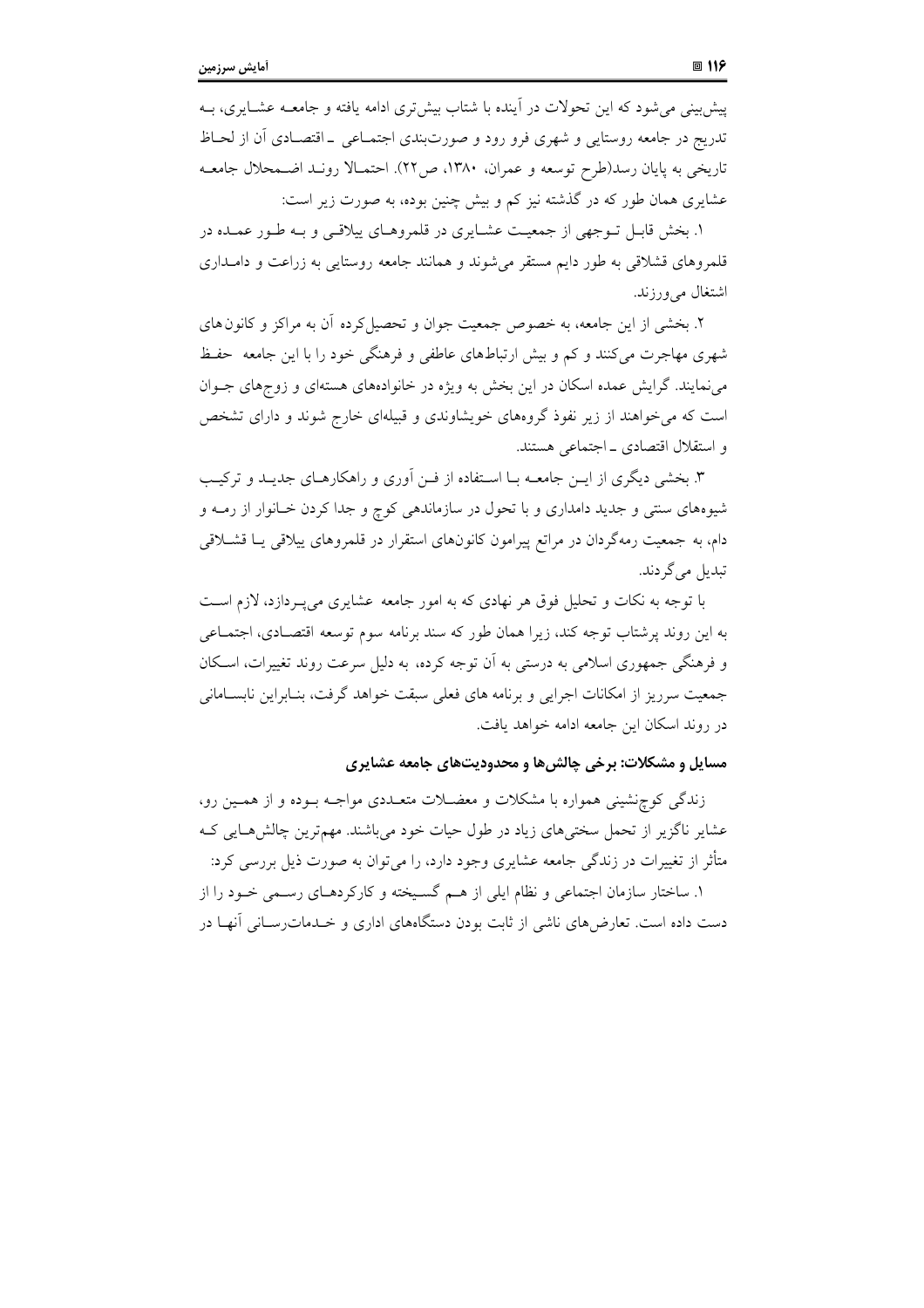محدوده جغرافیایی خاص و تحرک و جابهجـایی مـداوم عشـایر و هـم چنـین عـدم حضـور و مسؤولیتپذیری دستگاههای اداری اجرایی ذیربط با امور عشـایر در قلمروهـای عشـایری قابـل ذكر است.

۲. تحمیل محدودیتهای بخش کشاورزی به جامعه عشایری، یعنی با توجه به اینکه در بین سه بخش اقتصادی(صنعت، کشاورزی و خدمات) علی رغم ظرفیتهای زیاد بخش کشـاورزی، سرمایهگذاری در این بخش کمتر از ۵ درصد منـابع ارضـی را بـه خـود اختصـاص داده اسـت. جامعه عشایری به عنوان یکی از اجزای این بخش تاکنون زمینه استفاده از همین سرمایهگذاری اندک را نیز نداشته و از این بابت محدودیتهای مضاعفی را تحمیل میکند.

۳. جمعیت و جامعه عشایری به عنوان یک جامعه مستقل دارای تمام ویژگیها، قابلیتها و نیازهای تعریف شده برای یک جامعه انسانی هستند. از این جهت، موضوع و مسایل مربوط بـه جامعه عشایری چندوجهی، بین بخشی و انضباطی است، ولی نظام برنامهریزی بخشی است.

۴. بی توجهی یا نادیده گرفتن حقـوق عرفـی عشـایر برعرصـههـای مرتعـی، اطـراق گاههـا، میانبندها، ایل راهها و مسیرهای کوچ و مجموعه منابع موجود در قلمروهای عشایری از جملـه رویکردها و رفتارهای ناروا و بحرانزایی است که از طرف برخی از دستگاهها نیـز بـه آن دامـن زده مرشود.

۵. وابستگی جامعه عشـایری بـه طبیعـت و تغییـرات شـرایط طبیعـی زمینـهسـاز مسـایل و مشکلات متعددی برای جامعه عشایری است. کم بارشی(قلت نـزولات جـوی) خشکسـالی و انواع مخـاطرات طبيعـي جملگـي زنـدگي خـانوار عشـايري را دسـتخوش افـت و خيزهـاي ناخواستهای می سازد که دستاورد آن تقریبا فقر و تنگدستی است.

۶. بلاتکلیفی مالکیت مراتع از دیگر مشکلات و مسایل و تنگناهای جامعه عشایری است.

# استعدادها و قابلیتهای جامعه عشایری استان

۱. پراکنش ایلات و طوایف عشایری در عرصه قلمروهای مرتعبی اسـتان مـی توانـد حاشـیه مرزها و مناطق استراتژیک از نظر نظامی و امنیتی را محافظت کند، به طوری که می توان عشـایر را به عنوان پدافندی غیرعاملی مهم در حفظ و حراست از مناطق مرزی به شمار آورد.

۲. عشایر بر اساس نظام کوچ و استقرار خود، معمولاً منابع مرتعی را مورد استفاده قـرار داده و آن را به ارزش افزوده و تولیدات دامـی و کشـاورزی تبـدیل مـیکننـد کـه در شـرایط عـدم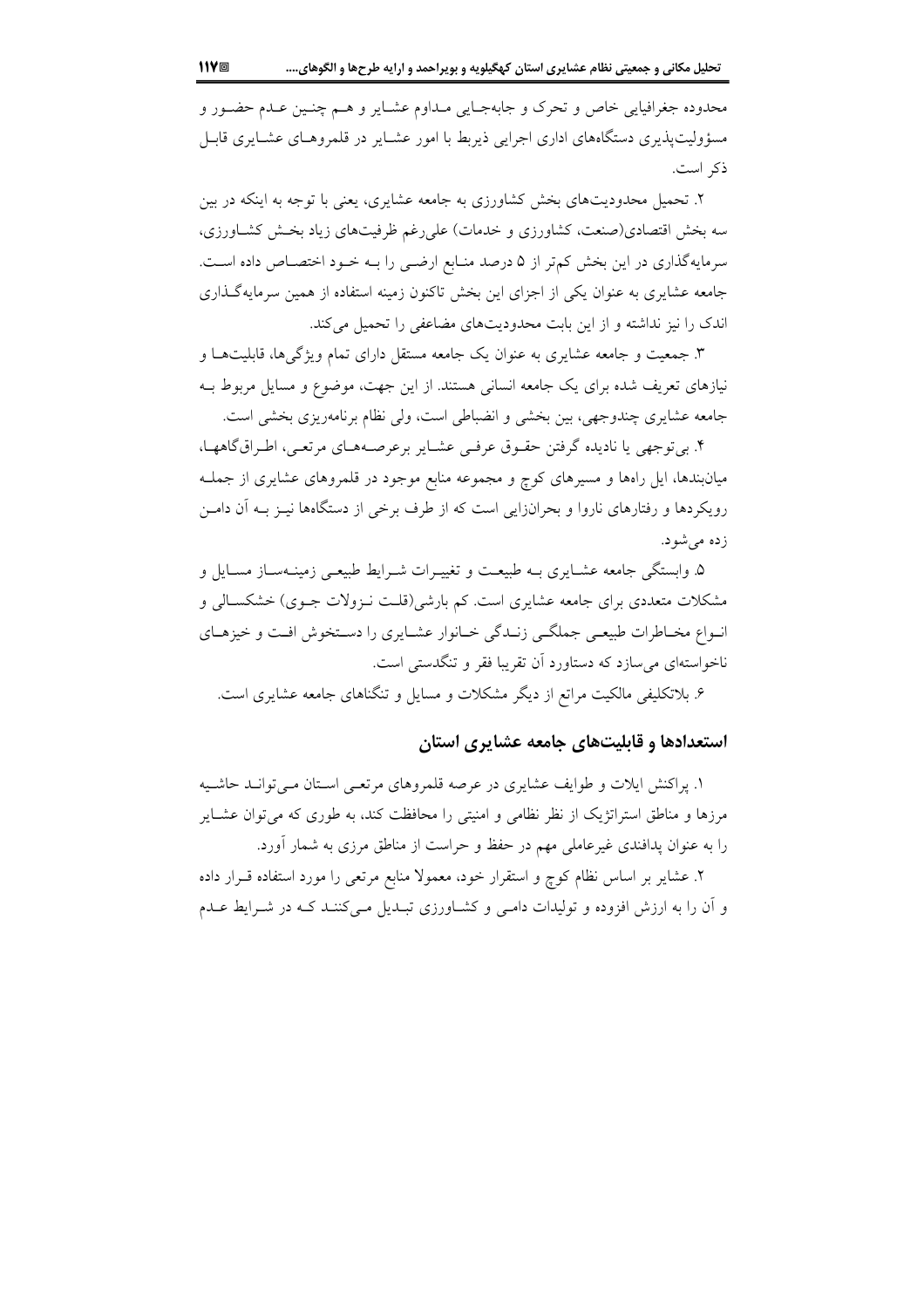بهرهبرداری توسط عشایر اغلب بدون استفاده مانده و از بابـت عـدم اسـتفاده از منـابع ملـی بـه اقتصاد ملي زيان و خسارت وارد مي شود. بنابراين هر چادر عشايري به مثابه يک کارگاه توليدي و هر فرد عشیرهای عنصر ماهر در تولید و در خدمت اقتصاد ملی محسوب می شود.

۳. عشایر حافظان و حاملان ارزشها و میراث فرهنگی اصیل ایران زمین هستند. با توجه بـه تعداد ایلات و طوایف عشایری و پراکندگی آنها در گستره وسیعی از فضای جغرافیـایی کشــور، می توان مجموعه متنوعی از بقایای سنن، عادات، آداب، مناسک، نهادها و ارزشهای ملی، دینی، اجتماعی، فرهنگی و رفتارهای پسندیده را در مناطق عشایری مشاهده کرد.

۴. دامهای عشایر به عنوان منابع ژنتیکــی دام کشــور و ســازگار بــا شــرایط محیطــی منــاطق مختلف به عنوان ذخیره ژنتیکی دام کشور محسوب میشوند.

۵. مناطق و قلمروهای اسکان عشایر، جزو فضاهای جغرافیایی و بکـر طبیعـت بــا منــاظر و چشماندازهای طبیعی بسیار زیبایی هستند و این امر میتوانـد در جـذب گردشـگران داخلـم و خارجی بسیار مؤثر بوده و از جهات مختلف برای کشور مفید باشند.

۶. برخورداری از دانش گسترده بومی و مهارت در تولید و مشارکت آحاد خانوار در فراینــد توليد.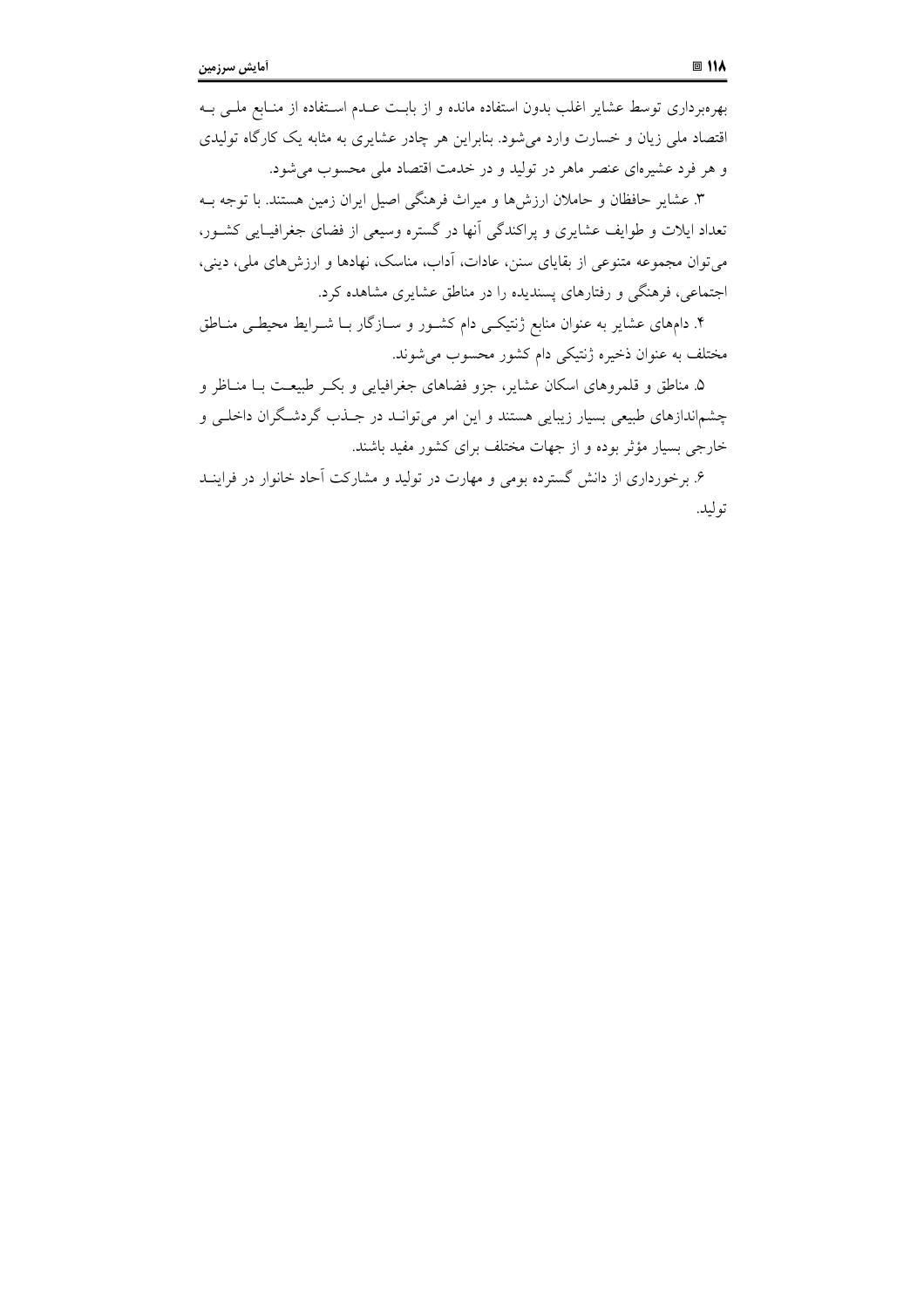## منابع و مأخذ

- ۱. احمدی، احمد (۱۳۸۳)، " اَمایش سرزمین، سیاست راهبردی بــرای توســعه پایــدار منــابع طبیعی و ساماندهی جوامع عشایری"، مجموعه مقالات همـایش ملـی سـاماندهی جامعـه عشاير ايران، تهران.
- ۲. اداره کل امور عشایر (۱۳۷۷)، *" اجمالی از عملک دیست سال ت*لا*ش و سازندگی"*، وزارت جهاد سازندگی.
- ۳. اذ کیا، مصطفی و غلام ضا غفادی (۱۳۸۳)، "توسع*ه دوستایی یا تأکید پر جامع*ه ر*وستایی ايران"*، تهران، نشر نبي.
- ۴. امان اللهي بهاروند، اسكندر (١٣٧٩)، "تغييـر*ات و تحـولات در لرسـتان"*، نامـه انجمـن جامعهشناسی ایران، دومین همایش مسایل اجتماعی ایـران، تهـران، موسسـه نشـر کلمـه، صص ١٣۴-١١٥.
- ۵. \_ تو کلی، جعفر (۱۳۸۳)، "مروری بر نظریات و تجارب موجود در زمینه اسکان عشبایر"، مجموعه مقالات همایش ملی ساماندهی جامعه عشایر ایران، تهران.
- ۶. حیاتی، داریوش (۱۳۸۵)، "تحلیلی بر پیامدها و راهکارهای گزیده شده اسکان عشـایر در ایران با نگرشی بر تجربه دشت بکان"، مجله مطالعات اجتماعی ایــران، دوره اول، شــماره ۱، صص ۹۹–۶۶.
- ۷. ســازمان امــور عشــاير ايــران (۱۳۷۲)، *"ادبيــات و اهـــداف برنامــه توســعه جــامع منــاطق* عش*ایری"*، دفتر اول، ت<u>هر</u>ان.
- ۸ \_ ســـازمان امـــور عشـــاير كشـــور (۱۳۸۰)، *"شناســـنامه ســـامانههـــاي عشـــايري"*، وزارت جهادکشاورزی، معاونت توسعه و عمران، دفتر مطالعات.
- ۹. سند برنامه، برنامه سوم توسعه اقتصادي- اجتماعي و فرهنگي جمهوري اسلامي ايـران، ۱۳۷۹-۱۳۸۳، پیوست شماره ۲ لایحه برنامه (جلد دوم)، سازمان برنامه و بودجه، شهریور ۱۳۷۸.
- ۱۰. صالحی، اصغر (۱۳۸۳)، "ارزشیابی اثـرات اقتصـادی و اجتمـاعی طـرحهـای سـاماندهی عشاير در كانونهاي گل(فشان و چشمه رحمان اصفهان"، همايش ملي سـاماندهي جامعـه عشاير ايران، تهران، جلد اول، صص10-١١.